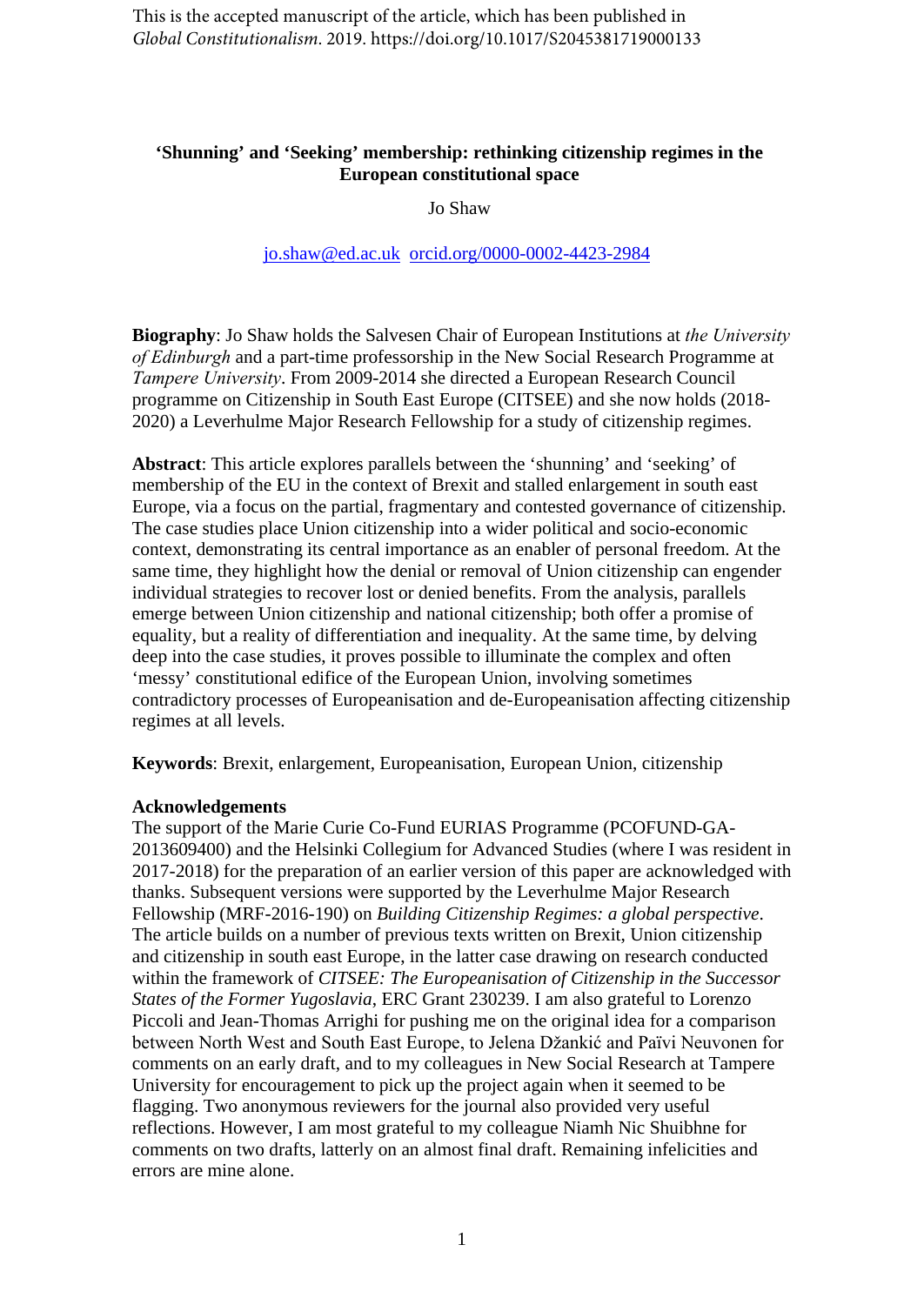## **I Introduction: the shunners and the seekers of European constitutional order**

<span id="page-1-5"></span>Since the 1950s, the European Union (EU) has emerged as a semi-constitutionalised non-state polity with institutions endowed with legislative powers and an independent Court of Justice (CJEU), mandating the sharing of some areas of sovereignty amongst its Member States.<sup>[1](#page-1-1)</sup> In terms of both its economic and its civilian power, it casts an extensive shadow over the states in its neighbourhood, both those that seek membership and those that, for various reasons, shun it.<sup>[2](#page-1-2)</sup>

<span id="page-1-6"></span>In the north west corner of Europe, after many years of internal political strife relating to its EU membership, the United Kingdom decided to hold an in/out referendum. This decision reflected years of contested EU policy within the Conservative Party (between pro- and anti-European wings) and the dramatic rise of the populist anti-EU UK Independence Party (UKIP). In June 2016, after a problematic campaign in which 'immigration' (which also encompassed EU free movement) became an increasingly salient policy issue, the electorate of the UK decided, by a margin of 52% to 48%, that the UK should leave the EU (i.e. 'Brexit').

<span id="page-1-0"></span>This has launched a process that may take a decade or more to complete and which will be likely to have effects that are felt for many decades to come, certainly by those persons directly implicated by the decision (i.e. mobile UK and EU27 citizens plus their families) and quite probably in respect of the development of the economy and the society as a whole.<sup>[3](#page-1-3)</sup> Many fear that the effects of Brexit will be negative in terms of both economic growth and social cohesion. The process has both formal and informal dimensions of adjustment. While Article 50 of the Treaty on European Union ('TEU') is the legal basis for any withdrawal agreement, any future agreement between the EU (and its Member States) will need to be concluded on the basis of the EU Treaty provisions on relations with third countries. The impact of Brexit will extend well beyond legal formalities. All Member States and their citizens will inevitably be affected by the reduction in the size of the EU, the removal of a major economy from the single market and the EU budget, the departure of an important power from the negotiating table, and the symbolic impact on the idea of integration brought about by a contraction of territory and numbers of citizens.[4](#page-1-4)

In the south east corner of Europe, after the break-up of the Socialist Federal Republic of Yugoslavia (SFRY) in the 1990s, seven new states eventually emerged where once there was one, each with its own national citizenship regime. First came Slovenia,

<span id="page-1-1"></span><sup>&</sup>lt;sup>1</sup> See most recently, in the context of the interpretation of Article 50 TEU, Case C-621/18 *Wightman and others* v. *Secretary of State for Exiting the European Union*  ECLI:EU:C:2018:999.

<span id="page-1-2"></span><sup>&</sup>lt;sup>2</sup> T Börzel, 'European Governance – Negotiation and Competition in the Shadow of Hierarchy', (2010) 48 *Journal of Common Market Studies* 191-219. 3 J Shaw, 'Citizenship and free movement in a changing EU: Navigating an archipelago of

<span id="page-1-3"></span>contradictions', in B Martill and U Staiger (eds.), *Brexit and beyond: Rethinking the future of Europe* (UCL Press, London, 2018) 260-265.

<span id="page-1-4"></span><sup>4</sup> U Staiger and B Martill, 'Rethinking the futures of Europe', in Martill and Staiger, above [n3.](#page-1-0)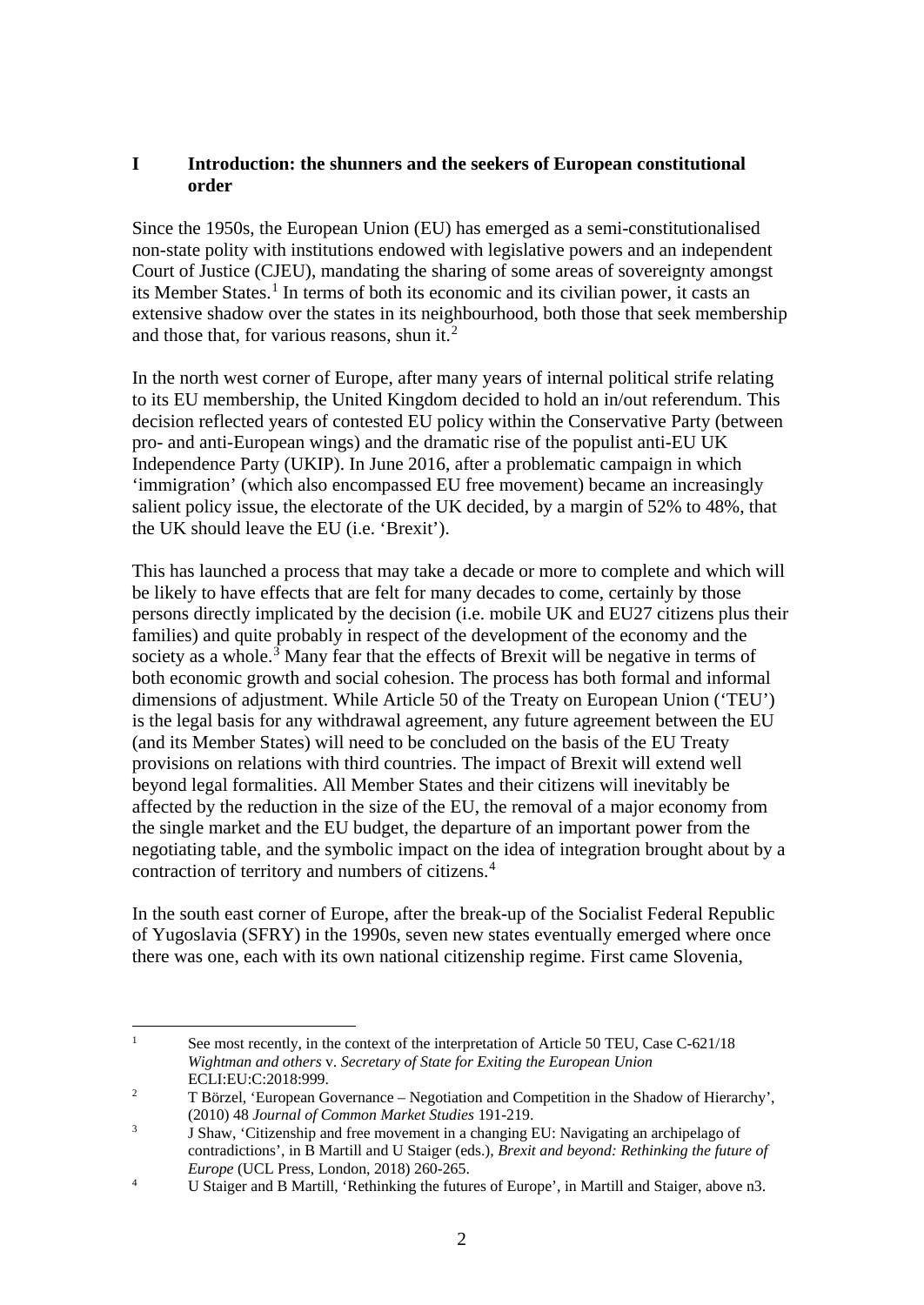Croatia, Bosnia and Herzogovina, Macedonia<sup>[5](#page-2-0)</sup> and the Federal Republic of Yugoslavia (FRY) from 1992, with Montenegro and Serbia eventually emerging in 2006 as separate states from FRY / the State Union of Serbia and Montenegro, with Montenegro's expressed wish to be independent. Finally, Kosovo gained independence in 2008. To give an example of the impact of multiple changes at the state level, a citizen of Serbia or Montenegro born before 1991, who never left their hometown, will have been in their lifetime a citizen of four different states, even without taking any possible dual citizenships (e.g. by descent) into account.

The 1990s saw major conflict and violence in the region, for complex reasons that included ethnic tensions and the role of political elites with expansionist ambitions. Several of the new states remain weak and unconsolidated both internally and externally, including Bosnia and Herzegovina, what is now North Macedonia and Kosovo. Democratic backsliding and corruption are problems in many of the states. Despite general political will on all sides pointing strongly in the direction of a European future, the prospects that all these new states could become Member States of the European Union within a few years are low.[6](#page-2-1) Since the accession of Slovenia in 2004 and Croatia in 2013 under Article 49 TEU, the enlargement process has stalled, leaving the other five new states, plus neighbouring Albania, and their citizens, 'out in the cold'. This is the region that the EU terms the 'Western Balkans'. All of its land borders abut EU Member States.

At first sight, there seems little that these two cases of shunning and seeking the membership of a supranational organisation have in common. The main aim of this article is to push back against this assumption, and to identify what type of analytical framework, drawing mainly on legal, political and constitutional scholarship, is useful for engaging in a comparison of similarities and differences. As to the purpose of the 'push back', the argument is developed that this juxtaposition of two ostensibly contrasting 'European stories'[7](#page-2-2) can illuminate some of the most important dynamics of the complex and differentiated 'euro-polity', with its multilevel and incomplete constitutional framework, and can help us reconsider questions about what it means to be 'European'. As to the framework for the comparison, this draws upon a critique of how Europeanisation, de-Europeanisation and indeed re-Europeanisation play out within the EU's constitutional framework using a case study of EU-level and national citizenship regimes viewed from the perspective of Brexit and stalled enlargement.

### **II The consequences of Brexit and stalled enlargement in a messy constitutional order**

Both internally, and in its relationships with 'the outside' and 'outsiders', the European Union operates with a messy multi-layered constitutional structure and more complex sets of relationships than is often appreciated by those whose classic starting point is the

<span id="page-2-0"></span><sup>&</sup>lt;sup>5</sup> At the insistence of Greece because of concerns around its own region of Macedonia, on independence the country was formally known as the 'Former Yugoslav Republic of Macedonia'. The country has recently altered its name after the Prespo agreement with Greece and is now called Northern Macedonia.

<span id="page-2-1"></span><sup>6</sup> For a review of EU's relations with the Western Balkans see T Vogel, *Out of Focus: the EU's Relations with the Western Balkans*, Blog, Heinrich Böll Foundation, 9 October 2018, available at <https://eu.boell.org/en/2018/10/09/out-focus-eus-relations-western-balkans>.

<span id="page-2-2"></span><sup>7</sup> J Lacroix and K Nicolaïdis (eds), *European Stories: Intellectual Debates on Europe in National Contexts* (Oxford University Press, Oxford, 2010).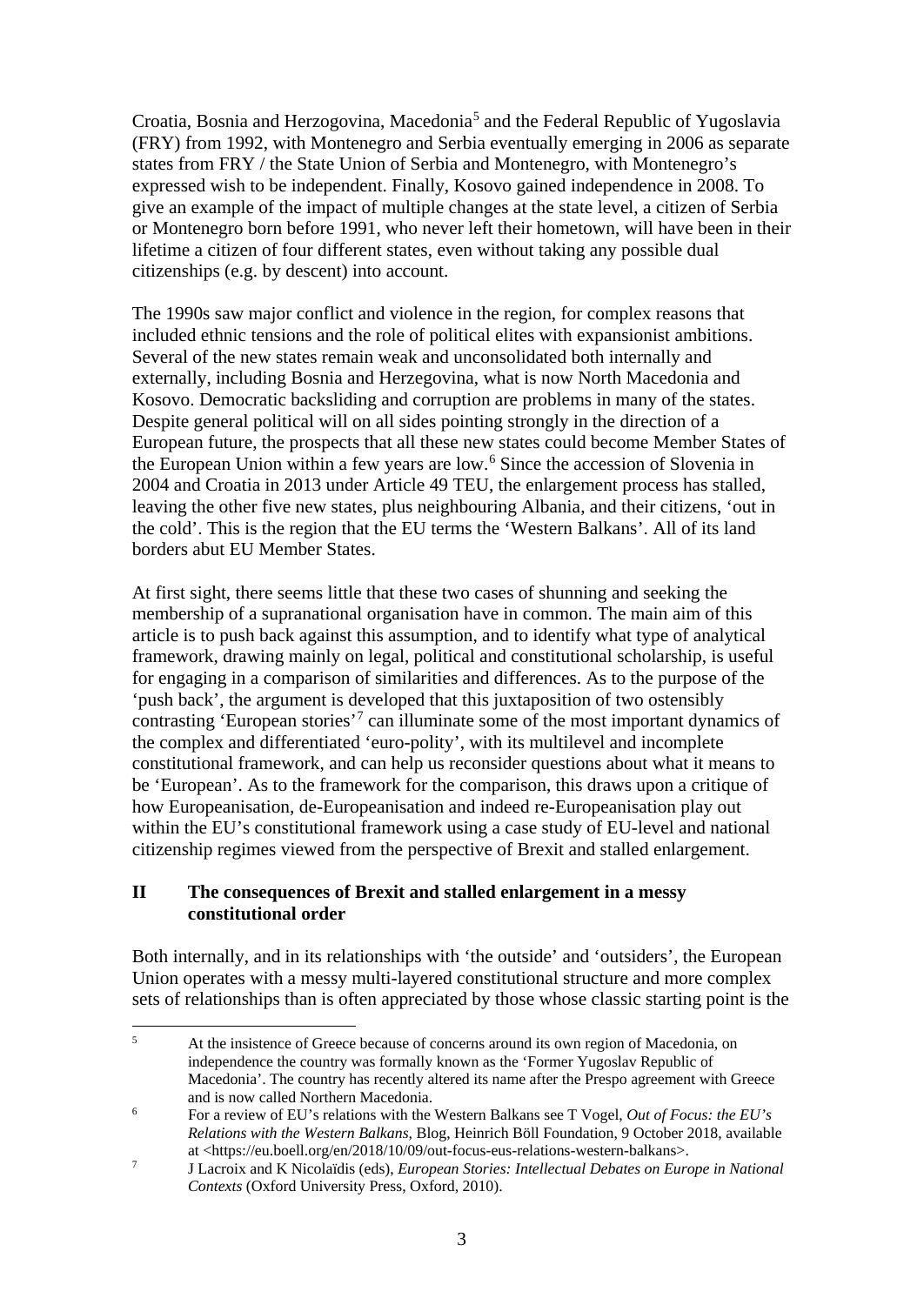<span id="page-3-7"></span>uniformity and supremacy of EU law *vis-à-vis* national law and a binary notion that a given state is either inside, or outside, the EU. [8](#page-3-0) Analysis of the euro-polity through the prism of these two peripheries, in relation to the manner in which they engage with 'the mainstream', raises questions not only about the constitutional framework of the Union itself and those of the Member States, but also about those of the states shunning and seeking membership (however successful or unsuccessful they are in their respective strategies). It tells an important story about Europeanisation, de-Europeanisation and potential re-Europeanisation, concepts that should be understood in a broad sociocultural sense that encompasses not only the enforceable legal obligations of EU membership, but also other issues of 'fit' (or lack of it) between the EU, national and subnational levels of governance as well as broader societal dynamics.

<span id="page-3-10"></span><span id="page-3-8"></span>There are many common elements and areas of symmetry between the two cases, although they involve differing starting points and processes of change, not to mention contrasting political, social and economic circumstances. Catherine Baker argues that 'the UK and Yugoslavia represent two comparable multinational states with severe regional inequalities, and unresolved histories of state and non-state political violence.'[9](#page-3-1) Federal Yugoslavia disintegrated, pushing most of its constituent states from the front of the 'queue' for integration with the then European Communities, where it sat until 1991 with a unique Cooperation Agreement and serious prospects of an Association Agreement,<sup>[10](#page-3-2)</sup> to the back. Brexit, meanwhile, is placing intense pressure upon internal boundaries and territorial governance within the UK, $^{11}$  $^{11}$  $^{11}$  especially as regards the status of Northern Ireland and (perhaps less urgently, but none the less significantly) Scotland. It has been argued that Brexit could precipitate the break-up of the Union.<sup>[12](#page-3-4)</sup> Furthermore, the processes themselves are less sharp or simple than they appear at first sight, and the outcomes less clear. The UK wishes to leave the EU, although close observers will have spotted that leaving is complicated and any departure may not result in the sharp break that many Leave campaigners have argued for enthusiastically since the vote.<sup>[13](#page-3-5)</sup> The new states of south east Europe and Albania wish to accede to the EU, but are held at bay for a combination of political and economic reasons, many of which are outside their (citizens' and governments') control, and relate to a reassertion of control in the context of enlargement policies by the existing Member States.<sup>[14](#page-3-6)</sup> In sum,

<span id="page-3-9"></span><span id="page-3-0"></span><sup>&</sup>lt;sup>8</sup> It should be noted that this binary division, and the importance of national sovereignty in this context, dominates the CJEU's judgment in *Wightman*, see [n1.](#page-1-5)

<span id="page-3-1"></span><sup>9</sup> C Baker, *Race and the Yugoslav Region* (Manchester University Press, Manchester 2018) 183. Others have argued for parallels between the disintegration of Yugoslavia and the crisis of integration that the EU faces more generally: J Becker, 'In the Yugoslav Mirror: The EU Disintegration Crisis', (2017) 14 *Globalizations* 840-850.

<span id="page-3-2"></span><sup>&</sup>lt;sup>10</sup> B Zaccaria, *The EEC's Yugoslav Policy in Cold War Europe, 1968-1980* (Palgrave, London, 2016); I Obadic, A troubled relationship: Yugoslavia and the European Economic Community in détente', (2014) 21 *European Review of History: Revue europeenne d'histoire* 329-348.

<span id="page-3-3"></span><sup>11</sup> T Mullen, 'Brexit and the territorial governance of the United Kingdom', (2019) *Contemporary Social Science*, DOI: 10.1080/21582041.2018.1563802.

<span id="page-3-4"></span><sup>&</sup>lt;sup>12</sup> D Wincott, 'Brexit and the State of the United Kingdom', in P Diamond, P Nedergaard and B Rosamond (eds), *The Routledge Handbook of the Politics of Brexit* (Routledge, London, 2018) 15-26; B Jessop, 'The Organic Crisis of the British State: Putting Brexit in its Place', (2017) 14 *Globalizations* 133-141.

<span id="page-3-5"></span><sup>13</sup> A Gamble, 'Taking back control: the political implications of Brexit', (2018) 25 *Journal of European Public Policy* 1215-1232.

<span id="page-3-6"></span><sup>&</sup>lt;sup>14</sup> C Hillion, The Creeping Nationalisation of the EU Enlargement Policy, SIEPS Report 2010.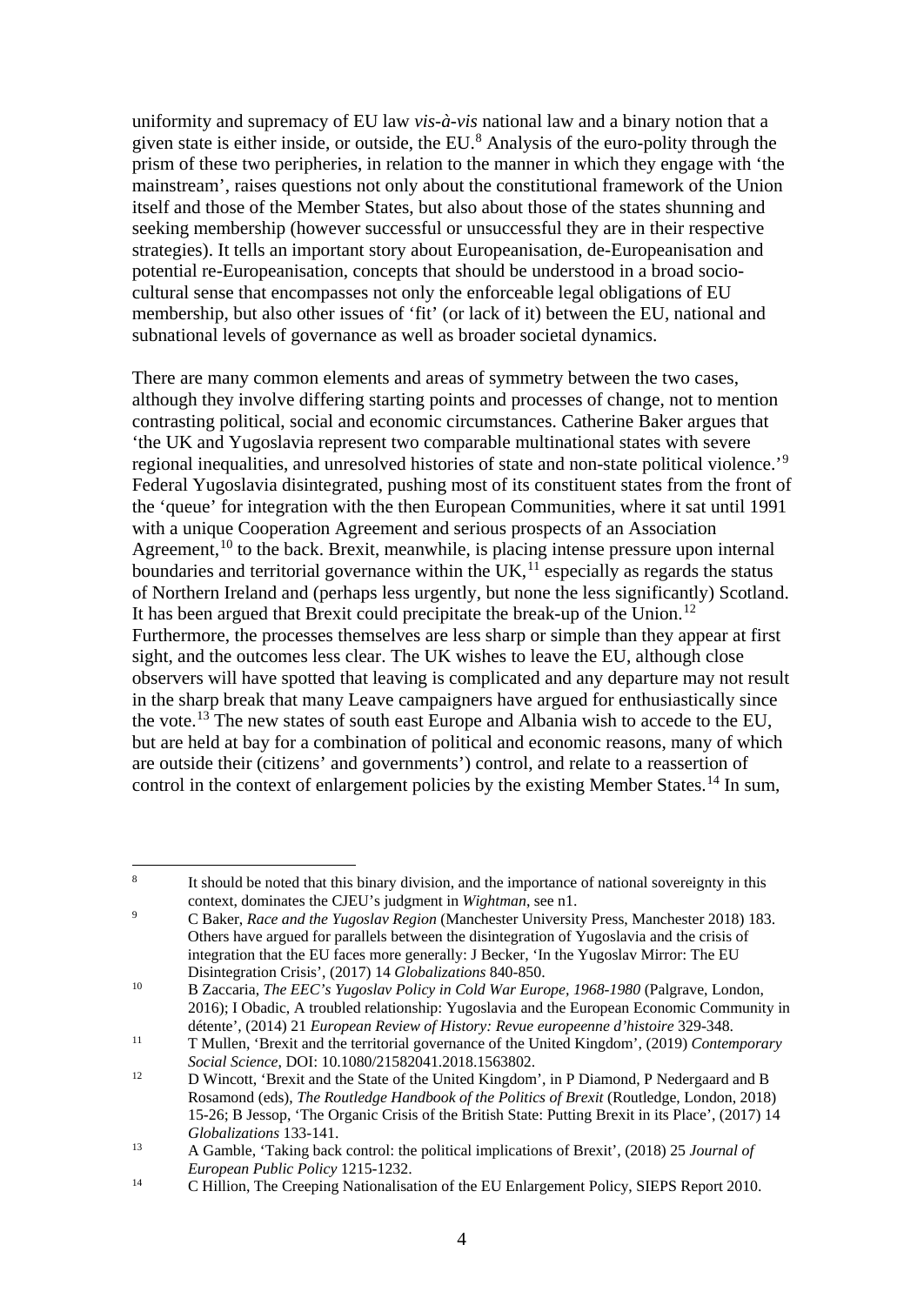<span id="page-4-9"></span>Brexit and stalled enlargement could both be dubbed cases of 'troubled (non- )membership' (adapting a term coined by Carlos  $C$ losa<sup>[15](#page-4-0)</sup>).

This is a broad and potentially open-ended topic, so this article narrows the focus by exploring the parallels between the two cases of Brexit and (stalled) enlargement in one specific area: that of *citizenship*. Assessing similar questions in relation to what they term the 'territorial rescaling' of citizenship, Jean-Thomas Arrighi and Dejan Stjepanović point out that 'the problem is thus not so much that borders migrate, but that they do so over people.<sup>'[16](#page-4-1)</sup> These impacts demand close study.

With its legal, political and identitarian dimensions,<sup>[17](#page-4-2)</sup> the transformation of citizenship in the European constitutional space offers an ideal test case through which to explore the processes of integration and disintegration which are occurring across the north western and south eastern borders of the EU. So many different aspects of collective and individual life are touched by citizenship.

The focus is on both Union citizenship at the supranational level and the national citizenship regimes of Member States and putative and departing Member States, as well as on the relationship between the 'levels'. The idea of a common Union citizenship, attaching solely to those who are the nationals of the Member States and drawing strength from related international sources of law such as the European Convention on Human Rights and the European Convention on Nationality, is arguably one of the core constitutional pillars of the European Union. Like the Union itself, though, Union citizenship is messy, incomplete and contested, especially as regards its impacts on domestic citizenship regimes. Union citizenship is said, by the European Court of Justice, to be 'destined to be the fundamental status of the nationals of the Member States', <sup>[18](#page-4-3)</sup> but in many respects this statement seems to be judicial flourish and jurisprudential innovation, rather than rigorous textual interpretation of the treaties, related legal sources and prior case law.<sup>[19](#page-4-4)</sup> What is important is that 'citizenship' (and citizenship regimes), especially when explored through conceptual rather than just legal lenses, can have symbolic and ideational value extending well beyond the institutional apparatus. $20$ 

<span id="page-4-8"></span><span id="page-4-7"></span><span id="page-4-6"></span>At both the practical and the ideational levels, Brexit and (stalled) enlargement impact in important ways upon the partial, fragmentary and contested multi-level governance of citizenship in Europe: as a result of geo-political changes/non-changes in the dimensions of the EU (the fraught process of Brexit and what is, for now, a stalled enlargement process in south east Europe), certain groups of national citizens may remain, or become, or cease to be, or never become Union citizens; or they may lose or

<span id="page-4-0"></span> <sup>15</sup> C Closa (ed), *Secession from a Member State and Withdrawal from the European Union* (Cambridge University Press, Cambridge, 2018).

<span id="page-4-1"></span><sup>&</sup>lt;sup>16</sup> J-T Arrighi and D Stjepanović, 'Introduction: The Rescaling of Territory and Citizenship in Europe, (2019) 18 *Ethnopolitics* DOI: 10.1080/17449057.2019.1585087 at 3.

<span id="page-4-2"></span><sup>&</sup>lt;sup>17</sup> A Wiener, 'Making Sense of the New Geography of Citizenship: Fragmented Citizenship in the European Union' (1997) 26 *Theory and Society* 529-60.

<span id="page-4-3"></span><sup>18</sup> Case C-184/99 *Grzelczyk* ECLI:EU:C:2001:458, para 31.

<span id="page-4-4"></span><sup>19</sup> F Strumia, 'European Citizenship and Transnational Rights: Chronicles of a Troubled Narrative', in D Thym (ed), *Questioning EU Citizenship: judges and the Limits of Free Movement and Solidarity in the EU* (Hart, Oxford, 2017) 149-167.

<span id="page-4-5"></span><sup>20</sup> C Wiesner *et al* 'Introduction: Shaping citizenship as a political concept', in C Wiesner *et al* (eds) *Shaping Citizenship* (Routledge, New York, 2018) 1-16.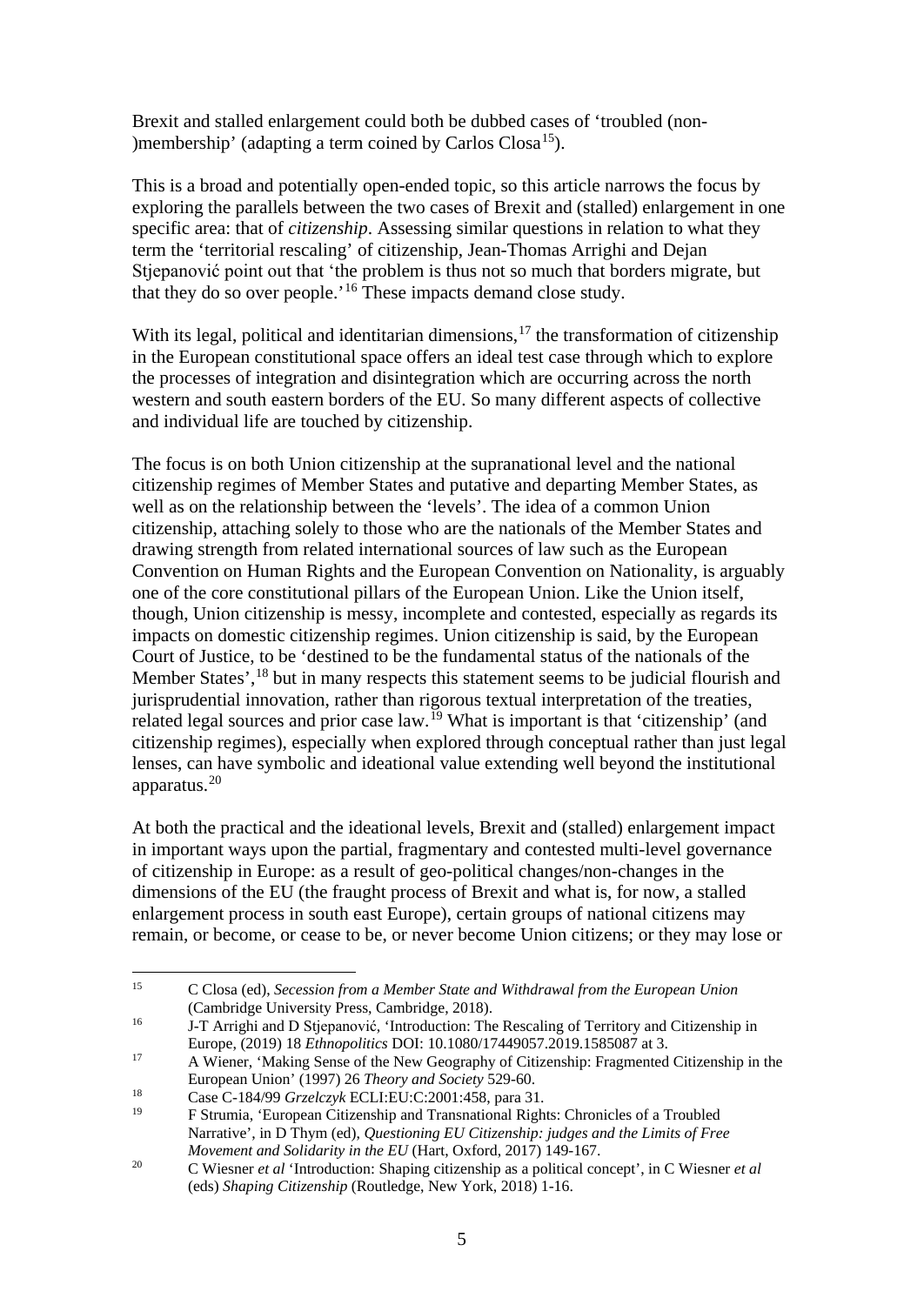<span id="page-5-2"></span>gain the rights and privileges of Union citizenship through residence in another state, which becomes or ceases to be an EU Member State. Conversely, they may become, or remain, third country nationals subject to a body of laws stemming partly from the EU and partly from the Member States, in this area of shared competence. As to their status as national citizens of one or more states, this is thrown into high relief by the pressures on rights holding and rights exercising that Brexit and stalled enlargement give rise. Since neither case to be examined evinces a smooth pathway to exit/entry, this intensifies pressures on the citizenship regimes of all the states involved (including the remaining Member States) across areas of domestic policy that are not those most obviously influenced by EU law, including the norms governing the acquisition and loss of citizenship and consequent 'citizenship practices' of affected individuals and groups. In the case of Brexit, levels of anxiety about possible outcomes including 'no deal' are high.<sup>[21](#page-5-0)</sup> In the case of south east Europe, citizens are left more isolated because they do not enjoy the benefits of Union citizenship, and disillusionment with political authorities both domestically and in the EU is high. $^{22}$  $^{22}$  $^{22}$ 

<span id="page-5-3"></span>The two cases are different, of course, because in one Union citizenship has not so far been conferred on the national citizens and indeed may never be (i.e., stalled enlargement), but in the other it seems most likely to be removed having once been in place (i.e., withdrawal from the EU). But that identifies another parallel between the two cases. The process and direction of travel are different, but the outcomes could end up being the same. Both citizenries would be on the outside, as would both territories, which likewise would mean that those who retain Union citizenship (i.e., the citizens of the EU27) would not benefit from this status when in those countries. They themselves would be third country nationals in respect of those newly, or still, third countries.

The next section of the article will link these preliminary descriptive observations about the 'citizenship consequences' of Brexit and stalled enlargement to a wider framework encompassing the complex and messy multi-level framework of the Euro-polity (Section III). Section IV explores the analytical possibilities of combining a focus on rethinking citizenship with a focus on the concepts and practices of de/Europeanisation in the context of regional dis/integration, highlighting the differential impacts of legal and institutional changes as well as the broader symbolic questions about 'who belongs'. This framing produces a range of tools for assessing the impacts of change and no change in relation to withdrawal from or accession to the European Union, which can be applied when studying Brexit (Section V) and (stalled) enlargement (Section VI). These sections will show, in practice, how citizenship governance is both contested and fragmented within the European constitutional space, where we can see a Europe of not one, but many citizenships. Section VII provides a brief conclusion by linking the case studies of citizenship governance back to the broader questions of constitutionalism and constitutionalisation in the euro-polity.

### **III Citizenship governance in Europe's contested constitutional space**

<span id="page-5-0"></span><sup>&</sup>lt;sup>21</sup> T Guma and R Dafydd Jones, "Where are we going to go now?" European Union migrants' experiences of hostility, anxiety, and (non‐)belonging during Brexit' (2019) 25 *Population, Space and Place*, DOI: 10.1002/psp.2198.

<span id="page-5-1"></span><sup>&</sup>lt;sup>22</sup> R Belloni, 'The European Union Blowback? Euroscepticism and its Consequences in the Western Balkans', (2016) 10 *Journal of Intervention and Statebuilding* 530-547.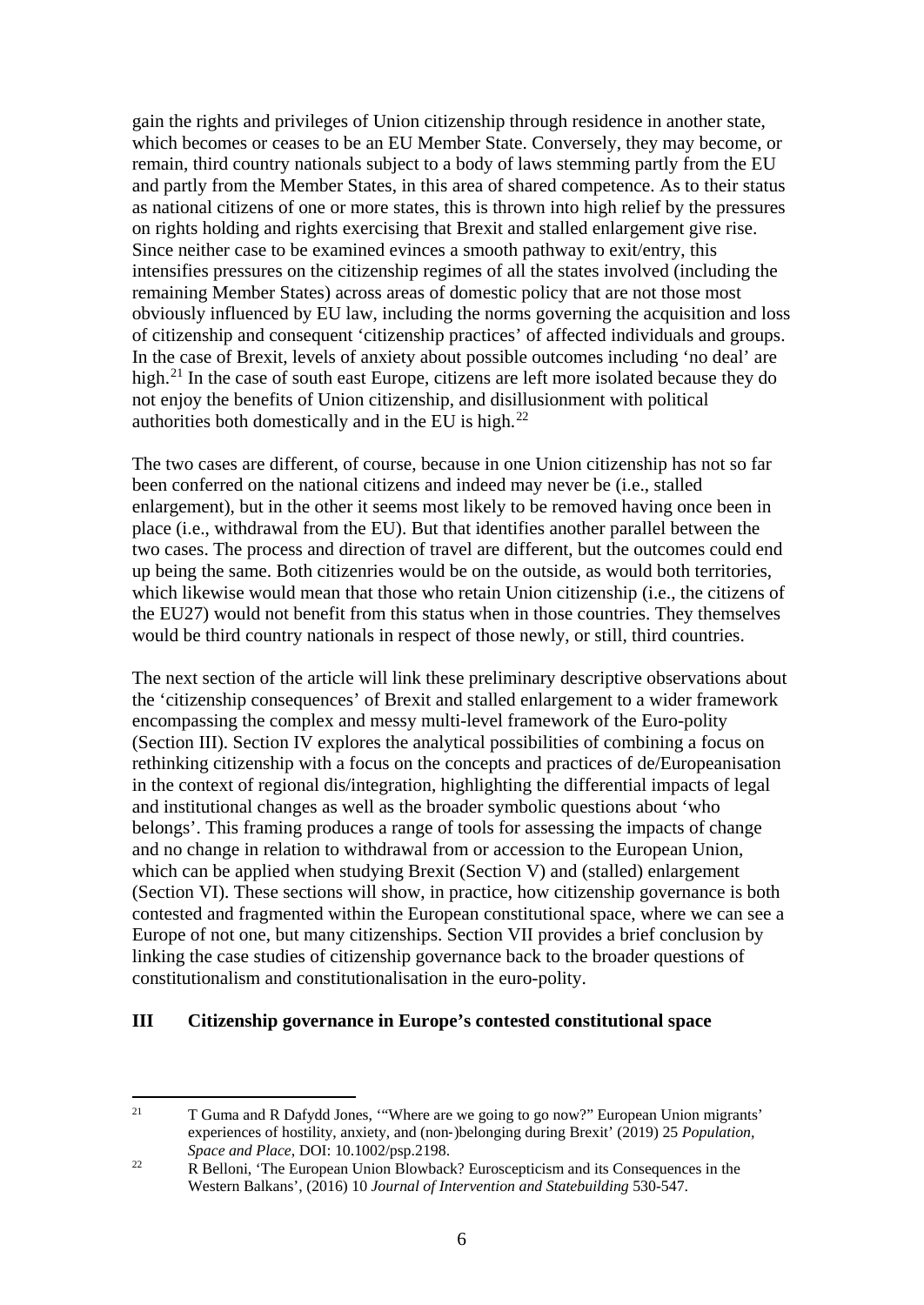While the power to set the rules on acquisition and loss of citizenship is *prima facie* a matter of national sovereign prerogative, this does not mean that these rules are not influenced by factors such as migration flows, the measures taken by other countries and the activities of supranational and international organisations. For some decades, multiple sites of citizenship governance within Europe have laid claim to authority and legitimacy in relation to the allocation of citizenship rights and, to a rather lesser extent, the allegiance of citizens, at the subnational, national, supranational and international levels.[23](#page-6-0) This process of normative fragmentation continues as the EU develops further and as restive subnational units, e.g. in Spain and the UK, request and exercise additional powers which determine many of the substantive rights of citizenship, if not the actual scope of national citizenship. It extends across all the interrelated domains of citizenship as a membership status, including the civic, private, political, economic, social and cultural/identitarian domains.

In the sphere of citizenship, regional integration EU-style began with legally enforceable but not unconditional freedom of movement for persons, buttressed by principles of mutual recognition, guarantees of non-discrimination on grounds of nationality, and legislative measures taken to ensure a level playing field within a single market. The conditions and limits relate to a broad range of matters including public health, security and policy, employment in some parts of the public service, and some (more limited) options for protecting areas of national sovereignty such as culture, language and the welfare state.<sup>[24](#page-6-1)</sup> This complex network of provisions is underpinned by the role given to the CJEU to interpret and apply EU law, especially in response to references made by national courts seeking to clarify uncertainties. Taken as a whole, the measures relating to the free movement of persons on their own already have the potential to alter the boundaries of membership for individuals, by granting new rights whilst placing new restrictions on Member States by reference to market norms, leading to a dramatic rescaling of citizenship rights and practices.

A further step was taken with the formal recognition of a concept of 'citizenship of the Union' in the EU's formative Treaty of Maastricht in 1993. Measures relating to 'citizenship' are now to be found in the TEU, in the Treaty on the Functioning of the European Union (TFEU) and in other legal instruments such as Directive 2004/38, the so-called Citizens' Rights Directive.<sup>[25](#page-6-2)</sup> There is also a considerable – and not always entirely clear or consistent – body of case law from the CJEU.<sup>[26](#page-6-3)</sup> The existence of Union citizenship makes it clear that the UK is leaving, and the Western Balkan states are seeking to join, a constitutionalised political edifice which is more than simply a framework for (socio-)economic cooperation, even though the precise character of that 'citizenship figure' is not clear. [27](#page-6-4) Union citizenship brings the free moving EU citizen

<span id="page-6-0"></span> <sup>23</sup> R Bauböck, 'Citizenship and Collective Identities as Political Sources of Solidarity in the European Union', in K Banting and W Kymlicka, (eds), *The strains of commitment: The political sources of solidarity in diverse societies* (Oxford University Press, Oxford, 2017), 80- 106.

<span id="page-6-1"></span><sup>24</sup> P Koutrakos, N Nic Shuibhne and P Syrpis (eds), *Exceptions from EU Free Movement Law: Derogation, Justification and Proportionality* (Hart, Oxford, 2016).

<span id="page-6-2"></span><sup>&</sup>lt;sup>25</sup> Directive 2004/38/EC, ECLI: $\frac{http://data.europa.eu/eli/dir/2004/38/oj}{26}$ .

<span id="page-6-3"></span><sup>26</sup> See the contributions to Thym, above [n19.](#page-4-6) Compare, for a different view, the President of the CJEU, writing extra-judicially: K Lenaerts, 'EU citizenship and the European Court of Justice's "stone-by-stone" approach', (2015) 1 *International Comparative Jurisprudence* 1-10.

<span id="page-6-4"></span><sup>&</sup>lt;sup>27</sup> E Olsen (2013) 'European Citizenship: Mixing Nation State and Federal Features with a Cosmopolitan Twist', (2013) 14 *Perspectives on European Politics and Society* 505-519.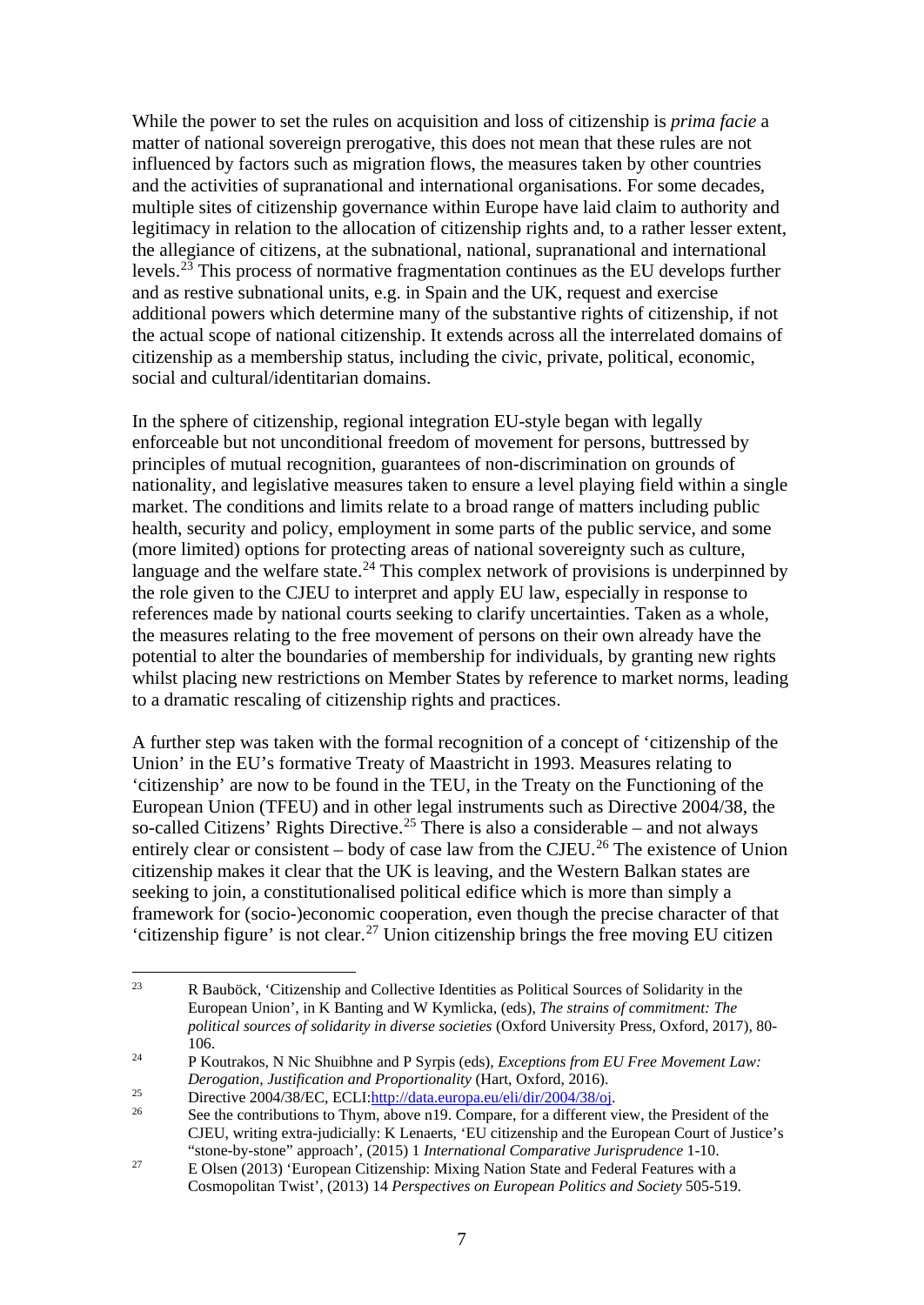<span id="page-7-7"></span>to the forefront of the EU's constitutional concerns, but those same legal structures make access to Union citizenship dependent upon being a national of a Member State. In that sense, Union citizenship continues to be derivative from an exercise of national sovereignty, which determines who are the national citizens.<sup>[28](#page-7-1)</sup> A modest framework of additional rights focused on free moving citizens has been grafted around the concept of Union citizenship, such as the right to vote in European Parliament and local elections on the basis of residence, and rights to consular protection when in third countries. They buttress the notion that the free moving Union citizen should be seen from the perspective of Member State laws as a 'second country' rather than 'third country' national. At the same time, the EU treaties also seem to offer little direct benefit to those citizens who do not exercise free movement rights, beyond what many see as the dubious privilege of being able to vote in European Parliament elections as an additional layer of democratic engagement beyond the state.<sup>[29](#page-7-2)</sup> This creates a scenario in which 'static' citizens could easily see themselves as victims, not beneficiaries, of the integration process and as second class Union citizens. Even though Union citizenship is additive (and indeed generally popular amongst the nationals of the Member States), it is not uniformly seen as positive across all sectors of society, or in all Member States.<sup>[30](#page-7-3)</sup> The political and identitarian dimensions of Union citizenship remain relatively weak, and given the limited role of the EU in relation to matters of redistribution (e.g., through taxation), its capacity to foster social cohesion is similarly limited.

<span id="page-7-8"></span>At the same time as opening up internal borders, free movement has also been paired with a closure of the outer boundaries of the EU. These are the policies of so-called Fortress Europe, encompassing migration, asylum and border policies shared between the Member States and the EU which close off South-North and East-West migration from beyond the boundaries of the EU, turn the Mediterranean Sea into a graveyard and place what some Member States see as unwarranted burdens upon them, because of the inadequacies of burden-sharing processes in relation to refugee arrival and reception.<sup>[31](#page-7-4)</sup> Much of this is done in the name of protecting both national cultures and the viability of the national welfare state. $32$ 

<span id="page-7-0"></span>Citizenship governance has become increasingly contested across the European political space. By the end of the 2010s, fraught centre-periphery dynamics regarding the trajectory of integration had become entrenched, not least in the wake of the 2004 and 2007 enlargements which led to an increased rate of labour mobility across the EU.<sup>[33](#page-7-6)</sup>

<span id="page-7-1"></span> <sup>28</sup> L Orgad and J Lepoutre, *Should EU citizenship be disentangled from member state nationality?*, EUI Working Paper, 2019/24.

<span id="page-7-2"></span><sup>&</sup>lt;sup>29</sup> The right to vote in European Parliament elections was confirmed by the CJEU in Case C-650/13 *Delvigne* ECLI:EU:C:2015:648.

<span id="page-7-3"></span><sup>&</sup>lt;sup>30</sup> See S Vasilopoulou & L Talving, 'Opportunity or threat? Public attitudes towards EU freedom of movement', (2019) 26 *Journal of European Public Policy* 805-823.

<span id="page-7-4"></span><sup>31</sup> W Outhwaite, 'Migration Crisis and "Brexit"', in C Menjívar *et al* (eds), *The Oxford Handbook of Migration Crises* (Oxford University Press, Oxford, 2019), A Favell, 'Brexit: a requiem for the post-national society?', (2019) 9 *Global Discourse*, DOI: 10.1332/204378918X15453934506021.

<span id="page-7-5"></span><sup>&</sup>lt;sup>32</sup> C Cantat and P Rajaram, 'The Politics of Refugee Crisis in Hungary: B/ordering the Nation and Its Others', in Menjívar *et al* above [n31.](#page-7-0)

<span id="page-7-6"></span><sup>33</sup> B Glorius *et al* (eds) *Mobility in Transition: Migration Patterns after EU Enlargement* (Amsterdam University Press, Amsterdam, 2013), *JSTOR*, <www.jstor.org/stable/j.ctt46mwhx>; M Kahanec and M Pytliková, 'The economic impact of east-west migration on the European Union', (2017) 44 *Empirica* 407-433.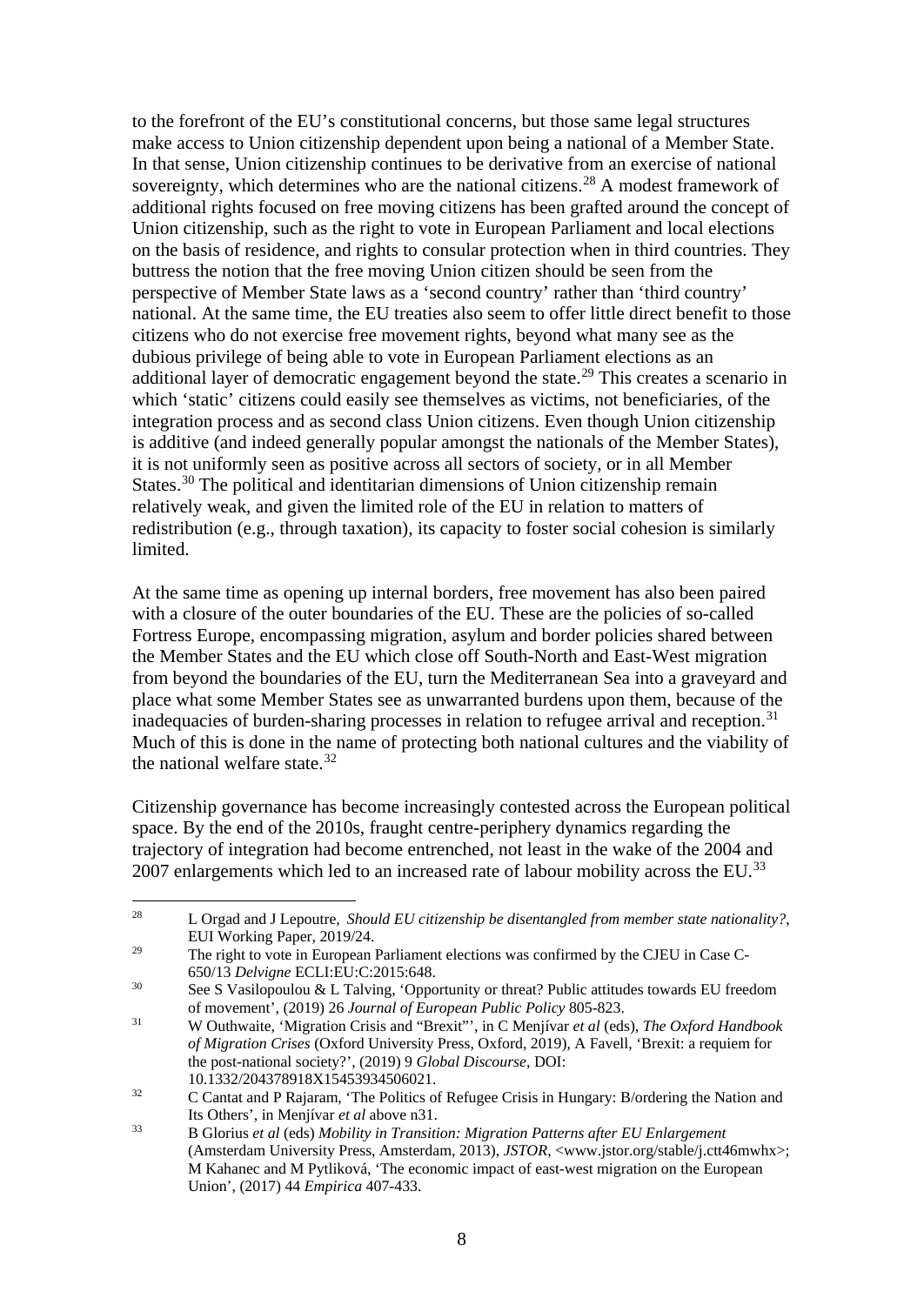South North migration also increased in the wake of the financial crisis at the end of the  $2000s$  and of the recessions to which it gave rise.<sup>[34](#page-8-0)</sup> These dynamics have contributed to challenging certain assumptions about 'ever closer union' that earlier came to dominate much public discourse around the EU. Levels of contestation over processes of regional integration have generally remained highest at Europe's geographical edges. They have impacted upon the calculus of the socio-economic benefits of membership and on identity questions about 'who we are'. The value of free movement has been put in question,[35](#page-8-1) at the same time as Union citizenship's apparent 'lack of duties' has been raised as a problem.[36](#page-8-2)

The same normative fragmentation that has offered the personal and market freedoms of free movement and mutual recognition,<sup>[37](#page-8-3)</sup> with Union citizenship operating also as a symbol for an emerging European political and constitutional space,<sup>[38](#page-8-4)</sup> has come to be contested across a number of dimensions.<sup>[39](#page-8-5)</sup> For example, questions have been raised about duties and relationships of solidarity, which take different forms across the multilevel framework of citizenship governance. [40](#page-8-6) Some fear that the EU principles of non-discrimination *between* states and citizens undermine equality *within* states, in relation to 'their' citizens. Union citizenship is designed to be additional to and not to replace national citizenship. This may be true at the individual level. However, at the collective level, Union citizenship arguably has the effect of hollowing out national citizenship regimes by creating new sites of privilege and disadvantage, which distort the domestic settlement or social contract.<sup>[41](#page-8-7)</sup> An explicitly nationalist line holds that EU membership 'necessarily weakens national citizenship, because it limits the democratic choices member states can make and prevents national governments from prioritising the welfare of their own citizens'.<sup>[42](#page-8-8)</sup> The same line of argument can be used to justify restricting the scope of Union citizenship by rejecting future enlargements on the grounds that it creates too much potential for intra-EU mobility. A claim around the immigration risks of the putative accession of Turkey to the EU was used in the Brexit referendum, even though such an enlargement is unlikely to happen even in the medium term.[43](#page-8-9) But when it comes to assessing such claims, it may sometimes be hard to determine where the line lies between policies to support the legitimate national foundations of the social contract, on the one hand, and welfare chauvinism, on the

<span id="page-8-0"></span> <sup>34</sup> JM Lafleur and M Stanek (eds), *South-North Migration of EU Citizens in Times of Crisis* (Springer International Publishing, Cham, 2017).

<span id="page-8-1"></span> $35$  'Freedom of Movement under Attack: Is it worth defending as the core of EU citizenship?', Part II of R Bauböck (ed), *Debating European Citizenship* (Springer International Publishing, Cham, 2019).

<span id="page-8-2"></span><sup>&</sup>lt;sup>36</sup> 'Should EU Citizenship be Duty-Free?', Part III of Bauböck above [n35.](#page-7-7)<br> $V_{\text{N}}$  Nicolaëdes, 'Mutual Becognition, Promise and Daniel, from Seniors to

<span id="page-8-3"></span><sup>37</sup> K Nicolaïdes, 'Mutual Recognition: Promise and Denial, from Sapiens to Brexit', (2017) 70 *Current Legal Problems* 1-40.

<span id="page-8-4"></span><sup>&</sup>lt;sup>38</sup> J Shaw 'Citizenship: contrasting dynamics at the interface of integration and constitutionalism', in P Craig and G de Búrca (eds), *The Evolution of EU Law* (2nd edn, Oxford University Press, Oxford, 2011) 575-609; J Shaw, 'EU citizenship: still a fundamental status?', in Bauböck above [n35](#page-7-7) 1-17.

<span id="page-8-5"></span><sup>&</sup>lt;sup>39</sup> Vasiloupoulou and Talving above [n30.](#page-7-8)<br> $\frac{40}{2}$  Poukëek above n<sup>32</sup>; B Pollamy and U

<span id="page-8-6"></span><sup>40</sup> Bauböck, above [n23;](#page-5-2) R Bellamy and J Lacey, 'Balancing the rights and duties of European and national citizens: A demoicratic approach', (2018) 25 *Journal of European Public Policy* 1403- 1421.

<span id="page-8-8"></span><span id="page-8-7"></span><sup>41</sup> Bellamy and Lacey, above [n40.](#page-7-7)

<sup>42</sup> A tweet by former special advisor to Prime Minister Theresa May, Nick Timothy published on Twitter, 2 March 2018 (on file with author as screenshot).

<span id="page-8-9"></span><sup>43</sup> J Ker-Lindsay, 'Turkey's EU accession as a factor in the 2016 Brexit referendum', (2018) 19 *Turkish Studies* 1-22.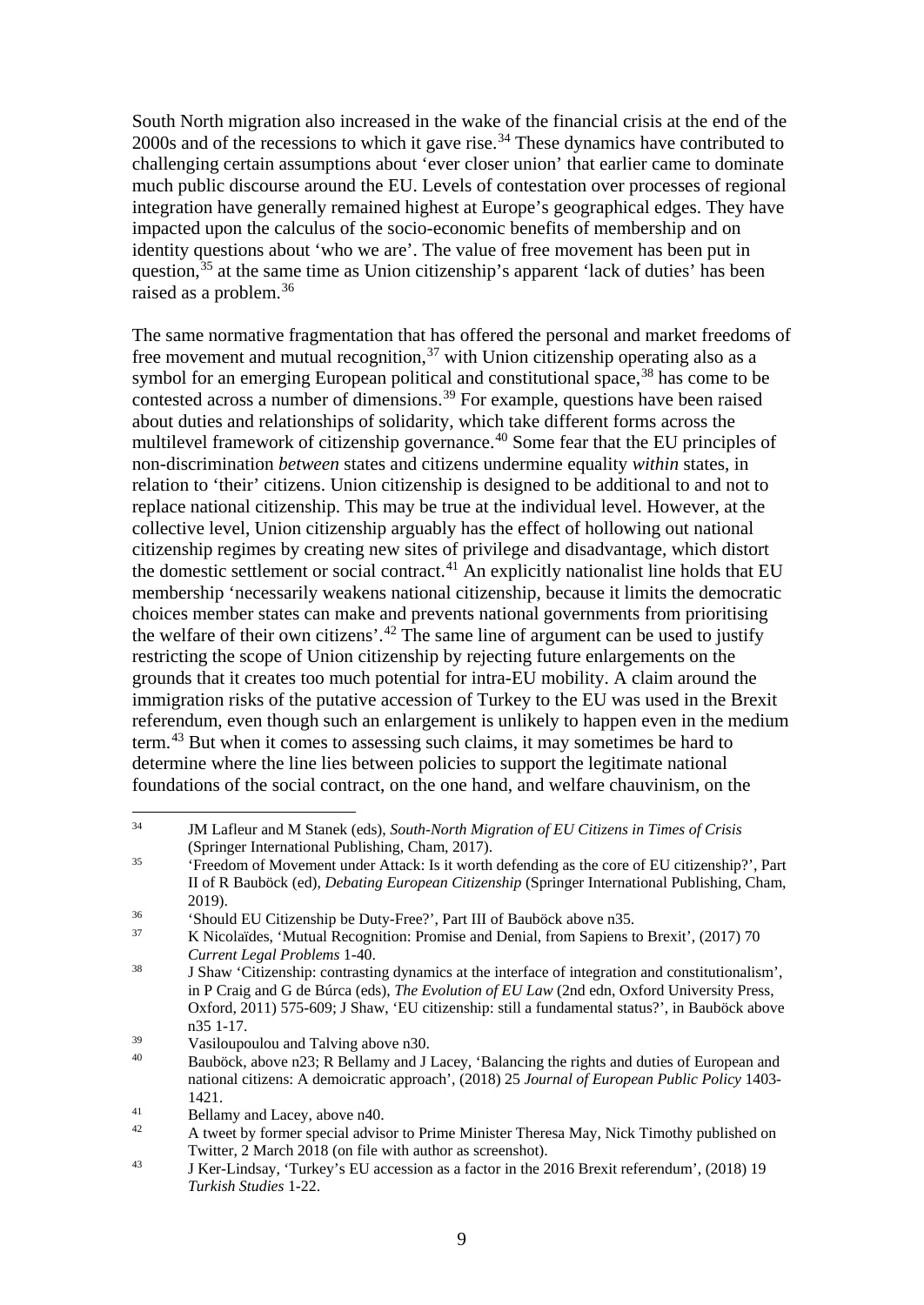other. This has evident implications not just for the Brexit calculus by voters, but also for the waning possibilities of EU accession for countries seen as potential sources of such problematic 'free movement' if they are brought into the circle (and not just by the UK). The risks to welfare states are part of the panoply of arguments used – sometimes implicitly rather than explicitly – to deny speedy enlargement in South East Europe.<sup>[44](#page-9-0)</sup>

In sum, what has emerged from the EU's engagement with citizenship across many years is a situation in which the concept itself has been internally and externally contested, and where it is clearly ripe for manipulation by those who seek to find justifications both for maintaining and – as appropriate – disturbing the status quo. To proceed further in the argument, we need a suitable analytical frame for understanding the dynamic effects on citizenship regimes of moves into and out of membership of the EU.

# **IV Framing the citizenship consequences of seeking and shunning membership**

Both the EU level citizenship regime and those at the national level (and indeed the connections between the 'levels') are influenced by the decisions that states take when they seek or shun membership of the European Union. These states navigate, not always with a high degree of assurance, a continuum of integration and dis-integration involving dynamics of Europeanisation, de-Europeanisation and sometimes even re-Europeanisation. They engage with other Member States and non-Member States, and with the EU institutions, in complex and often open-ended negotiations which reflect both their own policy preferences and the normative framework of EU law. These states and institutions take decisions which have consequences for the citizenship regimes of the departing or arriving Member States as well as for the EU (and its other Member States) as a whole.

We can understand this best if we combine the analytical frames offered by both citizenship studies and European Union studies. By this means, we can show how Europeanisation and its various counterparts have ebbed and flowed, and how citizenship regimes themselves have evolved as a consequence (and how individuals and groups have reacted to this). To put it another way, Union citizenship is a product not only of a hesitant and fractured process of polity-building beyond the state but also of a move away from a predominantly state-centred conception of citizenship, if not (yet) the death of national citizenship. Union citizenship is normatively dependent upon national citizenship, and European integration creates intense bilateral and multilateral relationships between the national citizenship regimes of the Member States. Various forms of dual and multiple membership come into play, horizontally across the Member States, vertically between the Member States (and their subnational units) and the EU, and across the external borders of the EU, with third countries. These are examples of what Rainer Bauböck calls 'citizenship constellations'.<sup>[45](#page-9-1)</sup> That is, they are 'structure(s)

<span id="page-9-0"></span> <sup>44</sup> The idea of EU citizens (or future EU citizens) as welfare or 'poverty' migrants is reflected in the CJEU's judgment in Case C-333/14 *Dano* ECLI:EU:C:2014:2358, although the reality is that the migration picture into, across and out of the Western Balkans is rather mixed: International Organisation for Migration Report, *Labour Migration Patterns, Policies and Migration Propensity in the Western Balkans*, 2010 available at <https://publications.iom.int/books/labourmigration-patterns-policies-and-migration-propensity-western-balkans>.

<span id="page-9-1"></span><sup>45</sup> R Bauböck, 'Studying Citizenship Constellations', (2010) 36 *Journal of Ethnic and Migration Studies* 847-859 at 848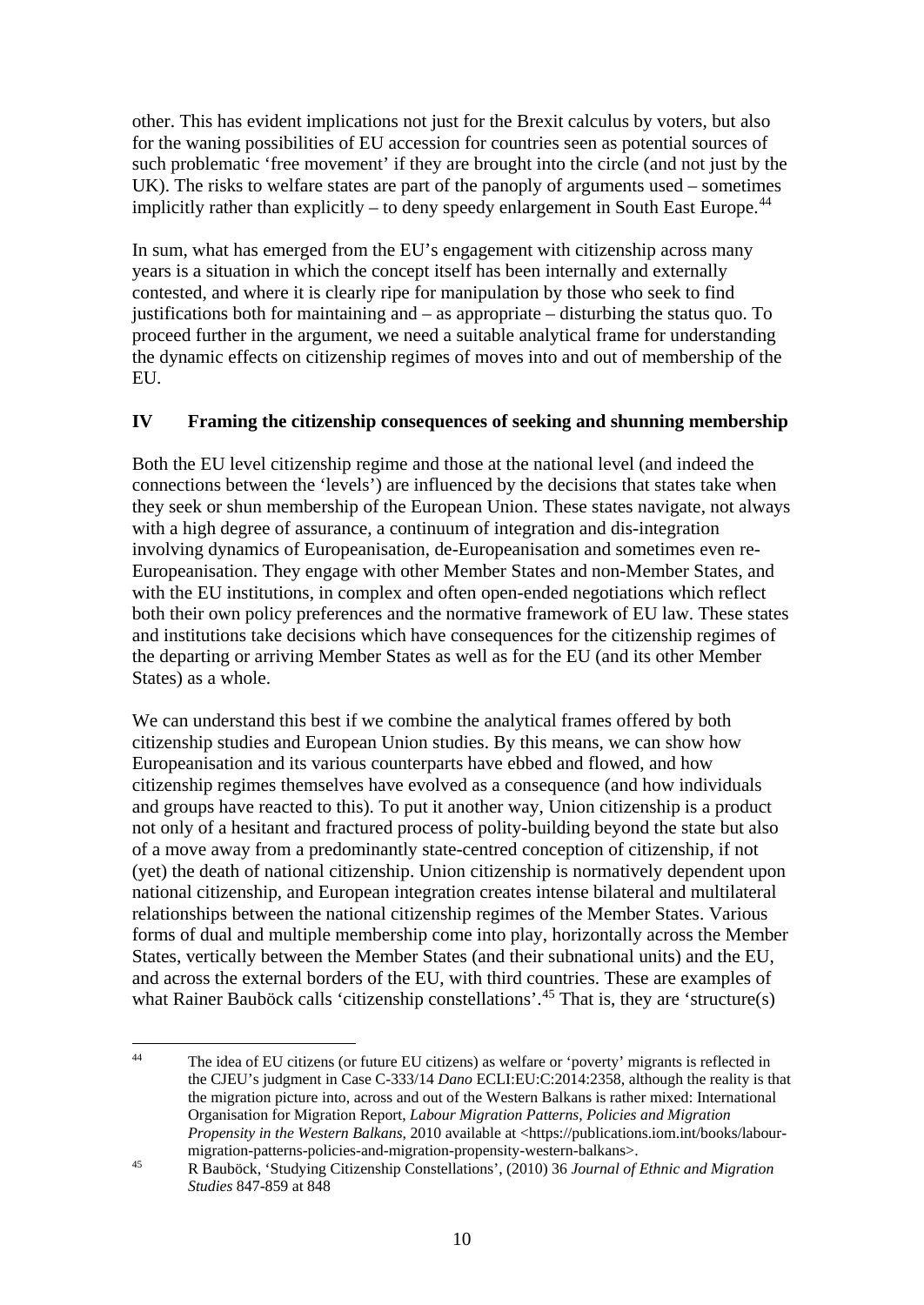<span id="page-10-7"></span>in which individuals are simultaneously linked to several political entities, so that their legal rights and duties are determined not only by one political authority, but by several.' These constellations contribute to reshaping our ideas about 'what is citizenship?'.

Applying insights from citizenship studies, such as the concept of citizenship constellations, in combination with insights from regional integration studies, such as concepts of de/Europeanisation, will help us to figure out where the boundaries and fractures within this contested concept of membership might lie. More broadly, as case studies, the citizenship dynamics of Brexit and stalled enlargement show that the story of the EU is not one of linear progress of integration towards 'an ever closer union', even though it is still quite common for Union citizenship to be lauded as somehow embodying this historic mission, in accordance with an ineluctable teleology of integration. [46](#page-10-0) Claims continue to be made about narratives of constitutionalism and, especially, constitutionalisation beyond the state, embodying the idea of a single shared citizenship as 'Europe's destiny'. $47$  The better view, however, is to recognise that there is no unidirectional process of Europeanisation in which the elements and constraints generated by Union citizenship are simply downloaded onto national citizenship regimes, with alterations to policies and institutions made accordingly.[48](#page-10-2) On the contrary, there are many (often ambivalent) narratives of Europeanisation and de-Europeanisation simultaneously in play, [49](#page-10-3) as a result of which both national citizenship regimes as well as Union citizenship are likely to be transformed, as the two case studies will illustrate.

<span id="page-10-8"></span>Europeanisation is more than just the principle that membership of the EU requires states to comply with EU law and implement legislative measures and new administrative requirements introduced by the EU legislature (in which they participate).<sup>[50](#page-10-4)</sup> It is also a two-way track in which elements of national choice and institutional 'style' find their way into EU-wide measures and approaches to policymaking as well as into its institutional forms, through national participation in those processes and institutions and also via various types of legal 'borrowing'. [51](#page-10-5) From a legal perspective, it incorporates aspects of legal culture as well as formal compliance with EU law. In the enlargement context, Senka Neuman Stanivuković notes that 'EU accession formulates new spaces of political action and creates novel forms of social organisation', including in relation to 'citizenship'.[52](#page-10-6) This is a broad and rather

<span id="page-10-0"></span> <sup>46</sup> D Kostakopoulou, 'Scala Civium: Citizenship templates post-Brexit and the European Union's duty to protect EU citizens', (2018) 56 *Journal of Common Market Studies* 854-869.

<span id="page-10-1"></span><sup>47</sup> See *Grzelczyk* above [n18.](#page-4-7)

<span id="page-10-2"></span>D Thym, 'The Evolution of Citizens' Rights in Light of the European Union's Constitutional Development', in Thym above n19.

<span id="page-10-3"></span><sup>&</sup>lt;sup>49</sup> S Worschech, 'The "making" of Europe in the peripheries: Europeanization through conflicts and ambivalences', *Culture, Practice & Europeanization*, 2018, Vol. 3, No. 3, 56-76.

<span id="page-10-4"></span><sup>50</sup> T Börzel, 'Pace setting, Foot dragging, and Fence sitting: Member State Responses to Europeanisation', (2002) 40 *Journal of Common Market Studies* 193-214.

<span id="page-10-5"></span><sup>&</sup>lt;sup>51</sup> For a practical example of the application of the insights of Europeanisation to the case of free movement (in the United Kingdom) see J Shaw, 'Between Law and Political Truth? Member State Preferences, EU Free Movement Rules and National Immigration Law', (2015) 17 *Cambridge Yearbook of European Legal Studies* 247-286; see also A D'Angelo and E Kofman, 'From Mobile Workers to Fellow Citizens and Back Again? The Future Status of EU Citizens in the UK', (2018) 17 *Social Policy and Society* 331-343.

<span id="page-10-6"></span><sup>52</sup> S Neuman Stanivuković, 'Europeanisation of citizenship in the context of EU accession', in J van der Harst *et al* above n**Error! Bookmark not defined.** 157-185, at 157.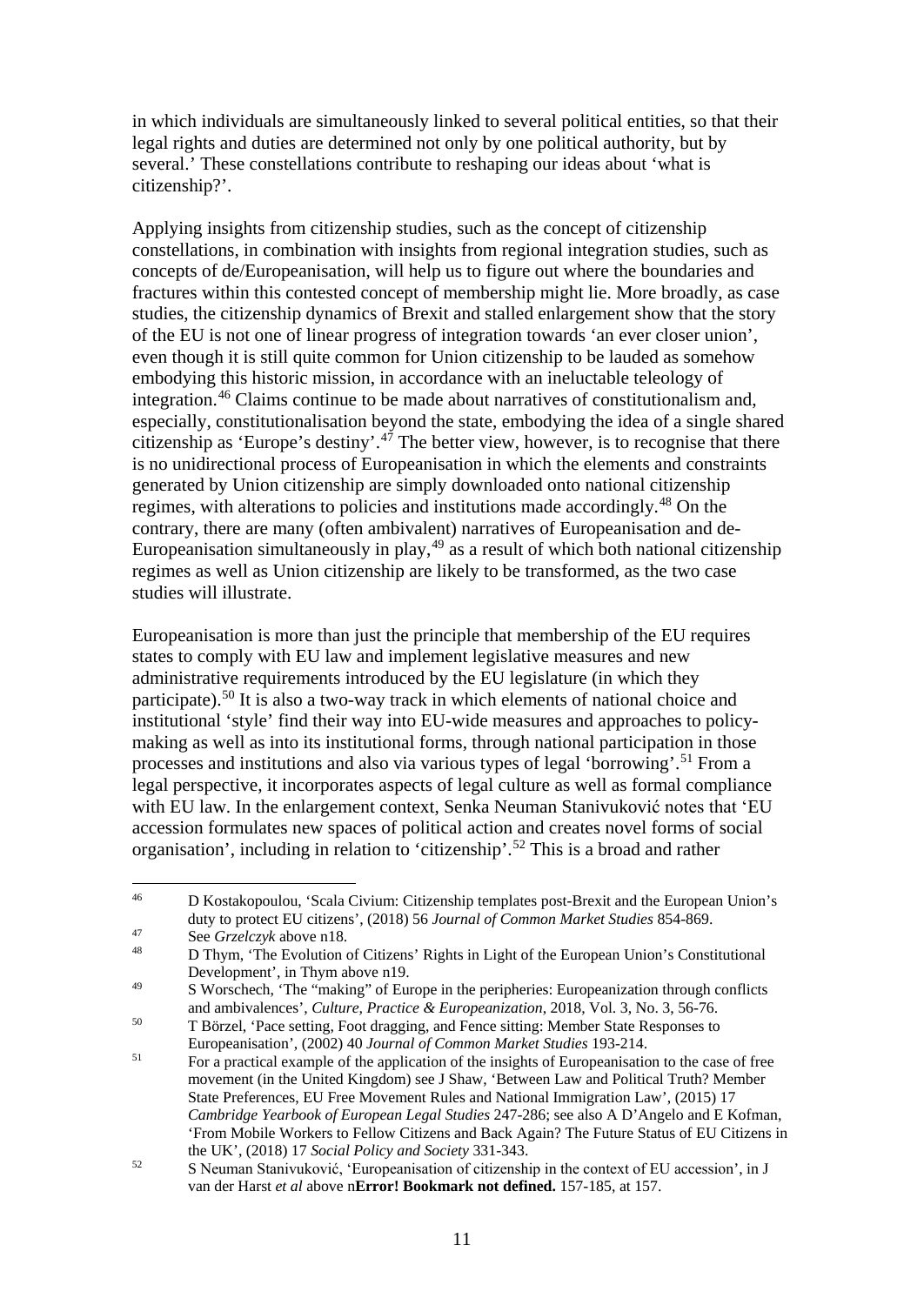<span id="page-11-8"></span>sociological concept of Europeanisation which also encompasses societal change as well as 'the convergence of political cultures, the public sphere and collective identities'.[53](#page-11-0) In sum,

Like modernisation or globalisation, Europeanisation also refers to large-scale processes of transformation of contemporary politics and society that are experienced by large groups of people and collectively interpreted. It affects not only economics and politics but also society, which is involved in its interpretation.<sup>[54](#page-11-1)</sup>

<span id="page-11-7"></span>A similar approach is useful when analysing de-Europeanisation, which has received less attention than Europeanisation. De-Europeanisation has both formal and ideational elements and involves iterative interchange between the national and EU levels. At the supranational level, it is true that intergovernmental approaches to law and policymaking are once again becoming more common, with a resurgence of control by the member states vis-à-vis the Commission and the CJEU. [55](#page-11-2) At the level of Member States, de-Europeanisation encompasses not just deviations in compliance, but also the alienation of (some) states from the core requirements or principles of integration, through practices such as flexibility and differentiated integration.<sup>[56](#page-11-3)</sup> It can also incorporate a distinction between 'disengagement' from the EU process and active 'dismantling' of policies and institutions introduced for the purposes of compliance with EU law.[57](#page-11-4) At the boundaries of the EU, it can comprise the denial of accession to states and citizens, so that momentum towards national adjustment to European norms is stalled as the prospect of enlargement recedes into the distance.<sup>[58](#page-11-5)</sup> De-Europeanisation also encompasses the hitherto unknown phenomenon of exit or withdrawal from the Union, where a Member State negotiates its exit from the EU, but also, for the future, a revised relationship with the EU and its Member States as a third country (which may also involve some elements of re-Europeanisation). Within the withdrawing state, as Burns *et al* have pointed out, the terms of withdrawal (and the relatively strong embeddedness of EU origin policies and institutions at the domestic level) may lead to more disengagement (and neglect) than actual dismantling. This will vary between different policy areas. Withdrawal of a Member State may lead to relatively little change within the EU itself, although some scholars have now started to explore the broader phenomenon of disintegration.<sup>[59](#page-11-6)</sup>

<span id="page-11-0"></span> <sup>53</sup> HJ Trenz, The Saga of Europeanisation On the Narrative Construction of a European Society, ARENA Working Paper 7/2014.

<span id="page-11-1"></span> $54$  Trenz, above [n53](#page-10-7) at 2.

<span id="page-11-2"></span><sup>55</sup> CJ Bickerton, D Hodson and U Puetter, 'The New Intergovernmentalism: European Integration in the Post‐Maastricht Era', (2015) 53 *Journal of Common Market Studies* 703-722. <sup>56</sup> R Adler Niessen, *Opting Out of the European Union: Diplomacy, Sovereignty and European* 

<span id="page-11-3"></span>*Integration* (Cambridge University Press, Cambridge, 2014).

<span id="page-11-4"></span><sup>57</sup> C Burns *et al*, 'De-Europeanising or disengaging? EU environmental policy and Brexit', (2019) 28 *Environmental Politics* 271-292 at 273.

<span id="page-11-5"></span><sup>58</sup> See the case of Turkey: S Aydın-Düzgit and A Kaliber, 'Encounters with Europe in an Era of Domestic and International Turmoil: Is Turkey a De-Europeanising Candidate Country?', (2016) 21 *South European Society and Politics* 1-14.

<span id="page-11-6"></span><sup>&</sup>lt;sup>59</sup> Thus far there has been relatively little scholarly attention focused on disintegration and de-Europeanisation. See W Outhwaite, 'De-Europeanisation after Brexit: narrowing and shallowing', (2019) 9 *Global Discourse* 15-30; H Vollaard, 'Explaining European disintegration', (2014) 52 *Journal of Common Market Studies* 1142-1159; B Rosamond, 'Brexit and the problem of European disintegration', (2016) 12 *Journal of Contemporary European Research* 864-871.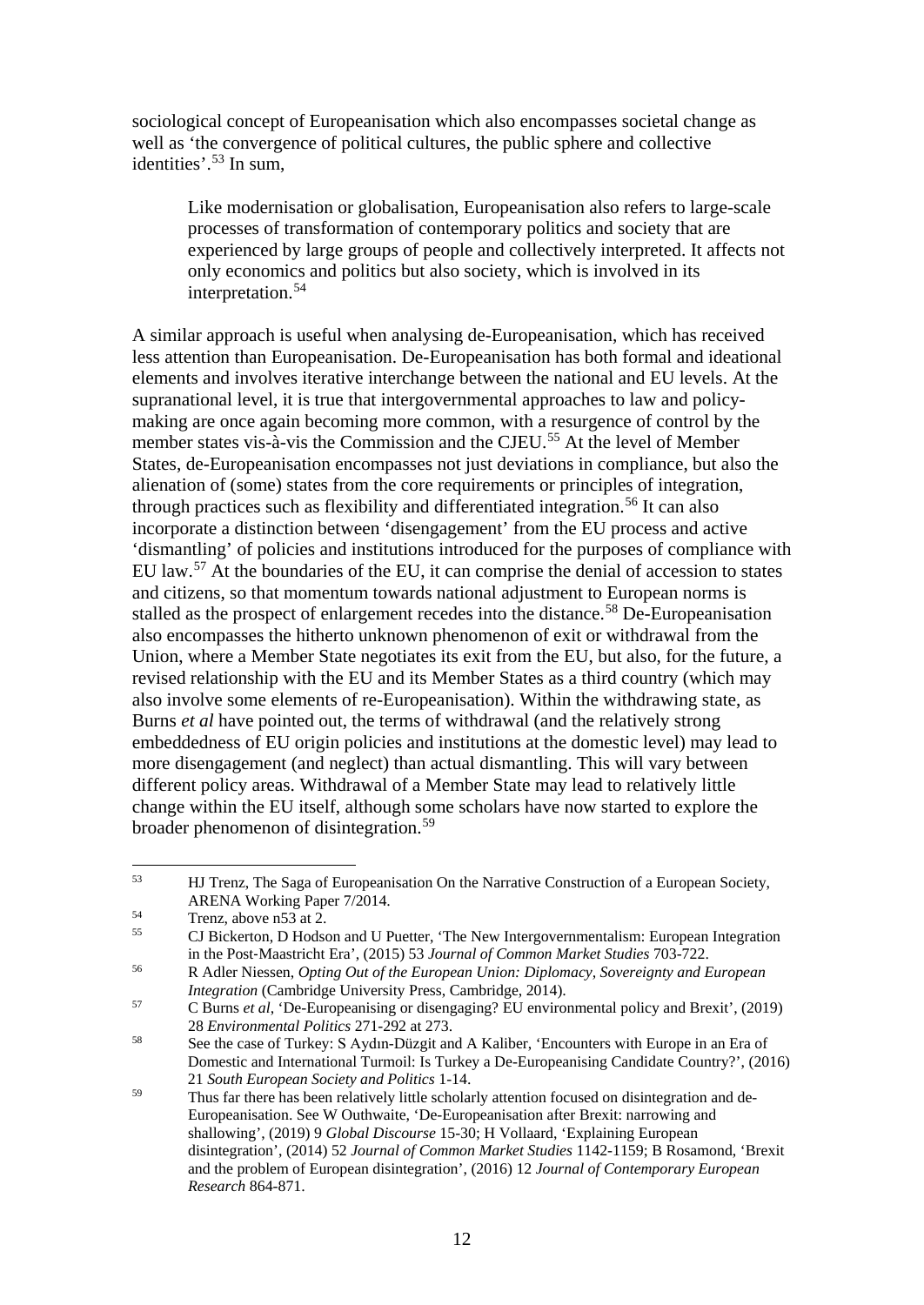Just like Europeanisation, citizenship is a complex phenomenon. It cannot simply be understood as a static, top-down, imposed legal framework, in which individuals are given and denied rights or conferred statuses without exercising agency. It is a dynamic and relational concept, rather than a fixed structure, combining plural and multi-level institutional elements as well as the bottom-up practices of citizens as legal and political actors in a non-state context. These practices and resources have been struggled over and contested throughout history and they continue to have both legal and symbolic resonances and effects.<sup>[60](#page-12-0)</sup> Citizenship might posit an ideal of equality, but real life involves a heterogeneity of citizenship 'experiences', with vectors of gender, class, race and other factors such as ideas about 'security' always conditioning the practical enjoyment of rights or the capacity effectively to perform attendant 'duties'. Citizenship rights have not been even remotely 'equally' allocated at least until well into the twentieth century in most if not all countries. As Claudia Wiesner *et al* state, 'citizenship in all its dimensions is never neutral, but positioned.'[61](#page-12-1) Another way of characterizing citizenship in these terms is to describe it as 'uneven'.[62](#page-12-2)

The idea of a variety of 'citizenship experiences' is as relevant in the context of Union citizenship as it is at the national level. It can be illustrated by reference to the differentiated set of protections and privileges embedded deep within Union citizenship, with many groups not enjoying 'full' citizenship, as predicated on the market freedoms which remain at the core of the concept. This apes the market and political inequalities that lie at the heart of national citizenship. What emerges is a picture of citizenship in the composite and complex euro-polity as a differentiated, rather than a uniform status. In that sense, it reveals similarities to national citizenship. Both offer a promise of equality, but a reality of differentiation.

For example, not all free movers are 'workers' or 'self-employed persons' enjoying the maximum benefits of EU law. Some are students or retired persons who have to prove their self-sufficiency or satisfy other conditions, or dependent members of citizen families who do not accrue rights such as permanent residence easily under the current rules, even in spite of very long residence. What is more, variations in relation to the protective cloak of Union citizenship will also be translated into key vectors of vulnerability and discrimination across lines of disability, gender, sexuality, race, religious and ethnic minority, class, age, documented status, as well as language usage. Women are more likely to be carers, and carers are not easily recognised in the EU legal order.<sup>[63](#page-12-3)</sup> Ethnic minorities such as the Roma are less likely to be effectively integrated into labour markets.[64](#page-12-4) Children experience their Union citizenship as dependents in different ways to adults.<sup>[65](#page-12-5)</sup> In practice, therefore, many mobile EU citizens struggle to gain the residence statuses which are essential to enjoying full and effective protection

<span id="page-12-6"></span><span id="page-12-0"></span> $^{60}$  Wiesner *et al* above [n20](#page-4-8) at 1.<br> $^{61}$  Wiesner *et al* above n<sup>20</sup> at 10

<span id="page-12-1"></span><sup>&</sup>lt;sup>61</sup> Wiesner *et al* above [n20](#page-4-8) at 10.<br>  $\frac{62}{2}$  C *V* manici and D Stiggaraviá

<span id="page-12-2"></span><sup>62</sup> G Krasniqi and D Stjepanović, 'Uneven Citizenship: Minorities and Migrants in the Post-Yugoslav Space', (2015) 14 *Ethnopolitics* 113-120.

<span id="page-12-3"></span><sup>63</sup> E Caracciolo di Torella, 'The Unintended Consequences of Brexit: the Case of Work-Life Balance', in M. Dustin et al. (eds.), Gender and Queer Perspectives on Brexit (Palgrave, Cham, 2019), 61-91.

<span id="page-12-4"></span><sup>&</sup>lt;sup>64</sup> J Sardelić, 'The position and agency of the 'irregularized': Romani migrants as European semicitizens', (2017) 37 *Politics* 332-346.

<span id="page-12-5"></span><sup>65</sup> H Stalford, Children and the European Union: Rights, Welfare and Accountability (Hart, Oxford, 2012).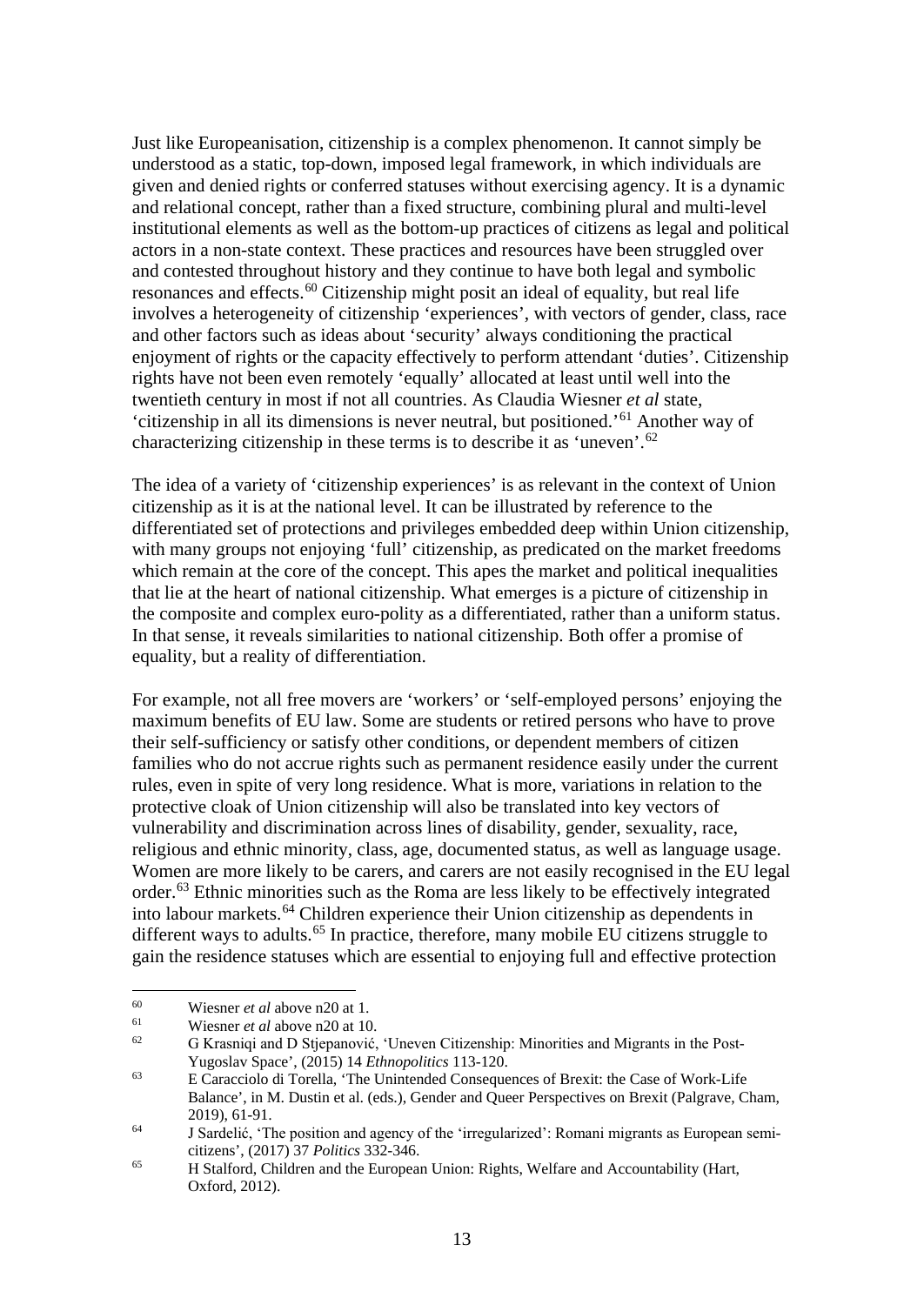<span id="page-13-8"></span>of the equal treatment principle within the welfare states of most of the Member States.<sup>[66](#page-13-0)</sup> Those whose lives are marginal to the underlying economic purposes of free movement are often poorly protected against the risk of deportation or other forms of removal or rejection. For example, while unemployment and even rough sleeping resulting from destitution is not as such a reason for removal under EU law, in practice members of these groups are much more vulnerable than others.<sup>[67](#page-13-1)</sup>

Each case of legal marginality stems from the conditions imposed on free movement rights within EU law but it also relies upon an elision in domestic political debate and public opinion, not to mention in public policy and executive action, of any real distinction between 'immigration' more generally and 'free movement' as a special case.<sup>[68](#page-13-2)</sup> The legal statuses may be differentiated, but in the public perception the activities are often not. Many recent developments in EU free movement policy, including changes introduced in CJEU case law, have in fact flowed from national debates on issues such as welfare benefits for EU citizens and the impact of 'posted workers' operating within the sphere of the free movement of services which have elided free movement and immigration.<sup>[69](#page-13-3)</sup> Union citizenship is, in sum, rather like a protective – but limited – cloak for certain national citizens.

Beyond the arena of free movement, there are some other areas where the EU has shaped and constrained Member State sovereignty in relation to nationality law.<sup>[70](#page-13-4)</sup> Through cases such as *Micheletti*, [71](#page-13-5) *Ruiz Zambrano*[72](#page-13-6) and *Rottmann*, [73](#page-13-7) the Court of Justice has developed a doctrine which recognises that Member States must have due regard to the implications of EU law when making decisions about nationality or residence rights which may have the effect of depriving individuals of the enjoyment of their Union citizenship rights. These cases have involved the putative loss of the benefits of Union citizenship through the loss or non-recognition of national citizenship or rights. One question that remains unanswered is the extent to which these same principles could apply to the acquisition of national citizenship.

In 2019, the European Commission issued a report on Investor Citizenship and Residence Schemes in the European Union, exploring how these arrangements for granting citizenship as the counterparty for a financial contribution to the state had proliferated within the EU, how they might fit with Union citizenship law, and what impact they might also have in other areas of EU law such as the fight against

<span id="page-13-0"></span> <sup>66</sup> C Bruzelius, 'Freedom of movement, social rights and residence-based conditionality in the European Union' (2019) 19 *Journal of European Social Policy* 70–83; M Tervonen and A Enache, 'Coping with everyday bordering: Roma migrants and gatekeepers in Helsinki', (2017) 40 *Ethnic and Racial Studies* 1114-1131.

<span id="page-13-1"></span><sup>67</sup> C O'Brien, 'Civis capitalist sum: Class as the new guiding principle of EU free movement rights', (2016) 53 *Common Market Law Review* 937-977.

<span id="page-13-2"></span> $68$  Shaw above [n51.](#page-10-8)

<span id="page-13-3"></span><sup>69</sup> C Barnard and S Butlin, 'Free movement vs Fair Movement: Brexit and Managed Migration', (2018) 55 *Common Market Law Review* 203-226; N Mussche *et al*, 'How posting shapes a hybrid single European labour market', (2018) 24 *European Journal of Industrial Relations* 113–127.

<span id="page-13-4"></span><sup>70</sup> See Shaw, Still a Fundamental Status?, above [n38;](#page-7-7) H Oosterom-Staples, 'The Triangular Relationship Between Nationality, EU Citizenship and Migration in EU Law: A Tale of Competing Competences', (2018) 65 *Netherlands International Law Review* 431-461.

<span id="page-13-5"></span> $^{71}$  Case C-369/90 ECLI:EU:C:1992:295.<br>  $^{72}$  Case C-34/09 ECLI:EU:C:2011:124

<span id="page-13-6"></span> $^{72}$  Case C-34/09 ECLI:EU:C:2011:124.<br>  $^{73}$  Case C 135/08 ECLI:EU:C:2010:104

<span id="page-13-7"></span>Case C-135/08 ECLI:EU:C:2010:104.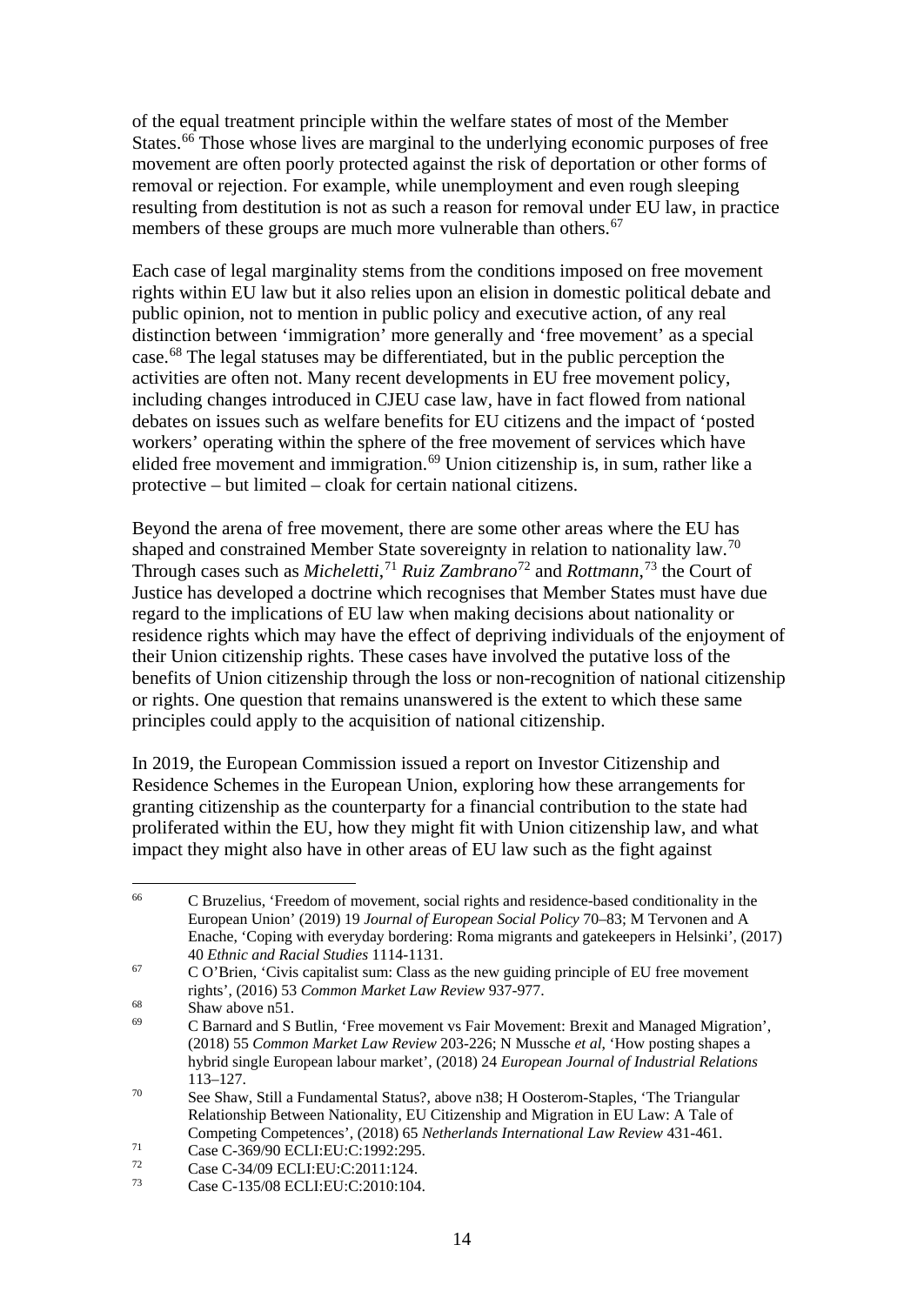corruption, organized crime and indeed tax evasion. [74](#page-14-0) While the Commission's attempt to influence the laws of Member States in the area of citizenship acquisition on the basis of a putative principle of 'genuine links'[75](#page-14-1) as the basis for the citizenship relationship may be relatively weak in doctrinal terms,  $\frac{76}{6}$  $\frac{76}{6}$  $\frac{76}{6}$  none the less the Commission remains within its rights to remind the Member States that one of the main reasons why those who have the requisite resources might wish to purchase one of the national citizenships which are on sale is because it brings with it also the added benefits of Union citizenship. It can be argued that this brings certain responsibilities. That is, under the treaties as they stand, Member States are bound by a duty of loyalty that requires them to 'refrain from any measure which could jeopardise the attainment of the Union's objectives'.[77](#page-14-3) This is one of the cornerstones of the idea of a progressive integration or 'ever closer Union' amongst the peoples of Europe. This reminder about the network of reciprocal duties in respect of citizenship regimes in which the Member States stand – albeit it has not been proven exactly what the nature of those legal duties might be – provides an important backdrop for reassessing the 'value' of citizenship in the context of the two cases of 'shunning' and 'seeking' membership of the EU to which I shall now turn.

We can now examine the case studies in the light of the conclusion, which has emerged from the juxtaposition of citizenship studies and regional integration studies in this section. We have a 'Europe of many citizenships' (and of many non-citizenships and semi-citizenships), marked by a great deal of market-driven heterogeneity as well limited elements of unity. The narratives in the following sections focus on the political background to processes of Europeanisation, de-Europeanisation and re-Europeanisation, on important legal changes, and on how the climate of uncertainty and/or frustration with these changes (or the lack of them) leads individuals to pursue other options, such as seeking another passport, or deciding to move to another country. The narratives will show that in the context of the multilevel architecture of citizenship in Europe, with the ebb and flow of Europeanisation and integration/dis-integration processes, the two cases of shunned and stalled membership involving contestations at the peripheries of the EU provide good illustrations of a differentiated and often hierarchical concept of Union citizenship, which excludes as much as it includes.

### **V Brexit and the de-Europeanisation of (UK) citizenship**

At first sight, Brexit seems to involve a straightforward process of de-Europeanisation and re-nationalisation (i.e., withdrawal of the UK from the EU and reassertion of UK

<span id="page-14-0"></span> <sup>74</sup> European Commission, *Investor Citizenship and Residence Schemes in the European Union*, COM(2019) 12, 23 January 2019; for a brief review, see Džankić, *What's in the EC's report on investor citizenship?*, GlobalCIT Blog, 23 January 2019, available at <http://globalcit.eu/whatsin-the-ecs-report-on-investor-citizenship/>.

<span id="page-14-1"></span><sup>75</sup> *Liechtenstein* v. *Guatemala (Nottebohm)* [1955] ICJ 1.

<span id="page-14-2"></span><sup>76</sup> R Thwaites, 'The Life and Times of the Genuine Link', (2018) 49 Victoria University of Wellington Law Review 645-670; A Macklin, 'Is it Time to Retire *Nottebohm*?' (2017) 111 *American Journal of International Law Unbound* 492-497. Looked at purely from the perspective of citizenship competences, the Commission's position looks rather weak (J Shaw, 'Citizenship for Sale: Could and Should the EU Intervene?' in R Bauböck (ed) *Debating Transformations of National Citizenship*, IMISCOE Research Series (Springer International, Cham, 2018) but that is before we factor in questions related to its competences on issues such as money laundering and financial crime.

<span id="page-14-3"></span> $77$  Article  $\cancel{4}(3)$  third sentence TEU.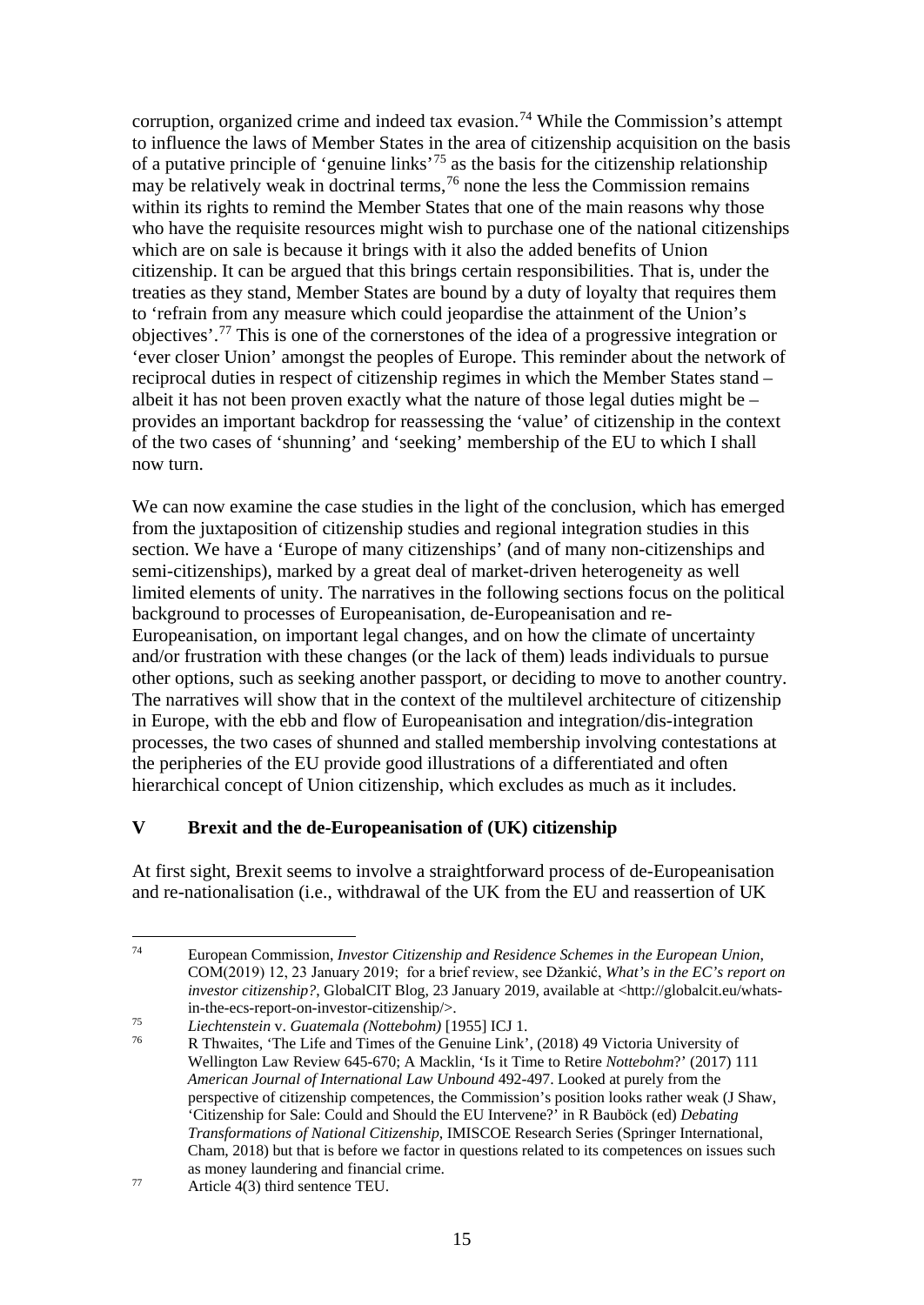<span id="page-15-6"></span>sovereignty). It offers, in principle, the opportunity for the UK to favour its own citizens over all other groups (e.g. in the labour market or in relation to public goods) and to reenact symbols of national sovereignty such as dark blue passports.

Given the length of the UK's membership of the EU and the complex intertwining of the UK's citizenship regime and those of the other Member States and of the EU itself, the citizenship consequences of Brexit are set to be legion. Brexit itself is unlikely to be a clean break, when, or if, the UK ever leaves the EU, but also involves probable elements of re-Europeanisation. Assuming the Withdrawal Agreement agreed at the political level in November 2018[78](#page-15-0) (along with the accompanying Political Declaration on the UK's future relationship with the  $\text{EU}^{79}$ ) is eventually signed, ratified and brought into force, there will be a transition period that could last until the end of 2020 or longer. During this time, free movement (in both directions) would continue although UK citizens would no longer be Union citizens. However, it is unlikely that any final status agreement between the EU and the now third country UK will be ready for many years, raising the question of whether transition will be extended, perhaps indefinitely, or whether there will be a further 'cliff edge' threat each time the end of transition comes close. It is still unclear what any future status agreement might say in relation to the issue of immigration, [80](#page-15-2) unless the UK opts for an arrangement akin to that of the EEA countries (e.g. Norway<sup>81</sup>), which includes free movement (but not Union citizenship) as an element of the single market, or Switzerland, which has a dense and complex network of bilateral agreements with the EU including on free movement of persons.<sup>[82](#page-15-4)</sup> The Political Declaration, as it stands, although vague, presages the end of free movement and points towards a future free trade agreement in the nature of that between the EU and Canada, which says nothing about immigration. <sup>[83](#page-15-5)</sup>

Brexit, in sum, is more process than endstate, and it is hard to predict where it might go in the future. The current leitmotiv is uncertainty and lives 'in limbo', not just because Brexit is an unprecedented situation, but also because the politics of Brexit have become particularly fraught. With UK parliamentary processes for agreeing the

<span id="page-15-0"></span> <sup>78</sup> For the formalities to allow for signature of the Withdrawal Agreement, see Council Decision 2019/274, ECLI[:http://data.europa.eu/eli/dec/2019/274/oj.](http://data.europa.eu/eli/dec/2019/274/oj) The text of the Withdrawal Agreement as at 25 November 2018 is published in OJ 2019 C66 I/1. For discussion of the citizens' rights aspects seek O Garner, 'Citizens' Rights in the UK-EU Withdrawal Agreement: Ossifying EU citizenship as a juridical status?', GlobalCIT Blog, 28 November 2018, available at <http://globalcit.eu/citizens-rights-in-the-uk-eu-withdrawal-agreement-ossifying-eucitizenship-as-a-juridical-status/>.

<span id="page-15-1"></span> $79$  Political Declaration setting out the framework for the future relationship between the European Union and the United Kingdom, 22 November 2018, OJ 2019 C66 I/185.

<span id="page-15-2"></span><sup>&</sup>lt;sup>80</sup> In her Mansion House speech in March 2018, Prime Minister May seemed to suggest there might be a special status in the UK for EU immigration after Brexit but this has yet to be translated into concrete policy. Available at <https://www.bloomberg.com/news/articles/2018- 03-02/prime-minister-theresa-may-lays-out-her-brexit-vision-text>.

<span id="page-15-3"></span><sup>81</sup> JE Fossum and HP Graver, *Squaring the Circle on Brexit: Could the Norway Model Work?* (Bristol University Press, Bristol, 2018).

<span id="page-15-4"></span><sup>&</sup>lt;sup>82</sup> Details of the Swiss/EU arrangements on the Swiss Confederal Government website are available at <https://www.sem.admin.ch/sem/en/home/themen/fza\_schweiz-eu-efta.html>.

<span id="page-15-5"></span><sup>83</sup> A strict separation has been maintained between the Withdrawal Agreement and the future arrangements for immigration between the EU and the UK, reinforced by the deletion of an earlier Article 32 from the draft Withdrawal Agreement, concerning immigration matters, as it belonged only in the future relationship agreement. For discussion see N Nic Shuibhne, 'Brexit Roundup: Free Movement and the Limits of EU Citizenship', Scottish Centre on European Relations Blog, 18 April 2018, available at: <https://www.scer.scot/database/ident-5635>.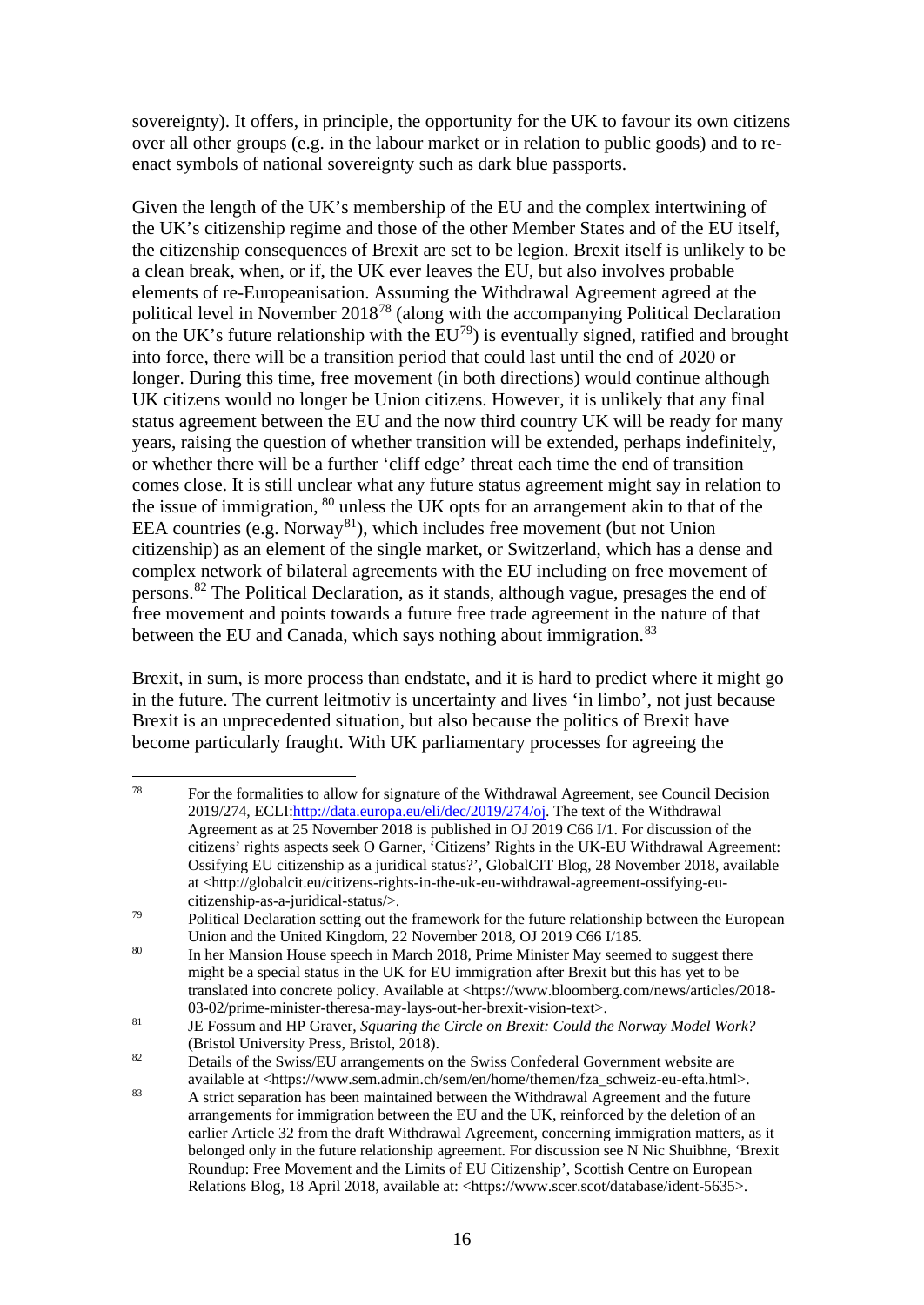<span id="page-16-6"></span>Withdrawal Agreement stalled at the end of 2018 and throughout the first half of 2019, all the relevant parties (i.e. the UK,  $84$  the EU itself,  $85$  and the other Member States) were forced to put in place draft or conditional legislation to apply in the case of a 'no deal' Brexit. Such an eventuality could immediately transform the status of already resident EU27 citizens in the UK, or UK citizens in the EU27, into the same as that of other third country nationals. They might struggle to show any lawful excuse to be present on the territory, to be in employment or to be in receipt of welfare benefits. These conservatory measures differ across the countries.<sup>[86](#page-16-2)</sup> While de-Europeanisation in the event of no deal will occur quite sharply (and painfully) across many policy areas, its effects will perhaps be sharpest of all in relation to matters of free movement, with the UK Government having rapidly put in place the necessary draft legal infrastructure to ensure that all 'new arrivals' after a no deal Brexit would be dealt with under the default rules of UK immigration law.<sup>[87](#page-16-3)</sup> There is no doubt that the highly centralised nature of UK immigration law makes it possible for the government to institute such a rapid change of course.<sup>[88](#page-16-4)</sup>

One of the mantras of the successful leave campaign became that the UK should 'take back control', specifically of 'our laws, our borders, and our money'. The UK government, led by Prime Minister Theresa May since shortly after the referendum, interpreted this as mandating the termination of free movement. This is a political choice and a 'red' line which limits the options for the UK's future status. If free movement does end, it does so not only for EU27 citizens in the UK, but also for UK citizens in the EU27. This point is often neglected in UK discussions; the dominant rhetoric has been that free movement *towards* the UK is the challenge to be dealt with, even though economic evidence points in the direction of it having benefited the UK.<sup>[89](#page-16-5)</sup> The reciprocity of free movement receives little attention and British 'expats', as they are always termed in the media, have found it hard to gain traction for their claims that they too stand to lose a number of valuable benefits, such as options for future onward

<span id="page-16-0"></span> <sup>84</sup> See Immigration and Social Security Co-ordination (EU Withdrawal) Bill, for details of passage through Parliament see <https://www.parliament.uk/business/news/2019/parliamentary-news-2019/immigration-and-social-security-co-ordination-eu-withdrawal-bill-commons-stages/>. For further information see for details Commons Library Insight, *The Immigration Bill: An end to free movement*, 15 January 2019, available at <https://commonslibrary.parliament.uk/homeaffairs/immigration/the-immigration-bill-an-end-to-free-movement/>. However, as of 30 April 2019, the UK Government had not published the EU (Withdrawal Agreement) Bill, needed both to enable Brexit to occur and to make good on promises to protect the rights of EU citizens, available at <https://www.gov.uk/government/news/government-confirms-detail-on-new-billthat-will-put-withdrawal-agreement-into-law>.

<span id="page-16-1"></span><sup>85</sup> A regularly updated overview is available at <https://ec.europa.eu/info/brexit/brexitpreparedness\_en>.

<span id="page-16-2"></span><sup>&</sup>lt;sup>86</sup> A regularly updated summary of the measures taken by Member States to protect citizens' rights in the event of a no deal is available at <https://ec.europa.eu/info/brexit/brexit-

<span id="page-16-3"></span>preparedness/residence-rights-uk-nationals-eu-member-states\_en>. 87 CJ McKinney, 'Sweeping new immigration regulations herald the end of free movement', *Free Movement* Blog, 13 February 2019, available at <https://www.freemovement.org.uk/sweepingnew-immigration-regulations-herald-the-end-of-free-movement/>. For an analysis of the general situation before the publication of the UK's recent materials, but after positions papers by both the UK and the European Commission, see S Peers, 'Staring into the abyss: Citizens' Rights after a No Deal Brexit, *EU Law Analysis* Blog, 6 December 2018, available at:

<span id="page-16-4"></span> $88$  Cf. Burns et al above [n57](#page-11-7) on the ease of dismantling centralised policy areas with few dispersed stakeholders.

<span id="page-16-5"></span><sup>89</sup> S Dhingra et al, Brexit and the Impact of Immigration on the UK, CEPBrexit05, May 2016.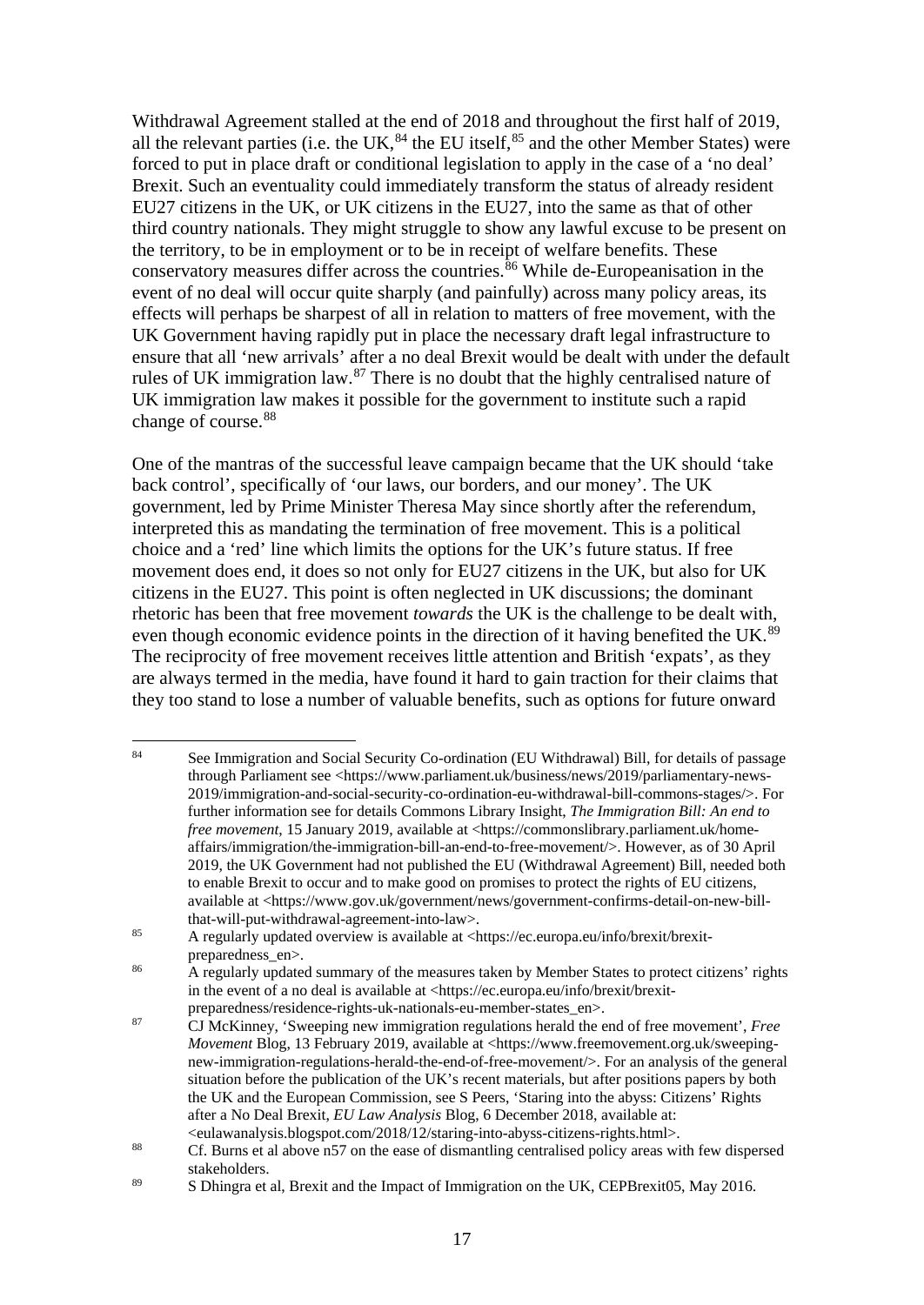<span id="page-17-9"></span>mobility.<sup>[90](#page-17-0)</sup> Furthermore, when possible future mobility restrictions for UK citizens are raised, these are criticised as being examples of the EU 'punishing' the UK.<sup>[91](#page-17-1)</sup> On the contrary, it is perfectly reasonable that UK citizens – as third country nationals – would be subject to the European Travel Information and Authorisation System (ETIAS) which was agreed in 2018 by the EU legislature for application within the Schengen zone and which will be in operation from  $2021.^{92}$  $2021.^{92}$  $2021.^{92}$  Like the US 'ESTA', it is not a visa (UK citizens will be able to travel visa-free to the  $EU^{93}$  $EU^{93}$  $EU^{93}$ ) but an advance travel authorisation system subject to a modest fee (in return for an ETIAS valid for several years) and a criminal records check. It is equally unsurprising that UK citizens resident in Schengen area for more than three months must obtain a visa, although this will in many cases be a matter for national law. This is unlikely to affect those already resident, assuming there is either a Withdrawal Agreement or comprehensive unilateral coverage in the event of no deal, but is likely to affect future student mobility, as well as the travels of holiday-home owners and those seeking to make longer trips whether for work, leisure or to provide services.<sup>[94](#page-17-4)</sup>

The process of de-Europeanisation has already given rise to many difficulties and anxieties. [95](#page-17-5) All international negotiations necessarily involve the principle that 'nothing is agreed until everything is agreed', so that mobile EU citizens on either side of the equation (in the UK or the EU27) have made ideal bargaining chips. Pleas to offer unilateral guarantees to mobile EU citizens – even if heeded – would have inevitably left some groups out and would simply shift the focus of uncertainty and vulnerability to different places.<sup>[96](#page-17-6)</sup> Latterly, as the risk of no deal has risen, there have been calls, including an amendment adopted by Parliament, to deal with citizens' rights separately to the rest of the Withdrawal Agreement, though this suggestion has not been positively received by the European Commission.<sup>[97](#page-17-7)</sup> Given the complexities of lives, it is impossible for any Withdrawal Agreement to cover all eventualities,<sup>[98](#page-17-8)</sup> and it is already visible from the early roll out of the arrangements to gain so-called Settled Status,

<span id="page-17-0"></span><sup>&</sup>lt;sup>90</sup> For further information see the findings of the research project Brexit Brits Abroad <https://brexitbritsabroad.com/>.

<span id="page-17-1"></span><sup>91</sup> For an analysis, see J Lis, 'No, we're not being bullied by the EU over Brexit', *Prospect Magazine*, 2 November 2018, available at: <https://www.prospectmagazine.co.uk/politics/themyth-of-brexit-as-punishment>.

<span id="page-17-2"></span><sup>&</sup>lt;sup>92</sup> Regulation (EU) 2018/1240 ECLI[:http://data.europa.eu/eli/reg/2018/1240/oj](http://data.europa.eu/eli/reg/2018/1240/oj) and Regulation (EU) 2018/1241, ECLI[:http://data.europa.eu/eli/reg/2018/1241/oj.](http://data.europa.eu/eli/reg/2018/1241/oj)

<span id="page-17-3"></span><sup>93</sup> Regulation (EU) 2019/592, ECLI[:http://data.europa.eu/eli/reg/2019/592/oj.](http://data.europa.eu/eli/reg/2019/592/oj)<br>194 M Kloossen, 'The status of UK sitizens in the EU offer Previt', Leiden Law

<span id="page-17-4"></span><sup>94</sup> M Klaassen, 'The status of UK citizens in the EU after Brexit', *Leiden Law Blog*, 7 February 2019, available at: <https://leidenlawblog.nl/articles/the-status-of-uk-citizens-in-the-eu-afterbrexit>.

<span id="page-17-5"></span><sup>&</sup>lt;sup>95</sup> S Peers, 'EU27 and UK citizens' acquired rights in the Brexit withdrawal agreement: detailed analysis and annotation' *EU Law Analysis*, 13 March 2018, available at: <eulawanalysis.blogspot.co.uk/2018/03/eu27-and-uk-citizens-acquired-rights-in.html>; R Ranta and N Nancheva, 'Unsettled: Brexit and European Union nationals' sense of belonging' (2019)

<span id="page-17-6"></span><sup>25</sup> *Population, Space and Place*, DOI: 10.1002/psp.2199; Guma and Dafydd Jones, above [n21.](#page-4-9) <sup>96</sup> On the options for unilateral protection or ringfencing, see S Smismans, 'Six Brexit scenarios for citizens' rights', *The UK in a Changing Europe* Blog, 12 October 2018, available here: <https://ukandeu.ac.uk/explainers/six-brexit-scenarios-for-citizens-rights/>

<span id="page-17-7"></span><sup>97</sup> For the background see S Smismans, *Ring-Fencing Citizens' Rights in the Brexit Negotiations: Legal Framework and Political Dynamics* DCU Brexit Institute - Working Paper N.1 – 2019, 28 January 2019.

<span id="page-17-8"></span><sup>98</sup> I. Solanke, 'Who Speaks for the Zambrano Families? Multi-level Abandonment in the UK and EU', in M Dustin above [n63](#page-12-6) at 151-183.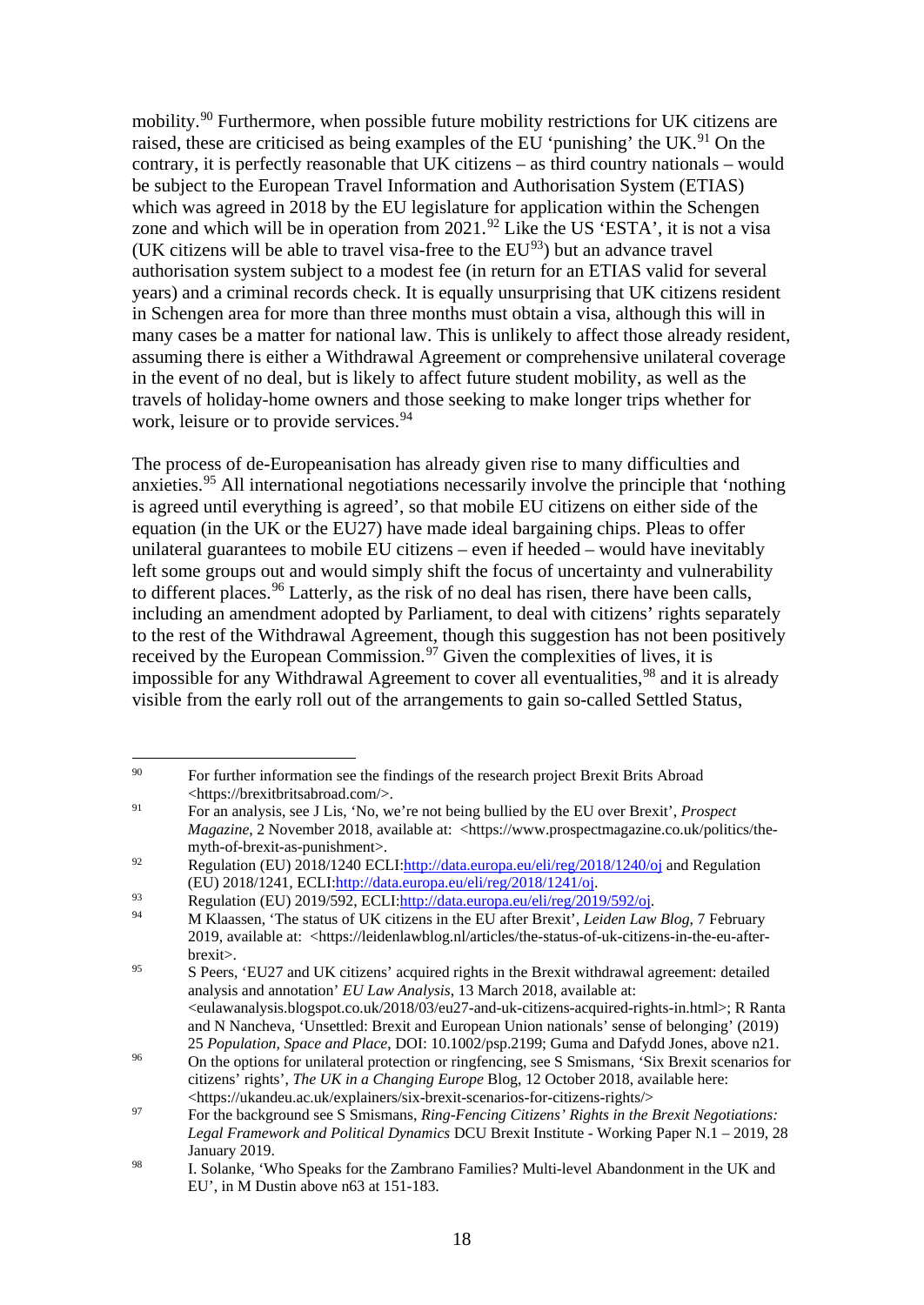<span id="page-18-7"></span>intended to cover those already resident in the UK,<sup>[99](#page-18-0)</sup> that more risks will fall precisely upon the vulnerable and marginal categories of EU citizens identified in the previous section, such as those with caring responsibilities that keep them out of the labour market, those who are older (especially those who arrived before the UK became part of the EU), those who are disabled, or even those who experience periods of unemployment that are deemed to render them a burden on the state.<sup>[100](#page-18-1)</sup> The other group that is vulnerable are those who have even a minor criminal conviction.<sup>[101](#page-18-2)</sup> Moreover, the position of children may be complex as they are dependent upon their parents taking the appropriate steps towards settlement, and when they become adults they may find that they lack the necessary documentation, both in terms of residence and citizenship.[102](#page-18-3) It should also be noted that the specific complexities of citizenship in Northern Ireland could give rise to particular difficulties.<sup>[103](#page-18-4)</sup> As Oliver Garner has argued, the gaps in the Withdrawal Agreement will undoubtedly be litigated in the national courts, and before the CJEU or some other bespoke court, highlighting the complexities of de-Europeanisation<sup>[104](#page-18-5)</sup> Scholars and activists also fear that there will be an implementation and enforcement gap, if institutions to assist EU citizens in navigating any new systems are not established,  $105$  and if the correct approach to EU

<span id="page-18-0"></span> <sup>99</sup> Details of the UK's Settled Status and Pre-Settled Status for EU and EEA citizens who have been in the UK for five years (or less in the case of pre-settled status): <https://www.gov.uk/settled-status-eu-citizens-families>. The scheme (and fears that the Home Office will not cope) is discussed in *Getting it Right from the Start. Securing the Future for EU Citizens in the UK*, A Report for British Future by Jill Rutter and Steve Ballinger, January 2019, available at: <http://www.britishfuture.org/articles/eu-settlement-scheme/>. <sup>100</sup> See M Sumption and Z Kone, *Unsettled Status. Which EU citizens are at risk of failing to secure* 

<span id="page-18-1"></span>*their rights after Brexit?*, Migration Observatory Report, COMPAS, University of Oxford, 12 April 2018, available at: <http://migrationobservatory.ox.ac.uk/wpcontent/uploads/2018/04/Report-Unsettled\_Status.pdf>; see also S Zawacki, 'Fear Mounts as Roma Prepare to Apply for Post-Brexit Settled Status in the UK', *The Conversation*, 22 August 2018, available at: <https://theconversation.com/fear-mounts-as-roma-prepare-to-apply-for-postbrexit-settled-status-in-the-uk-100710> and ILPA briefing, *EU Settled Status Automated Data Checks*, 30 January 2019, available at: <http://www.ilpa.org.uk/resources.php/35100/eu-settled-

<span id="page-18-2"></span>status-automated-data-checks-ilpa-research-piece-30-january-2019>.<br><sup>101</sup> A Bulat, 'The rights of non-UK EU citizens living here are not a "done deal". This is why', LSE Brexit Blog, 27 February 2018, available at: <https://blogs.lse.ac.uk/brexit/2018/02/27/therights-of-non-uk-eu-citizens-living-here-are-not-a-done-deal-this-is-why/>. In response to legal action brought by the Joint Council for the Welfare of Immigrants, changes were made in that area to the Scheme by the Home Office in March 2019. For details see: <https://www.freemovement.org.uk/home-office-softens-eu-settled-status-requirements-aftercharitys-legal-action/>.

<span id="page-18-3"></span><sup>102</sup> C Yeo, 'The impact of the UK-EU agreement on residence rights for EU families', *Eurochildren Research Brief*, 1, 2018; C Yeo, 'The impact of the UK-EU agreement on citizenship rights for EU families', *Eurochildren Research Brief*, 2, 2018.

<span id="page-18-4"></span><sup>103</sup> B Warwick, 'A Windrush in waiting: post-Brexit categories of citizen in Northern Ireland', *LSE Brexit* Blog, 11 September 2018, available at: <https://blogs.lse.ac.uk/brexit/2018/09/11/a-

<span id="page-18-5"></span>windrush-in-waiting-post-brexit-categories-of-citizen-in-northern-ireland/>.<br>
O Garner, 'Citizens' Rights in the UK-EU Withdrawal Agreement: Ossifying EU citizenship as a juridical status?', *GlobalCIT* Blog, 28 November 2018, available at:  $\langle$ http://globalcit.eu/citizens-rights-in-the-uk-eu-withdrawal-agreement-ossifying-eu-citizenshipas-a-juridical-status/>.

<span id="page-18-6"></span><sup>&</sup>lt;sup>105</sup> S Smismans, 'EU citizens in the UK are in a particularly weak position and need an independent authority to monitor their rights', *LSE Brexit* Blog, 26 March 2018, available at: <https://blogs.lse.ac.uk/brexit/2018/03/26/eu-citizens-in-the-uk-need-a-independent-authorityto-monitor-their-rights/>.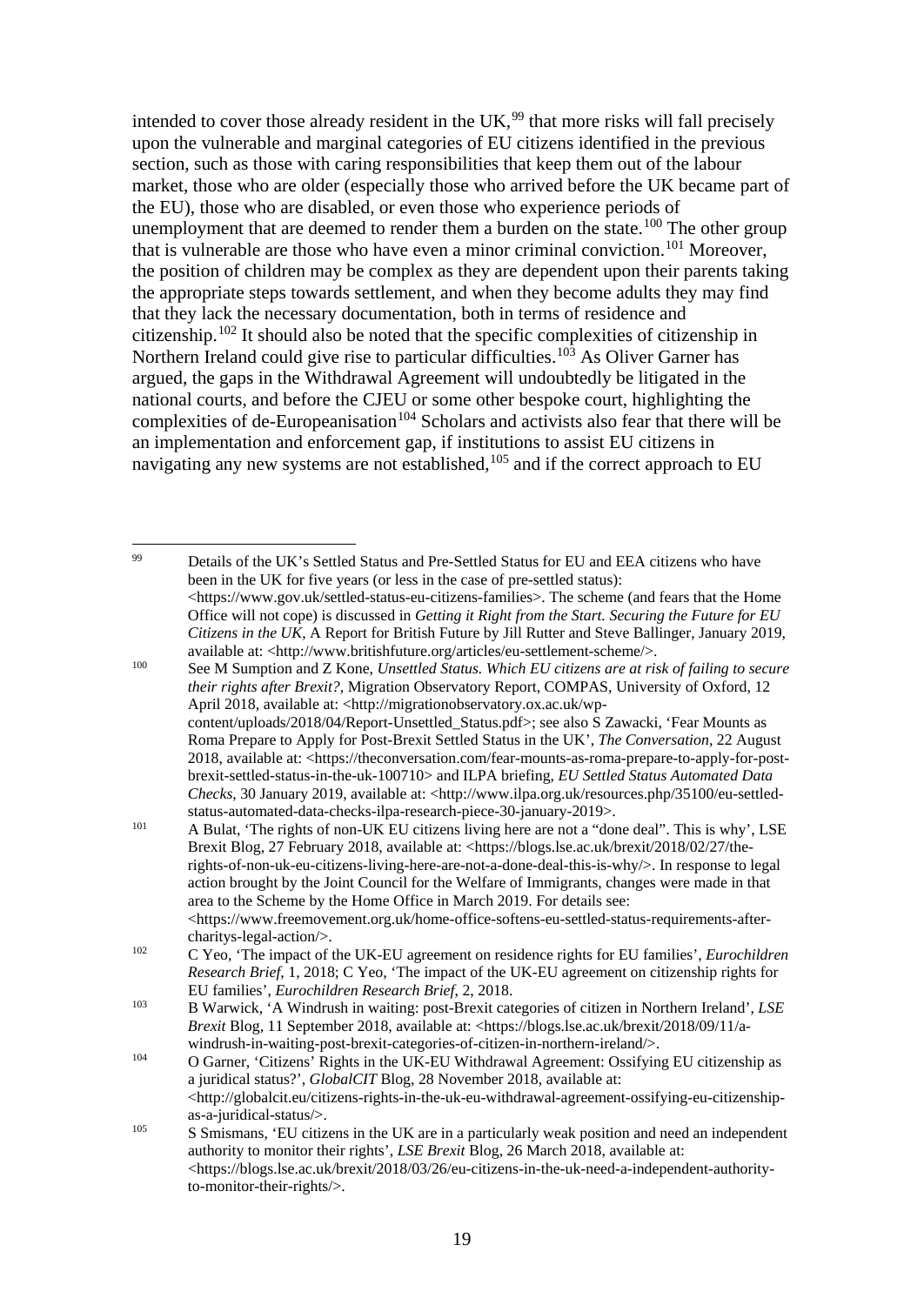<span id="page-19-10"></span>law in the UK is not taken.<sup>[106](#page-19-0)</sup> Finally, it should be noted that once again rather more attention has been paid to the situation of EU27 citizens resident in the UK than to that of UK citizens resident in the EU27.[107](#page-19-1)

Prospects for the loss of Union citizenship (and the associated rights which this gives) have provoked unprecedented levels of mobilisation, <sup>[108](#page-19-2)</sup> including calls to save Union citizenship for some or all UK citizens, perhaps through a form of 'associate citizenship'.<sup>[109](#page-19-3)</sup> This plea seems utopian as well as impractical in a legal sense.<sup>[110](#page-19-4)</sup> NGOs have mobilised to scrutinise the negotiating process and press for the best outcome possible in the event of withdrawal for UK and EU27 citizens, a challenging task in the face of a constantly changing landscape of proposals and counter-proposals.<sup>[111](#page-19-5)</sup> Work has been undertaken to document the 'in limbo' experienced by those directly affected.<sup>[112](#page-19-6)</sup> Some individuals have chosen to turn their back on free movement by returning to their state of citizenship or choosing not to move, to avoid facing Brexit uncertainties,  $^{113}$  $^{113}$  $^{113}$  while others are sitting tight waiting to see what strategy the UK and the EU/other Member States pursue. For another group, the preferred strategy has been to collapse their acts of Union citizenship back into acts of national citizenship, by obtaining citizenship of the host state (naturalisation), by seeking or re-activating a second 'backstop' citizenship (e.g., by ancestry or family ties),  $^{114}$  $^{114}$  $^{114}$  or by making use of a default second citizenship (as in the case of UK citizens born in Northern Ireland who can choose to be Irish or British or both under the Good Friday Agreement).<sup>[115](#page-19-9)</sup> For

107 For a counter balance, see Klaassen above [n94.](#page-16-6)

<span id="page-19-0"></span> <sup>106</sup> See S Smismans, 'EU citizens' rights post Brexit: Why direct effect beyond the EU is not enough', (2018) 14 *European Constitutional Law Review* 443-474 and P Daly et al, *Brexit and EU Nationals: Options for Implementation in UK Law*, University of Cambridge Faculty of Law Research Paper No. 1/2018. Available at <https://ssrn.com/abstract=3077036>.

<span id="page-19-2"></span><span id="page-19-1"></span><sup>108</sup> V Brändle, C Galpin and HJ Trenz, 'Marching for Europe? Enacting European citizenship as justice during Brexit', (2018) 22 *Citizenship Studies* 810-828.

<span id="page-19-3"></span><sup>&</sup>lt;sup>109</sup> See European Citizens' Initiative on Permanent European Citizenship registered by the Commission, Press Release IP/18/4566, 18 July 2018, available at: <http://europa.eu/rapid/press-release\_IP-18-4566\_en.htm>.

<span id="page-19-4"></span><sup>110</sup> A Yong, 'Britons shouldn't get their hopes up about keeping EU citizenship after Brexit', *The Conversation,* 21 February 2018, available at: <https://theconversation.com/britons-shouldntget-their-hopes-up-about-keeping-eu-citizenship-after-brexit-91501>; also negative is AP van der Mei, 'EU Citizenship and Loss of Member State Nationality', (2018) 3 *European Papers* 1319-1331. Compare the argument of O Garner, 'The Existential Crisis of Citizenship of the European Union: The Argument for an Autonomous Status', (2018) 20 *Cambridge Yearbook of European Legal Studies* 116-146.

<span id="page-19-5"></span><sup>111</sup> K Jablonowski, 'You Don't Have Rights, You Use Them: Brexit and European Citizenship', *Sociological Review* Blog, 13 July 2017 available at: <https://www.thesociologicalreview.com/blog/you-dont-have-rights-you-use-them-brexit-andeuropean-citizenship.html>.

<span id="page-19-6"></span><sup>&</sup>lt;sup>112</sup> Examples of the advocacy work involving the highlighting of personal narratives are available at: <http://www.ourbrexitblog.eu/blog/category/in-limbo/>.

<span id="page-19-7"></span><sup>113</sup> 'Net Migration from EU to UK falls 70% since Brexit vote', *Financial Times*, 28 February 2019, available at: <https://www.ft.com/content/960b4672-3b3e-11e9-b72b-2c7f526ca5d0>; migration statistics for the UK are available at:

<sup>&</sup>lt;https://www.ons.gov.uk/peoplepopulationandcommunity/populationandmigration/international migration>.

<span id="page-19-8"></span><sup>&</sup>lt;sup>114</sup> On the common case of Irish ancestry for UK citizens, see P Burke Wood and M Gilmartin, 'Irish enough: changing narratives of citizenship and national identity in the context of Brexit', (2018) 22 *Space and Polity* 224-237.

<span id="page-19-9"></span><sup>&</sup>lt;sup>115</sup> The Belfast Agreement, 10 April 1998, available at: <https://www.gov.uk/government/publications/the-belfast-agreement>; see 'UK accused of not honouring dual citizenship commitments', *The Irish Times*, 6 March 2019 available at: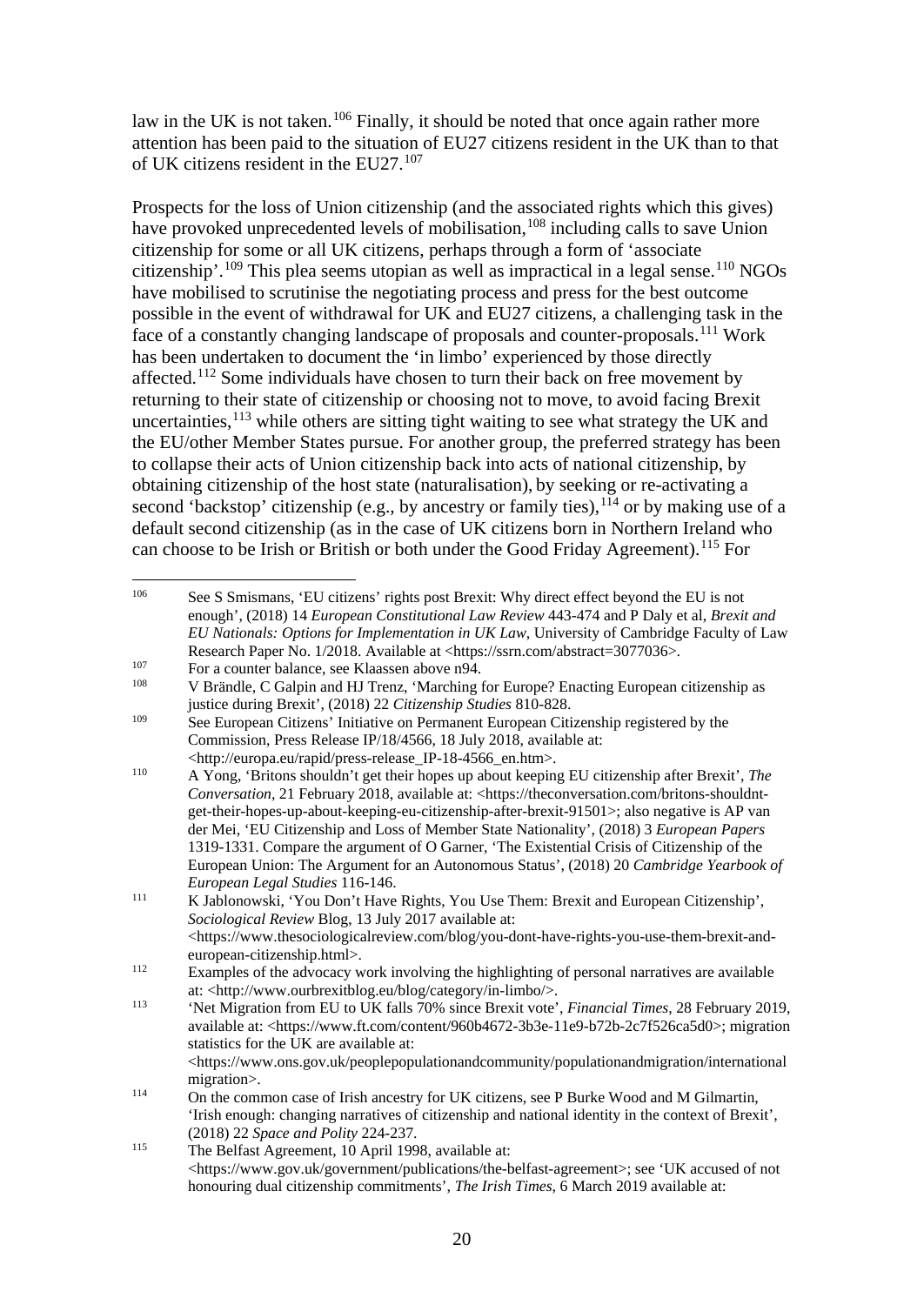those wealthy enough, there exists the option of purchasing citizenships and residencies in a number of Member States with minimal physical residence obligations.<sup>[116](#page-20-0)</sup> Many of these strategies – involving what Yossi Harpaz calls 'compensatory citizenships' – call for a closer look at the ever more complex relationship between Union citizenship and national citizenship, already hinted at in the previous section. [117](#page-20-1)

Union citizenship is a creature of EU law, but it is based on access points controlled under national law. The *McCarthy* case suggested that those with dual citizenship of the host state and another Member State do not enjoy the protection of EU law as regards the right to reside because the situation is one that is purely internal to the host state.<sup>[118](#page-20-2)</sup> More recently, the *Lounes* case took a different approach in the case of a person who naturalised *after* having migrated to the host state. [119](#page-20-3) Furthermore, the CJEU has held that EU law requires the possibility of judicial review of decisions on deprivation of national citizenship, if this would have the effect of depriving an EU citizen of substantially all of the benefits of Union citizenship. However, this proposition was developed for a scenario where it was the actions of the EU citizen in question – in combination with national citizenship laws – which triggered the scenario in which he or she was deprived of the benefits of Union citizenship<sup>[120](#page-20-4)</sup> and has not always been received favourably at the national level.<sup>[121](#page-20-5)</sup> It is not yet known how the CJEU might approach the question of loss of Union citizenship because a Member State *withdraws* from the EU.<sup>[122](#page-20-6)</sup> A lower court referral of such a question to the CJEU in the Netherlands in a case raised before it by aggrieved UK citizens fearing loss of their Union citizenship was subsequently overturned on appeal.<sup>[123](#page-20-7)</sup> In any event, the prospects for success in such a case are rather limited.[124](#page-20-8)

- <span id="page-20-0"></span><sup>116</sup> Cf Commission Report on Investor Citizenship above [n74.](#page-13-8)
- <span id="page-20-1"></span><sup>117</sup> Y Harpaz, 'Compensatory citizenship: Dual nationality as a strategy of global upward mobility', (2018) *Journal of Ethnic and Migration Studies* DOI: 10.1080/1369183X.2018.1440486.
- <span id="page-20-2"></span><sup>118</sup> Case C-434/09 *McCarthy* v *SSHD* ECLI:EU:C:2011:277.

 <sup>&</sup>lt;https://www.irishtimes.com/news/world/europe/uk-accused-of-not-honouring-dual-citizenshipcommitments-1.3816393>.

<span id="page-20-3"></span><sup>119</sup> Case C-165/16 *Lounes* v *SSHD* ECLI:EU:C:2017:862. For commentary see D de Groot, 'Free Movement of Dual EU Citizens', (2018) 3 *European Papers*. 1075-1113.

<span id="page-20-5"></span><span id="page-20-4"></span><sup>120</sup> Case C-135/08 *Rottmann* v *Freistaat Bayern* ECLI:EU:C:2010:104.

<sup>121</sup> See the judgment of Laws LJ, at para 43, in *G1* v *Secretary of State for the Home Department*, [2012] EWCA Civ 867.

<span id="page-20-6"></span><sup>122</sup> For suggestions, see A Schrauwen, '(Not) Losing out from Brexit'. (2017) 1 *Europe and the World* 1-18; P Mindus, *European citizenship after Brexit. Freedom of movement and rights of residence* (Palgrave Macmillan, London, 2017); N Cambien, 'Residence Rights for EU Citizens and Their Family Members: Navigating the New Normal', (2018) 3 *European Papers* 1333- 1352. The adoption of a human rights approach would require a significant shift on the part of the CJEU, given the limitations of the approach of the European Court of Human Rights to nationality issues: M Dembour, 'Ramadan v. Malta: When will the Strasbourg Court understand that nationality is a core human rights issue?', *Strasbourg Observers*, 22 July 2016, available at: <https://strasbourgobservers.com/2016/07/22/ramadan-v-malta-when-will-the-strasbourg-courtunderstand-that-nationality-is-a-core-human-rights-issue/>.

<span id="page-20-7"></span><sup>123</sup> 'Appeal judges reject British EU citizenship claim, won't refer to EU court', *Dutch News*, 21 June 2018, available at: <https://www.dutchnews.nl/news/2018/06/appeal-judges-reject-britisheu-citizenship-claim-wont-refer-to-eu-court/>.

<span id="page-20-8"></span><sup>124</sup> R McCrea, 'Brexit EU citizenship rights of UK Nationals and the Court of Justice', *UK Constitutional Law Blog*, 8 Feb. 2018, available at: <https://ukconstitutionallaw.org/2018/02/08/ronan-mccrea-brexit-eu-citizenship-rights-of-uknationals-and-the-court-of-justice/>; van der Mei, above [n110.](#page-18-7)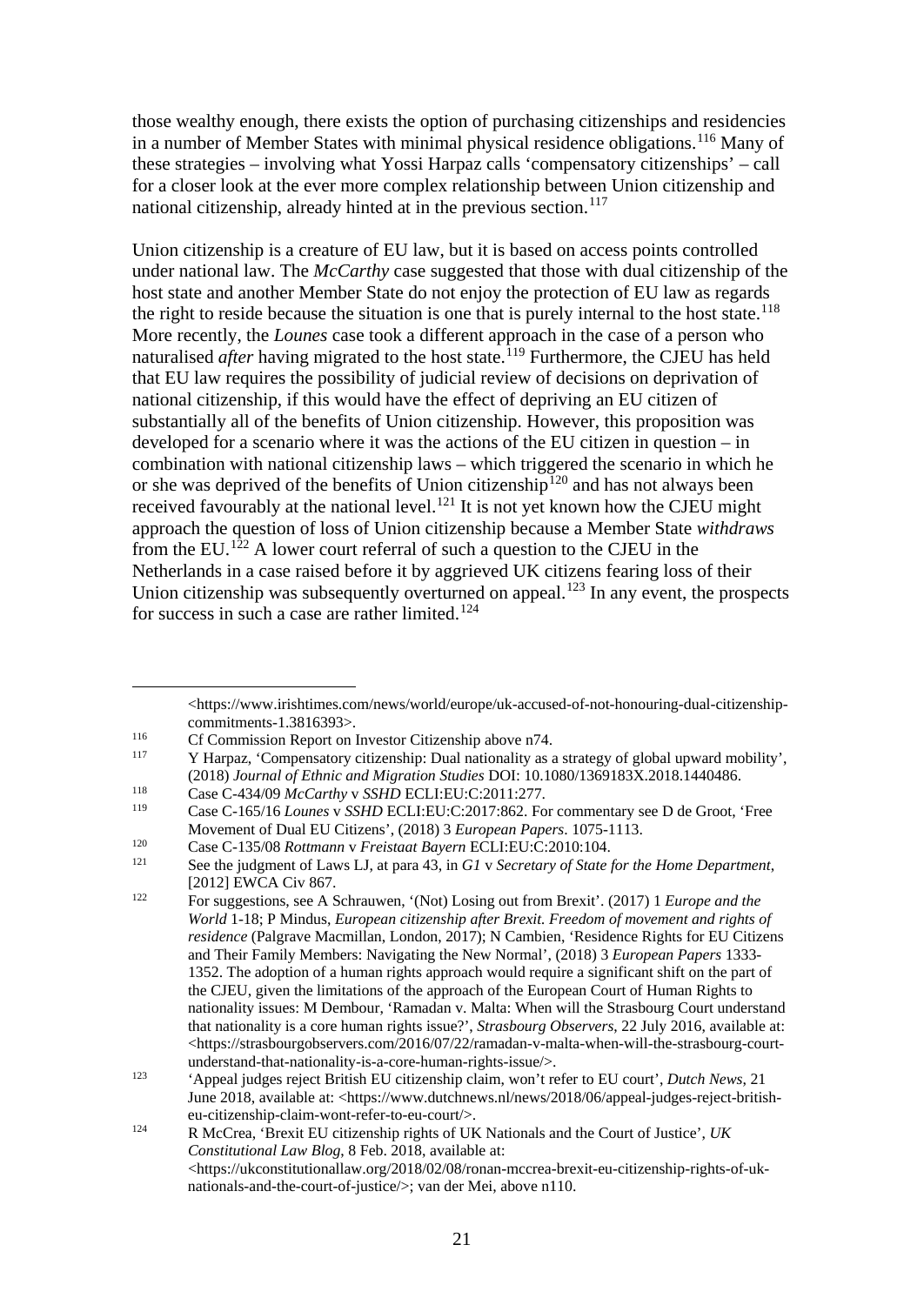Absent an international agreement specifically preserving the status of Union citizenship or certain rights attaching to it, it seems obvious that a withdrawing state retains the power, under international law, to deprive its citizens of the status of EU citizen, and to render the legal effect of that status, for citizens of other continuing Member States, nugatory within its territory. The Court of Justice in the *Wightman* case confirmed this scenario implicitly by noting that

since citizenship of the Union is intended to be the fundamental status of nationals of the Member States any withdrawal of a Member State from the European Union is liable to have a considerable impact on the rights of all Union citizens, including, inter alia, their right to free movement, as regards both nationals of the Member State concerned and nationals of other Member States.<sup>[125](#page-21-0)</sup>

In similar terms, other Member States have no obligation to treat UK citizens other than as third country nationals on their territory, subject to the requirements of the Withdrawal Agreement or the normal rules of EU law relating, for example, to long term resident non-EU citizens. [126](#page-21-1) Furthermore, the European Commission has not pushed the issue at all, and has – according to Steve Peers – displayed indifference to the situation to be faced by UK citizens in the event of a no deal Brexit.<sup>[127](#page-21-2)</sup> In addition, as a type of backstop, there should be protection of non-citizen residents of the withdrawing or remaining states in relation to certain rights, such as family life, under international human rights law (which may not require very long residence). The *Kuric* case of the European Court of Human Rights<sup>[128](#page-21-3)</sup> appears to 'freeze' the rights of those who have regular residence in the host state and who do not accede to the citizenship of that state when it 'secedes' (i.e., in the case of the EU, withdraws).<sup>[129](#page-21-4)</sup> Although developed in the context of the secession of Slovenia from the Socialist Federal Republic of Yugoslavia in 1992, the principles in this case should be applied by analogy to a UK withdrawal from the EU to protect the minimum rights of affected persons in the UK and the  $EU27<sup>130</sup>$  $EU27<sup>130</sup>$  $EU27<sup>130</sup>$  This residual protection may be the limit of the 'stickiness' of Union citizenship after Brexit.

One possible caveat upon the general principle that national citizenship is unaffected by Brexit was to be anticipated in the *Tjebbes* case, concerning legislation withdrawing Dutch citizenship from persons who are resident for more than 10 years in a third country and who have taken on that country's citizenship.[131](#page-21-6) Such a case has obvious implications for the post-Brexit scenario, as the UK will be such a 'third country' after Brexit, so any intervention by the CJEU to suggest that Member States are not free to

<span id="page-21-0"></span><sup>&</sup>lt;sup>125</sup> See *Wightman* above [n1](#page-1-5) at para.64. The CJEU made this statement to buttress the argument that the decision to leave the EU must be a voluntary sovereign act, so that it followed that a Member State is in a position to withdraw its Article 50 TEU notification unilaterally, subject to the condition that this notice should be unequivocal and unconditional.

<span id="page-21-1"></span> $126$  S Peers, 'UK citizens as non-EU citizens in the EU after Brexit: applying the EU Directive on non-EU long-term residents', *EU Law Analysis* Blog, 27 December 2018, available at: <http://eulawanalysis.blogspot.com/2018/12/uk-citizens-as-non-eu-citizens-in-eu.html>.

<span id="page-21-2"></span><sup>&</sup>lt;sup>127</sup> See Peers above [n87.](#page-15-6)

<span id="page-21-3"></span><sup>128</sup> *Kuric and Others* v *Slovenia*, No 26828/06, [2013] 56 EHRR 20.

<span id="page-21-4"></span>J Vidmar, 'Brexit, Democracy and Human Rights: The Law between Secession and Treaty Withdrawal', (2018) 35 *Wisconsin International Law Journal* 426-457.

<span id="page-21-5"></span><sup>&</sup>lt;sup>130</sup> Mindus above [n122](#page-19-10) and Schrauwen above [n122.](#page-19-10)<br>  $\frac{131}{2}$  Case C 221/17 Tigbbes y Minister van Buitenlan

<span id="page-21-6"></span><sup>131</sup> Case C-221/17 *Tjebbes* v *Minister van Buitenlandse Zaken* ECLI:EU:C:2019:189.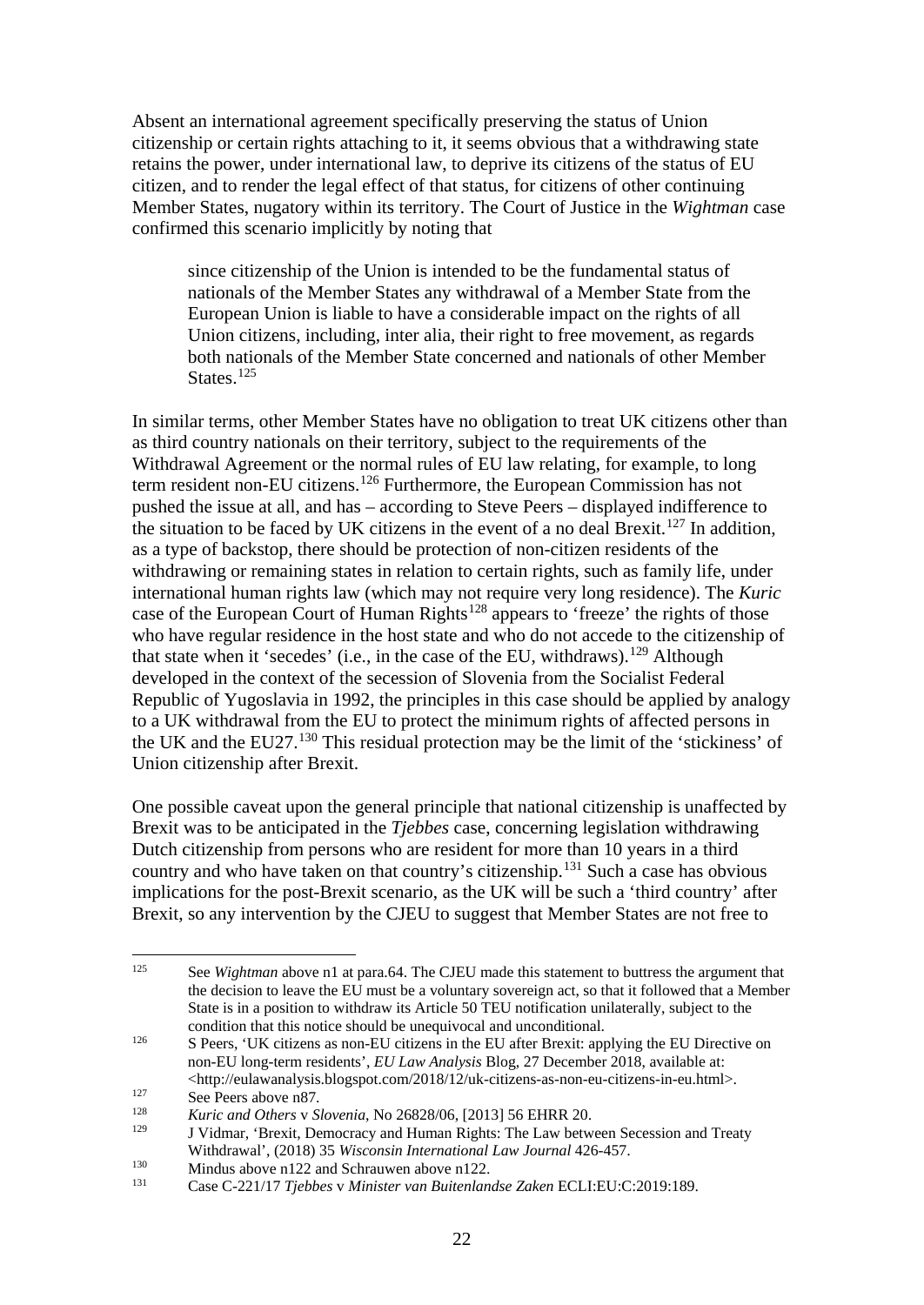withdraw citizenship in such circumstances could be for the benefit of those resident in the UK who, unlike UK citizens, face restrictions on holding dual citizenship. In July 2018, Advocate General Mengozzi issued his Opinion concluding that Netherlands law was incompatible with EU law as regards the effects on minors, but not adults.<sup>[132](#page-22-0)</sup> However, the CJEU declined to follow the Advocate General, finding that the law in this case is compatible with EU law and with citizenship of the Union, provided that each case is reviewed individually and providing authorities – and courts as appropriate – can determine that the loss of nationality that entails the loss of Union citizenship is proportionate, bearing in mind the consequences for the person affected and, if relevant, members of their family. This is line with earlier cases such as *Rottmann*, and opens the way at least for individuals insist on judicial review of their particular circumstances. This could mean that individuals will seek to have the Netherlands authorities have regard to circumstances outwith their control, if the UK does exit the EU.

We could certainly postulate that adjustments to national citizenship laws might be a desirable part of the solution to the upheaval brought about by Brexit. But the UK is making no moves to facilitate citizenship access for resident non-citizens, despite the loss of their preferential 'free mover' status. On the contrary, it seems that this group must accommodate themselves to the UK's requirements, rather than the other way around, by applying for 'settled status' even though this falls far short of both national citizenship and of the protections and freedoms previously offered by Union citizenship. [133](#page-22-1) Somewhat begrudgingly, though, the UK Government did remove the fee of £65 attached to this registration requirement in January 2019.<sup>[134](#page-22-2)</sup> Many EU citizens resident in the UK are pursuing the UK citizenship route despite the considerable expense and the numerous bureaucratic hurdles in place.<sup>[135](#page-22-3)</sup> For children born in the UK, there may be options to register as UK citizens, depending upon their parents' status at the time of birth and how long they have lived here, although this process is also expensive and difficult.<sup>[136](#page-22-4)</sup> The irony is that many are seeking UK citizenship not because they feel more integrated in the UK, but precisely because they face more hostility than ever before. A wave of xenophobia has been unleashed by the UK's

<span id="page-22-0"></span> $\begin{array}{r}\n 132 \text{ ECLI:EU:C:} \text{2018:}572.\n \end{array}$ 

<span id="page-22-2"></span><span id="page-22-1"></span>

 $133$  For details see above [n99.](#page-17-9)<br>  $134$  For details see Home Office in the media, Factsheet: EU Settlement Scheme fee waiver, 21 January 2019, available at: <https://homeofficemedia.blog.gov.uk/2019/01/21/factsheet-eusettlement-scheme-fee-waiver/>.

<span id="page-22-3"></span><sup>135</sup> Barriers include (a) obtaining an EU permanent residence card (under existing EU law), which requires a person not working to show that they have private health insurance; (b) passing the life in the UK test; (c) high fees; and (d) passing a good character test. Details are available at: <https://www.gov.uk/apply-citizenship-eea>. In the UK, the share of citizenships granted to other EU citizens increased from 12% to 24% between 2016 and 2017: see 'Naturalisation as a British Citizen: Concepts and Trends', 3 August 2018, available at: <https://migrationobservatory.ox.ac.uk/resources/briefings/naturalisation-as-a-british-citizen-

concepts-and-trends/>. The true scale of the Brexit related push towards the acquisition of a new citizenship is yet to emerge, but anecdotal evidence has been gathered, e.g. Stephen Paduano, 'The Great British Race to Get a Second Passport', *Foreign Policy*, January 29 2019, available at: <https://foreignpolicy.com/2019/01/29/britains-great-race-to-get-a-second-passport/>. Eurostat figures for 2017 (EU Member States granted citizenship to over 800 thousand persons in 2017, Eurostat News release 41/2019, 6 March 2019) highlight that within the EU only Romanians and Poles exceeded the number of UK citizens acquiring another EU citizenship, and the number of UK citizens acquiring another citizenship more than doubled between 2016 and 2017 (6,555 to 14,911).

<span id="page-22-4"></span><sup>136</sup> See Yeo *Eurochildren Research Brief*, 2 above [n102.](#page-17-9)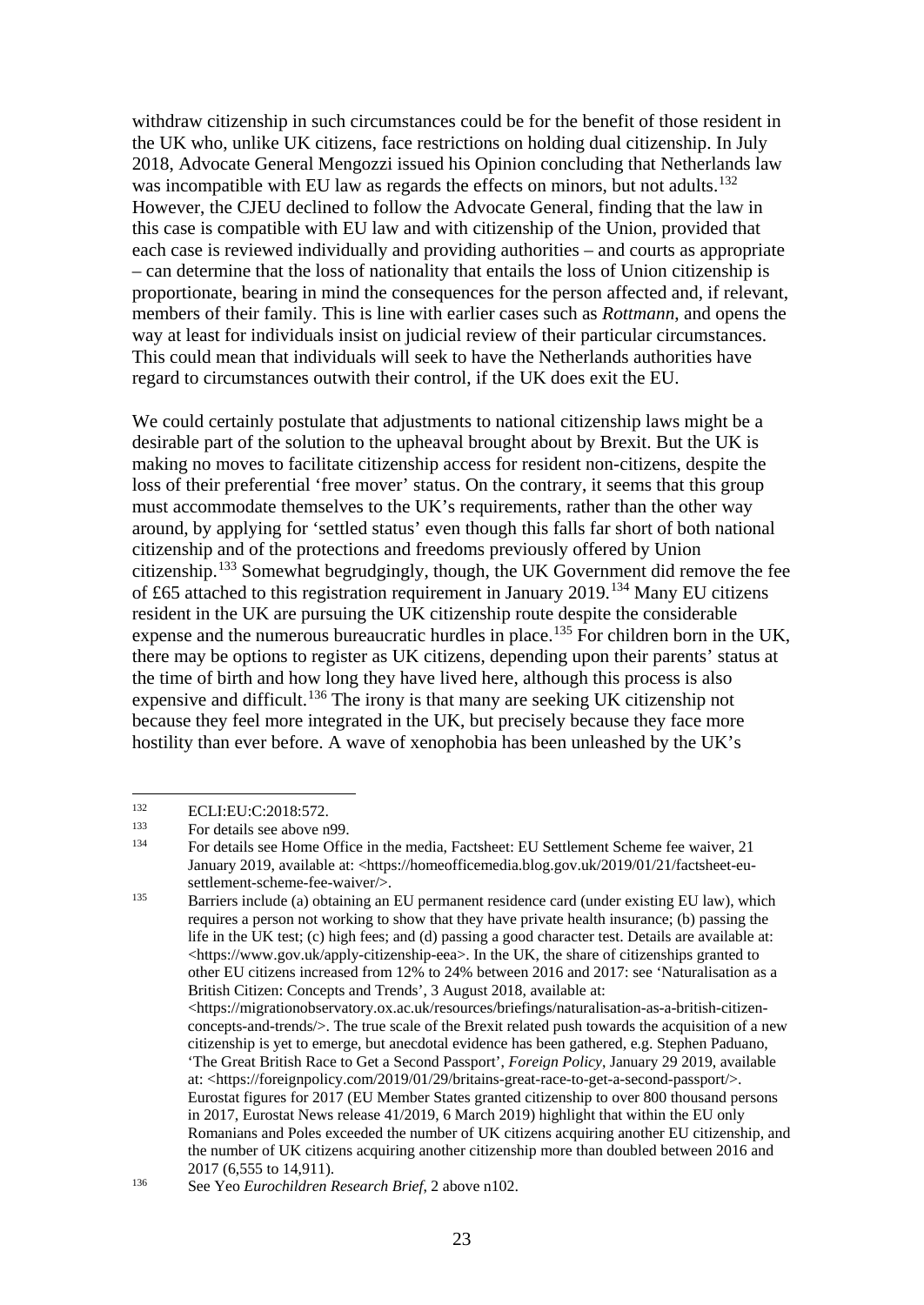'Brexit experience', <sup>[137](#page-23-0)</sup> with consequent mental health impacts.<sup>[138](#page-23-1)</sup> The UK feels less like home for this group and so the form of security offered by formal citizenship seems more desirable. In one sense, those naturalizing are accepting the veracity of Theresa May's post-Brexit dictum: 'if you believe you're a citizen of the world, you're a citizen of nowhere and you don't know what citizenship is.'[139](#page-23-2) They are making themselves citizens of somewhere: the United Kingdom.

Initially, there was no sign of Member States with restrictive approaches to dual citizenship, such as the Netherlands, Lithuania, Estonia or Austria, making adjustments to citizenship law to accommodate resident UK citizens or to protect their own citizens' interests in relation to the loss of Union citizenship status in the UK. On the contrary, the Prime Minister of the Netherlands appeared to double down on his country's resistance to dual citizenship.[140](#page-23-3) However, perhaps in a harbinger of further changes to come, in October 2017 the incoming Dutch coalition adopted a more liberal approach to dual citizenship, offering assurances to Dutch citizens resident in the UK that they would be able to keep their Netherlands citizenship after naturalising in the UK,<sup>[141](#page-23-4)</sup> although concrete steps have yet to be taken. In its Brexit preparations, Germany proposed to extend the leeway to protect dual citizenship given to EU citizens to those UK and German citizens who have applied for, but not yet received, the citizenship of the other country on the date of the UK withdrawal to benefit from dual citizenship.<sup>[142](#page-23-5)</sup>

There remained still many mixed-nationality families, as well as highly mobile persons, who find that national citizenship acquisition does not match up to the fluid flexible possibilities of Union citizenship and free movement. Engaging with UK governmental authorities has thrown up not just practical, but also symbolic issues. According to Roberto Gonzales and Nando Sigona this is to do with

the distance between a normative construction of the *EU citizen* as someone who feels at home everywhere in the EU and is valued for embracing freedom of movement within the EU, both long and short term, and that of the *immigrant in the UK* who may see their chances of

<span id="page-23-0"></span> <sup>137</sup> See House of Lords European Union Committee, *Brexit: acquired rights*, 10th Report of Session 2016–17, HL Paper 82; Guma and Dafydd Jones above [n21;](#page-4-9) Ranta above [n95.](#page-16-6)

<span id="page-23-1"></span><sup>138</sup> A Heald *et al*, 'The LEAVE vote and racial abuse towards Black and Minority Ethnic communities across the UK: the impact on mental health' (2018) 111 *Journal of the Royal Society of Medicine* 158–161;

<span id="page-23-3"></span><span id="page-23-2"></span><sup>139</sup> The full text of May's speech is available at:<br>
<https://www.telegraph.co.uk/news/2016/10/05/theresa-mays-conference-speech-in-full/>. <sup>140</sup> 'Dutch nationals taking UK citizenship 'will lose Netherlands passports'', *The Guardian*, 17 July 2017; available at: <https://www.theguardian.com/politics/2017/jul/17/dutch-nationalsbrexit-uk-citizenship-lose-netherlands-passports-mark-rutte>.

<span id="page-23-4"></span><sup>141</sup> See 'Brexit: Dutch nationals living in Britain will be allowed dual citizenship', *The Guardian*, 10 October 2017, available at: <https://www.theguardian.com/world/2017/oct/10/dutchnationals-living-britain-allowed-dual-citizenship-brexit>; 'D66 calls for relaxation of dual nationality rules for people hit by Brexit', Dutch News, 28 January 2019 available at:  $\langle$ https://www.dutchnews.nl/news/2019/01/d66-calls-for-relaxation-of-dual-nationality-rules-forpeople-hit-by-brexit/>.<br><sup>142</sup> See 'Brexit Transition Act', Federal Foreign Office, 1 February 2019 available at:

<span id="page-23-5"></span><sup>&</sup>lt;https://www.auswaertiges-amt.de/en/aussenpolitik/europa/transitional-brexitact/2119778>.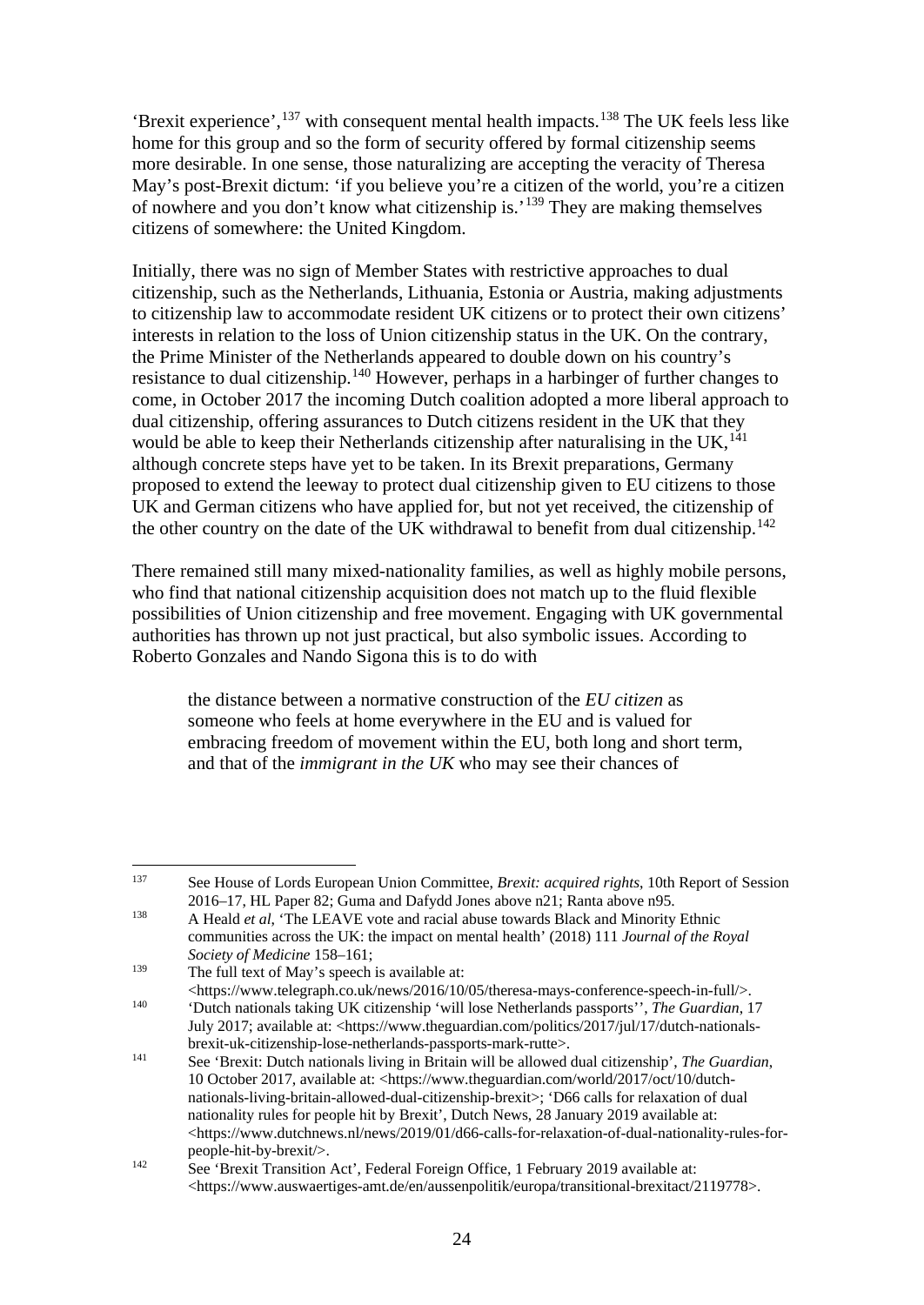permanent residency jeopardised if they happen to have spent too many days abroad.<sup>[143](#page-24-0)</sup>

These feelings in relation to 'home'<sup>[144](#page-24-1)</sup> will become all the more intense as the UK continues down the track towards leaving the EU, and as the current set of legal arrangements is superseded by others based at least partly on the disciplining force of national immigration law, rather than the enabling principles of freedom of movement or the constitutional notion of the 'citizen of the Union'. These dislocated feelings of being let down by state and international institutions in relation to the opportunities offered by Union citizenship, at least on the part of those for whom the reality of Union citizenship has become a social fact, may bear some similarities to the loss of hope and expectation experienced by citizens of the states of south east Europe, as I shall show in the next section. They are exacerbated by the fact that very few of the most directly affected persons had a right to vote in the referendum, with the exception of Irish and Commonwealth EU (i.e. Maltese and Cypriot) citizens resident in the UK and UK citizens resident outside the UK for fewer than 15 years. $145$ 

This case study of the de-Europeanisation and re-Europeanisation of citizenship – although still shrouded in uncertainty – illustrates the messy unravelling of the UK's membership of the euro-polity. It highlights too that the consequences are not limited to simple binary changes (UK citizens cease to be Union citizens; UK territory ceases to be part of the EU), not least because of the need to protect those whose lives have been constructed on the basis of an assumption of the durability of the protective cloak of Union citizenship and because of the agency of individuals in relation to multiple incidents of citizenship. Consequently, the Brexit process has to be seen not just a negotiation between the UK and the European Commission (acting on behalf of the institutions and the EU27) but also as a range of actions on the part of individuals and groups incentivised to change their legal situation as a consequence of the threats to the status quo posed by the UK's referendum result.<sup>[146](#page-24-3)</sup> In the next section, we will see to what extent there are parallels to be drawn between these observations and the case of stalled enlargement.

### **VI The stalled Europeanisation of citizenship in south east Europe**

The shadow that Union citizenship will cast *after* the UK leaves the EU (based on the complexity of untangling existing legal obligations) inevitably differs from the shadow cast by Union citizenship on candidate or putative candidate states and their citizenship regimes *before* accession (or in the case of stalled enlargement, *without* accession). Candidate states comply with EU law not because they are subject to a legal obligation under the EU Treaties, but because they are incentivised by what Tanja Börzel calls 'the

<span id="page-24-0"></span><sup>&</sup>lt;sup>143</sup> R Gonzales and N Sigona, 'Mapping the soft borders of citizenship: an introduction', in R Gonzales and N Sigona (eds), *Within and Beyond Citizenship: Borders, Membership and Belonging* (Taylor and Francis, London, 2017) 1-16 at 2.

<span id="page-24-1"></span><sup>144</sup> R Miller, '(Un)settling home during the Brexit process' (2019) 25 *Population, Space and Place*, DOI: 10.1002/psp.2203.

<span id="page-24-2"></span><sup>&</sup>lt;sup>145</sup> See J Shaw, 'Unions and Citizens: Membership Status and Political Rights in Scotland, the UK and the EU', in Closa above [n15,](#page-3-7) 153-186.

<span id="page-24-3"></span><sup>146</sup> HUJ d'Oliveira, *Brexit, Nationality and Union Citizenship: Bottom Up*, EUI Working Paper, RSCAS 2018/49.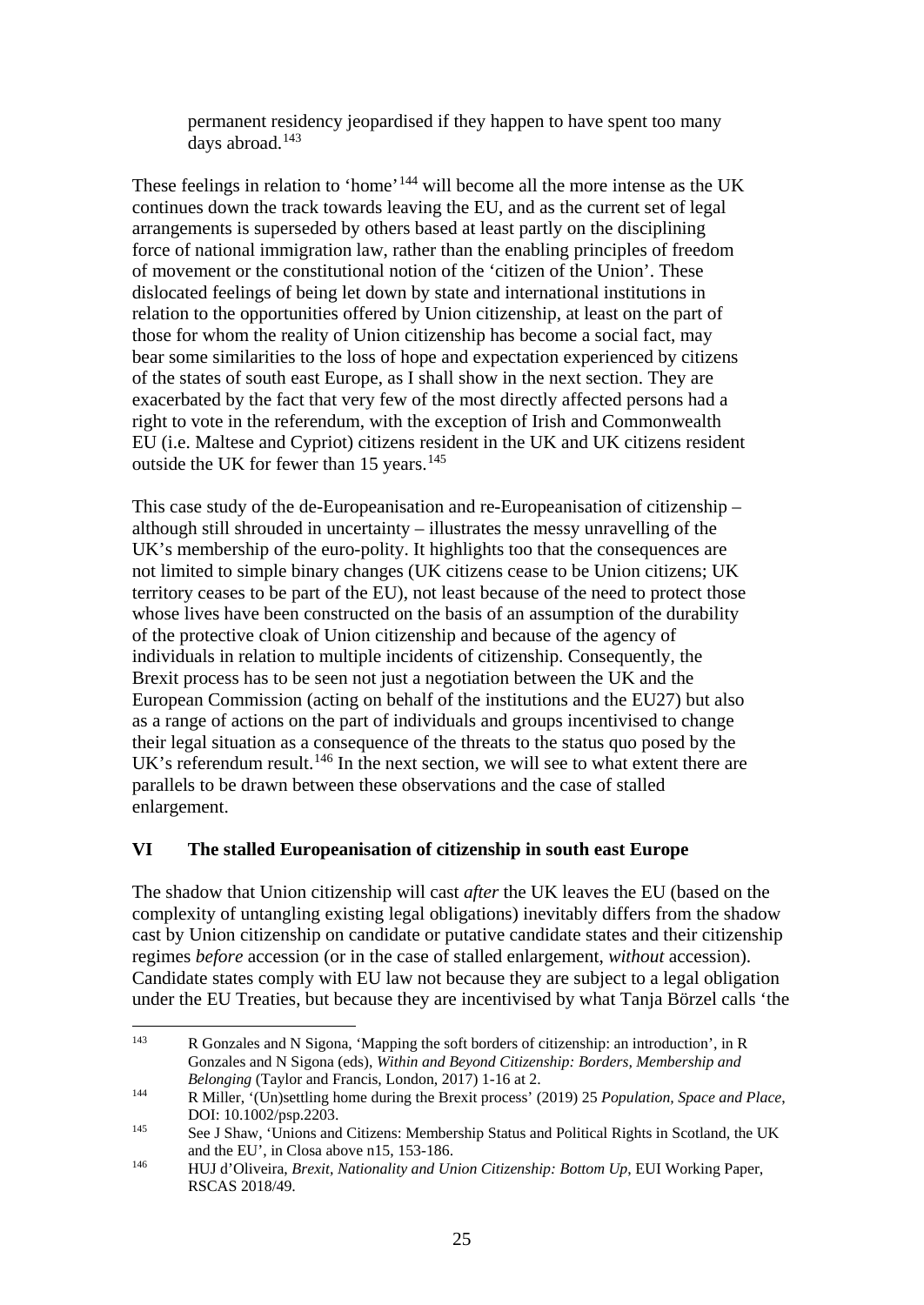<span id="page-25-5"></span>shadow of hierarchy'.<sup>[147](#page-25-0)</sup> In the case of accession, this relates to the inequality of bargaining power between an individual candidate state and the EU, its institutions and its Member States, the latter wielding the '*acquis communautaire*', compliance with which is a necessary condition for accession. This presents an interesting contrast to the imprint of the acquis in the context of withdrawal from the Union, even though a similar inequality of bargaining power between the withdrawing state and the EU has become visible during the Brexit negotiations. Escaping the *acquis* is no simple matter and, as we have seen, has both direct and indirect impacts upon citizenship regimes, which together illustrate the complex and 'messy' nature of the EU's multilevel constitutional setup. From the perspective of accession, the *acquis* comprises not only the body of laws and policies that candidate states must have in place when they accede, but also the broader requirements related to the so-called Copenhagen criteria, in particular compliance with the rule of law, democracy and fundamental rights, as well as progress towards a market economy.<sup>[148](#page-25-1)</sup> These criteria were solidified after 1989 precisely in order to deal with the challenges of transition in central, eastern and south eastern Europe. It is often in this latter domain, in the absence of specific competences at the EU level affecting most aspects of the acquisition and loss of citizenship, that the effect of complying with the *acquis* is felt most intensively by candidate states. It is here, given the arrested state-building processes of many of the new states of South East Europe,<sup>[149](#page-25-2)</sup> not to mention in the manifold problems of corruption in the emerging market places, that reluctant Member States can also find reasons to block or delay enlargement based on a fear that the EU at present has reached the limits of its so-called absorption capacity and 'enlargement fatigue' has set in.<sup>[150](#page-25-3)</sup>

However problematic stalled enlargement may be, it differs from Brexit as it does not involve the reliance or trust dynamic that is so prominent in the case of Brexit both for UK citizens in the EU27 and EU27 citizens in the UK. It is one of the ironies of Brexit that it appears to visit upon UK citizens and upon EU citizens resident in the UK the uncertainties and sense of exclusion that south east Europeans have long confronted in the context of the disintegration of states in the region and the failed promises of a 'European future'. [151](#page-25-4) But equally, there is nothing akin to the threat of a 'no deal Brexit' in the sphere of enlargement. Enlargement negotiations may stall, but they will not result in a sudden and potentially very damaging change of status. On the contrary, stagnation freezes the current status (and also in many respects the relationships between the various candidate states), and it is this which generates the conditions under which there is only limited Europeanisation of the citizenship regimes of the new states of south East Europe and under which a variety of individualised Europeanisation strategies are embarked upon by citizens in the region.

A closer look at these citizenship regimes produces a similarly fragmented picture to that which we have seen in the case of the ongoing saga of Brexit. Changes within and across the citizenship regimes of the new states of South East Europe stem not just from

<span id="page-25-0"></span> <sup>147</sup> See Börzel above [n2](#page-1-6) and T Börzel and T Risse, 'From Europeanisation to Diffusion: Introduction', (2012) 35 *West European Politics* 1-19.

<span id="page-25-1"></span><sup>&</sup>lt;sup>148</sup> C Hillion, 'Accession and Withdrawal in the Law of the European Union', in D Chalmers and A Arnull, *The Oxford Handbook of European Union Law* (Oxford University Press, Oxford, 2015). <sup>149</sup> S Keil, 'Europeanization, State-building and democratization in the Western Balkans', (2013) 41

<span id="page-25-2"></span>*Nationalities Papers* 343-353. <sup>150</sup> J O'Brennan, "On the Slow Train to Nowhere?" The European Union, "Enlargement

<span id="page-25-3"></span>Fatigue"and the Western Balkans', (2014) 19 *European Foreign Affairs Review 2*21-242.

<span id="page-25-4"></span><sup>&</sup>lt;sup>151</sup> Dembour, above [n122.](#page-19-10)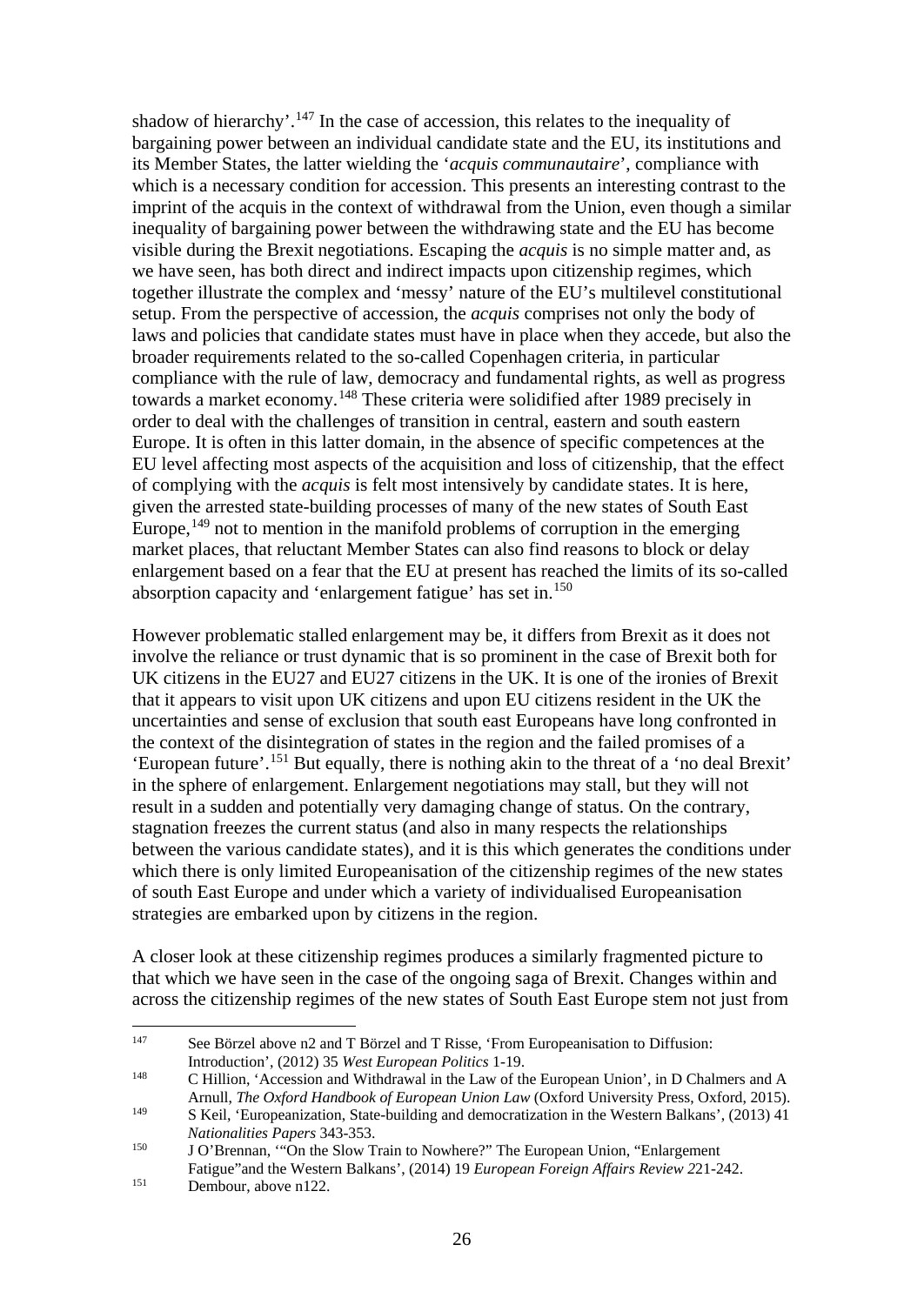<span id="page-26-6"></span>the candidate or putative candidate status of each of these states, but also from the exigencies of domestic politics as well as from a variety of other exogenous factors (including the role of international organisations other than the EU as well as the policies and laws of neighbouring states).[152](#page-26-1)

<span id="page-26-0"></span>In the former Yugoslavia, the period after 1991 saw a period of re-nationalisation, both in the form of new states being established each with their own citizenship regime, but also in relation to the restrictions imposed on the citizens of those states. Of the European socialist states before 1989, the Socialist Federal Republic of Yugoslavia (SFRY) had the closest relations with the then European Communities. [153](#page-26-2) It had benefitted from its break with the Soviet Union after 1948 to develop a unique decentralised market socialism model based on employee-managed firms which made it a more comfortable partner for the European Communities and the Member States than other socialist countries, albeit that it continued to display significant rule of law, democracy and human rights deficits. Its citizens enjoyed visa free travel across most of Europe, relying on the old red Yugoslav passport, at a point in time when visas remained solely a matter of national competence.<sup>[154](#page-26-3)</sup> Substantial numbers of guest workers from Yugoslavia lived, worked and settled in western European states including Germany, Austria and Sweden, and through naturalisation became themselves EU citizens after the Treaty of Maastricht came into force (and after the 1995 accession of the latter two states). The large groups of former Yugoslav citizens resident in Switzerland have enjoyed similar networks of economic and mobility rights across the EU under the bilateral arrangements governing Swiss/EU relations, once they (or more likely their children) have acquired Swiss citizenship. Transnational lives became commonplace for former Yugoslav citizens, whether they migrated before or after 1991.[155](#page-26-4) Yet at the same time, especially in the 1980s, SFRY experienced intense challenges of its own particularly related to centre-periphery relations within an increasingly decentralised state. These troubles eventually contributed to the post-1989 democratisation processes within Yugoslavia taking place at the level of the Republics, not at the federal level. By the end of the 1980s it was also facing huge economic problems related to international debt and the failure of its economic model. Centrifugal political forces, which included challenges around issues of citizenship and identity, <sup>[156](#page-26-5)</sup> along with economic problems, not to mention the absence of a clear single view from the European Communities of twelve Member States all contributed to the eventual, complex, and sometimes violent break up processes.

<span id="page-26-1"></span><sup>&</sup>lt;sup>152</sup> J Shaw, 'The constitutional mosaic across the boundaries of the European Union: citizenship regimes in the new states of South Eastern Europe', in N Walker *et al* (eds), *Europe's Constitutional Mosaic* (Hart, Oxford, 2011) 137-170; J Shaw and I Štiks, 'Introduction: Citizenship in the new states of South Eastern Europe', in J Shaw and I Štiks (eds), *Citizenship after Yugoslavia* (Routledge, London, 2013) 1-13 at 6-10.

<span id="page-26-2"></span> $\frac{153}{154}$  See [n10](#page-3-8) above.

<span id="page-26-3"></span><sup>154</sup> For more on citizenship in SFRY see I Štiks, Nations and citizens in Yugoslavia and the post-Yugoslav states: one hundred years of citizenship (Bloomsbury Academic, London, 2015) Chapters 3-5.

<span id="page-26-4"></span><sup>&</sup>lt;sup>155</sup> J Dahinden, 'Understanding (Post-)Yugoslav Migration through the Lenses of Current Concepts in Migration Research: Migrant networks and transnationalism', in U Brunnbauer (ed), *Transnational Societies, Trans-territorial Politics. Migration in the (Post-) Yugoslav Area, 19th-*<sup>21st</sup> *21st Century* (De Gruyter, Berlin/Boston, 2009).<br><sup>156</sup> Stiks, above [n154,](#page-26-0) Ch 6.

<span id="page-26-5"></span>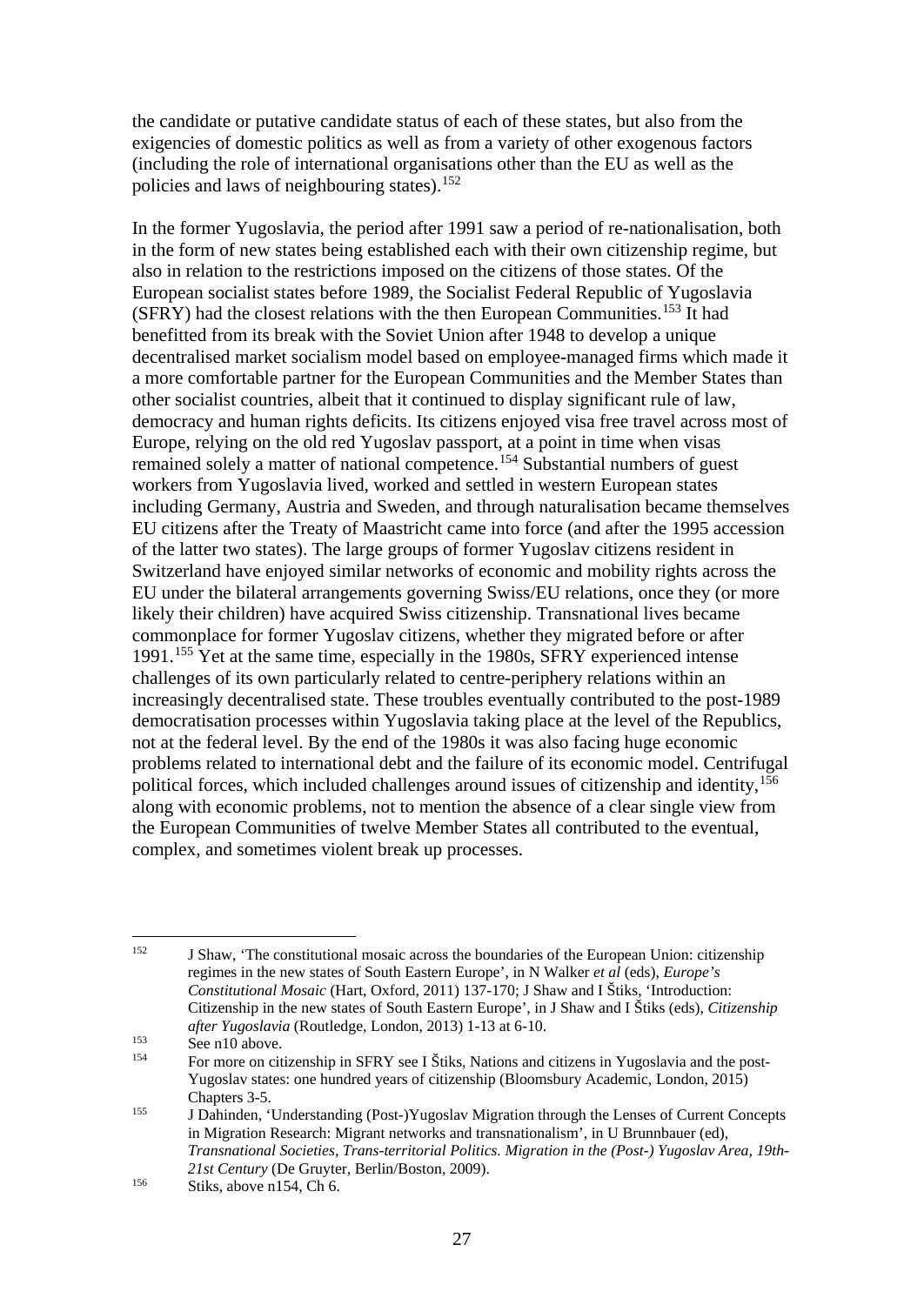<span id="page-27-9"></span>The (national) citizenship governance challenges arising from the break-up of SFRY are many and varied and there is now an extensive literature documenting them.<sup>[157](#page-27-0)</sup> As the baseline for the majority of states when determining their initial citizenry was the rather neglected status of citizenship at the republican level *within* Yugoslavia, there inevitably remain many unsettled questions about citizenship, dual citizenship, external citizenship and national minorities within those new states. [158](#page-27-1) A dominant characteristic of the early citizenship regimes in the region was to posit the state, constitutionally speaking, as the 'state of the titular majority', rather than the 'state of its citizens'.<sup>[159](#page-27-2)</sup> Many people, especially ethnic minorities and those who had migrated within the former Yugoslavia, became refugees and displaced persons both within the region and beyond, although some of whom were able to return and reclaim citizenship and residence in the new state.<sup>[160](#page-27-3)</sup> This is what Igor Štiks has termed 'ethnic engineering' in relation to citizenship.<sup>[161](#page-27-4)</sup> Even so, Gëzim Krasniqi and Dejan Stjepanović reject the argument that ethnic politics somehow explains all the instances of what they call 'uneven citizenship' across the region. When they use this descriptor, they are able to

not only discuss exclusionary legal, political and social practices but also other unanticipated or unaccounted for results of citizenship policies that were based on specific criteria of membership. Sometimes…the criteria of membership and citizenship policies are conditioned by broader normative conceptions such as multicultural citizenship and differentiated citizenship and might not be ab initio defined as exclusionary, although the application of such criteria might lead to that outcome in practice.<sup>[162](#page-27-5)</sup>

Many examples show that ethnic politics is not the only factor when it comes to understanding outcomes. For example, issues of state authority and recognition (e.g., in Bosnia and Herzegovina and Kosovo) continue to affect the quality of the citizenship status and rights.<sup>[163](#page-27-6)</sup> Plebiscites were held in circumstances where franchise definitions have been highly politicised (e.g., for Montenegro's separation from Serbia).<sup>[164](#page-27-7)</sup> Citizenship coverage is not comprehensive: there remain, for example, substantial numbers of stateless Roma, especially in Montenegro and Macedonia.<sup>[165](#page-27-8)</sup> There are frozen conflicts with citizenship dimensions within the region, for example between Kosovo and Serbia, or within Bosnia and Herzegovina as regards the secessionist claims

<span id="page-27-0"></span> <sup>157</sup> See Štiks above [n154;](#page-26-0) Shaw and Štiks above [n152;](#page-25-5) J Džankić, *Citizenship in Bosnia and Herzegovina, Macedonia and Montenegro: Effects of statehood and identity challenges* (Ashgate, Farnham, 2015).

<span id="page-27-1"></span><sup>&</sup>lt;sup>158</sup> Shaw and Štiks above [n152.](#page-25-5)<br> $\frac{159}{P \text{ Hoveden}}$  Constitutional N

<span id="page-27-2"></span><sup>159</sup> R Hayden, 'Constitutional Nationalism in the Formerly Yugoslav Republics', (1992) 51 *Slavic Review* 654–673.

<span id="page-27-3"></span><sup>&</sup>lt;sup>160</sup> B Đorđevic, 'Whose Rights, Whose Return? The Boundary Problem and Unequal Restoration of Citizenship in the Post-Yugoslav Space', (2015) 14 *Ethnopolitics* 121-139; V Koska, 'Refugee Integration and Citizenship Policies: The Case Study of Croatian Serbs in Vojvodina', (2017) 14 *Ethnopolitics* 180-196.

<span id="page-27-4"></span><sup>&</sup>lt;sup>161</sup> I Štiks, 'Nationality and Citizenship in the Former Yugoslavia: From Disintegration to the European Integration', (2006) 6 *South East European and Black Sea Studies* 483-500.

<span id="page-27-5"></span><sup>&</sup>lt;sup>1[62](#page-11-8)</sup> Krasniqi and Stjepanović above n62 at 114.<br><sup>163</sup> See Dženkić above n157

<span id="page-27-6"></span><sup>&</sup>lt;sup>163</sup> See Džankić above n[157.](#page-26-6)<br>1<sup>64</sup> I Džankić *Country Pener* 

<span id="page-27-7"></span><sup>164</sup> J Džankić, *Country Report. Montenegro*, EUDO Citizenship/GlobalCIT, November 2012, at footnote 9, available at:

<span id="page-27-8"></span><sup>&</sup>lt;http://cadmus.eui.eu/bitstream/handle/1814/19627/RSCAS\_EUDO\_CIT\_CR\_2012\_05.pdf>. <sup>165</sup> J Sardelić, 'Romani Minorities and Uneven Citizenship Access in the Post-Yugoslav Space', (2015) 14 *Ethnopolitics* 159-179.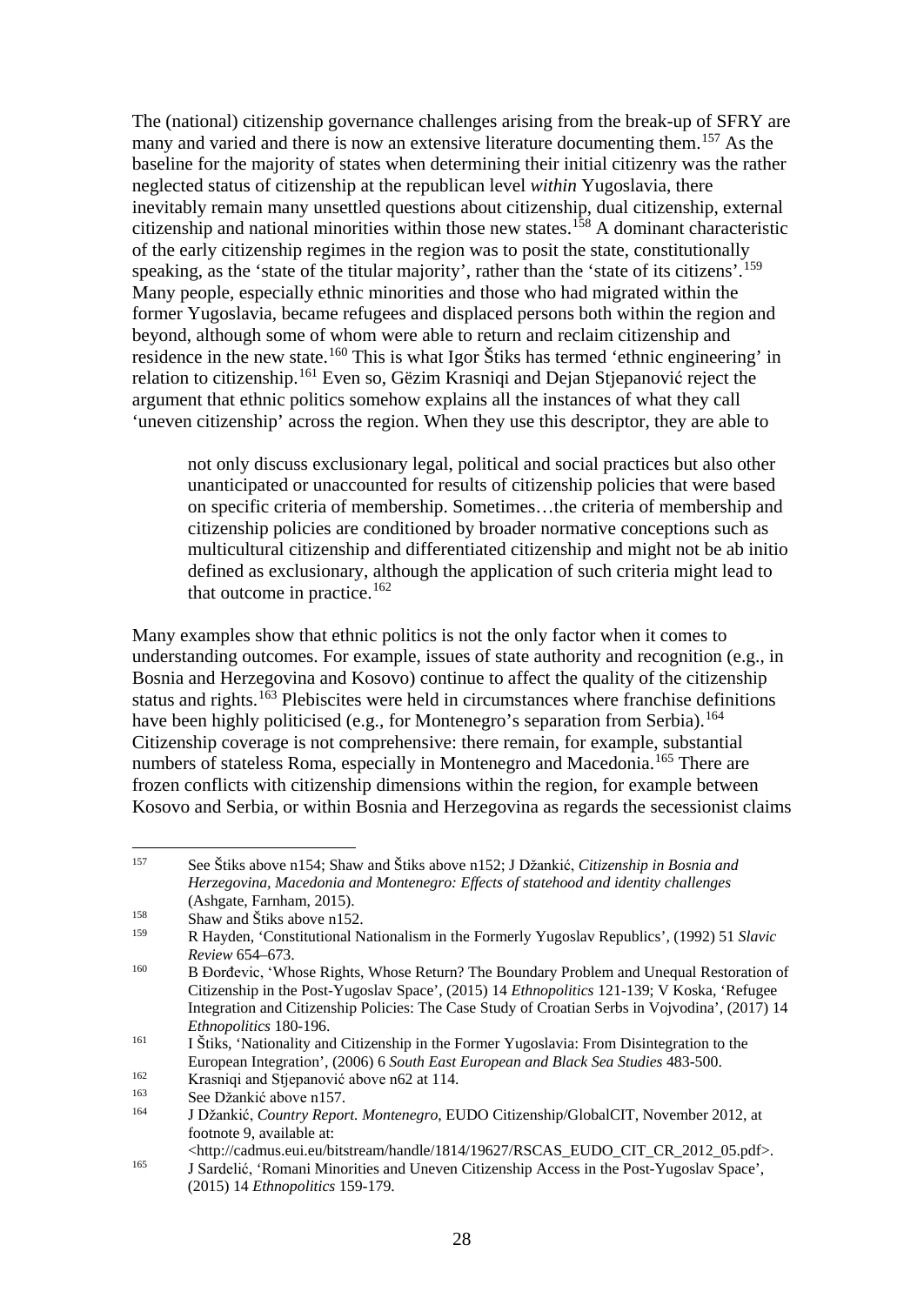of the Republika Srpska. Bosnian citizenship itself is a complex multilevel network of rights, privileges and duties, determined by the flawed consociationalist Dayton Constitution imposed in order to end the fighting. [166](#page-28-1) This is just one example of major changes to national citizenship regimes introduced as a result of exogenous pressures.<sup>[167](#page-28-2)</sup> Other examples of direct impacts of external actors on the national citizenship regimes can be seen in the impact of the Ohrid Accords in Macedonia in relation to opening out citizenship acquisition by Macedonia's Albanian minority<sup>[168](#page-28-3)</sup> and the fact that Kosovo's first citizenship law was written into the Ahtisaari Plan for a Kosovo status settlement.<sup>[169](#page-28-4)</sup> The operation of these exogenous forces draws our attention back towards the question of the Europeanisation of citizenship in the new states of south East Europe, and especially the limitations that have resulted from the stalled enlargement process. Jelena Džankić and Soeren Keil argue that the process of Europeanisation in contested states encounters particular sensitivities around issues of sovereignty, to an extent that was not the case during previous enlargement rounds.<sup>[170](#page-28-5)</sup>

<span id="page-28-0"></span>Right from the beginning of the post-Yugoslav story, exogenous forces have been present, but not always been enabling. For example, after 1991 many of the citizens of the new states no longer enjoyed freedom of travel, and in many cases these restrictions lasted until Schengen visa liberalisation at the end of the 2000s. Here we already have an example of de-Europeanisation by denial. As part of a pathway to accession, Schengen visa liberalisation was achieved in 2009 and 2010 for the citizens of all the states apart from Kosovo. To achieve this, those states were forced to follow a strict pathway of conditionality, involving extensive national legislative adjustments in areas such as non-discrimination law and immigration law, even though no pathway to accession has yet been made visible.<sup>[171](#page-28-6)</sup> Perhaps the starkest example was Serbia which was required to distinguish between different groups of citizens in order to seek to ensure that Kosovans (including Kosovan Serbs) were not included in the visa liberalisation.<sup>[172](#page-28-7)</sup> Kosovans, of course, still require visas just to visit other parts of what was once the same country, and until recently struggled even to gain access at all to the territory of Serbia and Bosnia and Herzegovina, which do not recognise its existence. Meanwhile, the UK and Ireland – not part of the Schengen zone – continue to require that the citizens of all of the Western Balkan states obtain visas prior to travel. But Schengen visa liberalisation in turn has fostered flows of people and behaviours that some of the Member States have found to be problematic, such as overstaying the three months during which these groups are allowed to stay visa-free.<sup>[173](#page-28-8)</sup> The opportunity to move freely for the short term, but not to work or to settle, has highlighted economic inequalities between those states and the wealthier parts of the EU, as well as

<span id="page-28-1"></span><sup>&</sup>lt;sup>166</sup> E Sarajlić, 'Conceptualising citizenship regime(s) in post-Dayton Bosnia and Herzegovina', in Shaw and Štiks above [n152,](#page-25-5) 83-97.

<span id="page-28-2"></span><sup>&</sup>lt;sup>167</sup> See above Shaw [n152.](#page-25-5)<br><sup>168</sup> J. Speelsyske, 'The free

<span id="page-28-3"></span>L Spaskovska, 'The fractured "we" and the ethno-national "I" – the Macedonian citizenship framework', in Shaw and Štiks above [n152,](#page-25-5) 99-112.

<span id="page-28-4"></span><sup>169</sup> G Krasniqi, 'Overlapping jurisdictions, disputed territory, unsettled state: the perplexing case of citizenship in Kosovo', in Shaw and Štiks above [n152,](#page-25-5) 69-82.

<span id="page-28-5"></span><sup>&</sup>lt;sup>170</sup> J Džankić and S Keil, 'The Europeanisation of Contested States: Comparing Bosnia and Herzegovina, Macedonia and Montenegro' in J Džankić *et al* (eds), *The Europeanisation of the Western Balkans, New Perspectives on South-East Europe* (Palgrave, London, 2018) 181-206.

<span id="page-28-6"></span><sup>&</sup>lt;sup>171</sup> S Kacarska, 'Losing the rights along the way: The EU-Western Balkans visa liberalisation', (2015) 16 *European Politics and Society* 363-378.

<span id="page-28-7"></span> $172$  J Vasiljević, 'Imagining and managing the nation: tracing citizenship policies in Serbia', in Shaw and Štiks above [n152.](#page-25-5) at 48.

<span id="page-28-8"></span><sup>173</sup> Kacarska, above [n171.](#page-28-0)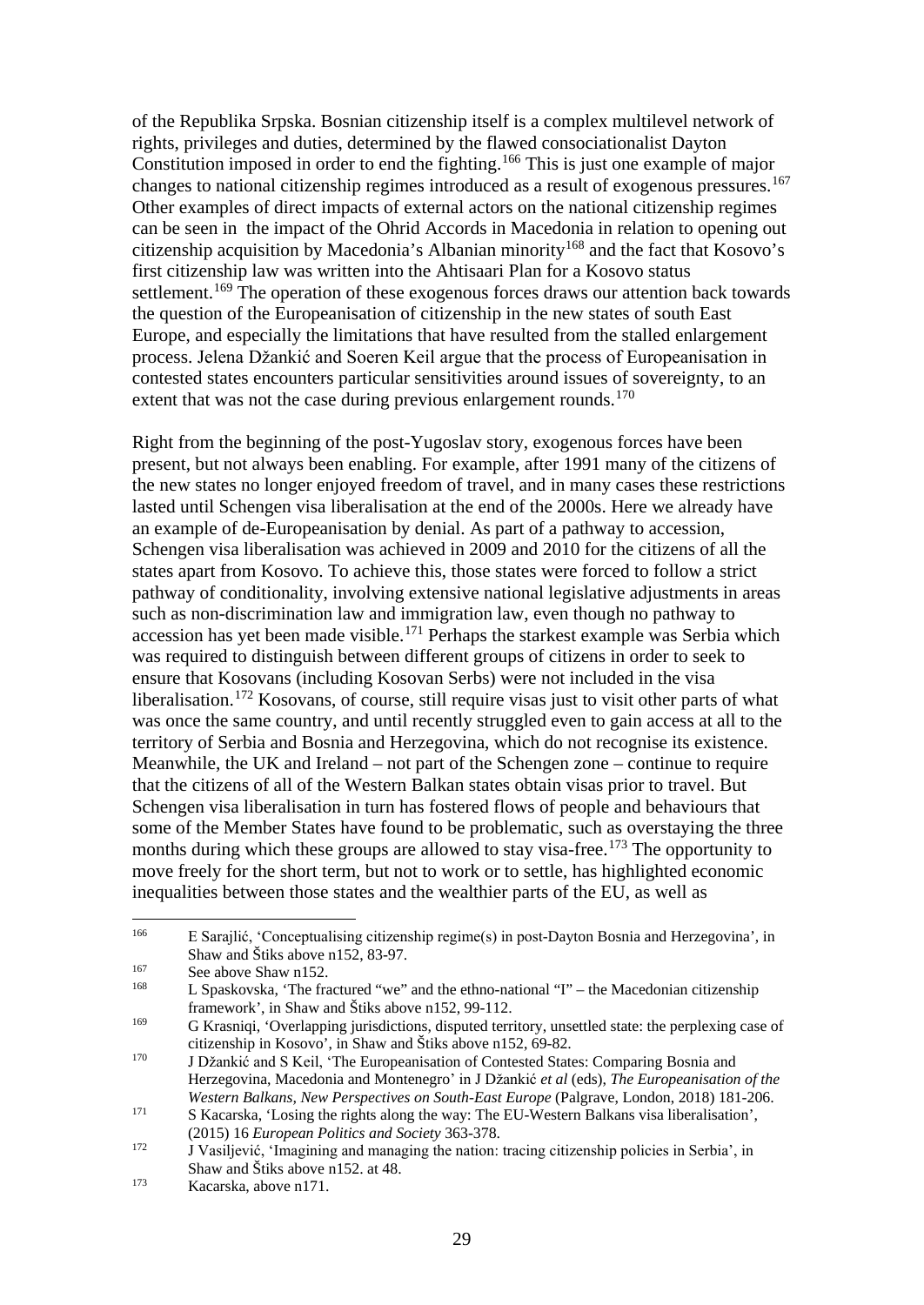pinpointing the effects of economic and social exclusion operating within those states, creating effective underclasses such as the Roma (as a transnational group) or Kosovans, who do not enjoy visa liberalisation and have the lowest per capita income in the region.<sup>[174](#page-29-0)</sup> In other words, it replicates the image of the Europe of many citizenships.

At the same time, during 2015 and 2016, the so-called 'Balkan route' became a major corridor and entry point to the European Union / Schengen area and the Member States of persons seeking refuge from Syria, Iraq, Libya, Afghanistan and other states experiencing conflict of various kinds.<sup>[175](#page-29-1)</sup> This has led to an increased securitisation of the Schengen border in that region and an outsourcing of securitisation to non-Schengen states.<sup>[176](#page-29-2)</sup> Moreover, the continuing presence of large numbers of refugees on their territories has posed challenges to societies that themselves are struggling with economic growth, social cohesion, political stability and ineffective governmental institutions.

<span id="page-29-6"></span>In February 2018, there was a major relaunch of efforts to achieve enlargement, offering Serbia and Montenegro prospects for membership in 2025.<sup>[177](#page-29-3)</sup> It remains to be seen whether this process will lead to new progress towards enlargement for those two countries, or whether the name agreement between Greece and what is now the Republic of North Macedonia, which facilitated rapid NATO accession, will open up the route to EU membership.[178](#page-29-4) Despite the best efforts of those states holding the Presidency of the Council of Ministers – notably Romania in the first part of 2019 which has a clear regional interest in the issue – there is little sign that Western Balkan enlargement will become a priority for the Member States. It is clear that in comparison to the period 1992-2007, during which the institutionalisation of enlargement processes within the European Commission may have enhanced prospects for membership and for Europeanisation more generally (and especially for the benefit of the wider region of Central and Eastern Europe from which 11 countries acceded between 2004 and 2013), that the re-nationalisation of many aspects of the Western Balkans enlargement process has created a different dynamic.<sup>[179](#page-29-5)</sup> There is a significant gap between the rhetoric which recognises the Western Balkan countries as European, and thus their citizens as fellow Europeans, and the delivery of concrete steps towards enlargement. Not all of this can be attributed to the failings of the governments of the candidate countries.

The denial of accession has an intense impact for two reasons: first, the denial of Union citizenship limits the life chances of the citizens of those states; and second, there are knock-on effects of stalled enlargement on national citizenship regimes as a result of the responses of individual citizens. Pre-accession agreements to facilitate travel through

<span id="page-29-0"></span><sup>&</sup>lt;sup>174</sup> J Sardelić, 'The position and agency of the 'irregularized': Romani migrants as European semicitizens', (2017) 37 *Politics* 332–346.

<span id="page-29-1"></span><sup>175</sup> J Sardelić, *From temporary protection to transit migration: responses to refugee crises along the Western Balkan route*, EUI Working Paper, RSCAS 2017/35; C Minca *et al*, 'Managing the "Refugee Crisis" along the Balkan Route: Field Notes from Serbia' in Menjívar *et al* above [n31.](#page-7-0)

<span id="page-29-2"></span><sup>176</sup> D Župarić-Iljić and M Valenta, '"Refugee Crisis" in the Southeastern European Countries: The Rise and Fall of the Balkan Corridor' in Menjívar *et al* above [n31.](#page-7-0)

<span id="page-29-3"></span><sup>177</sup> Commission Communication, *A credible enlargement perspective for and enhanced EU engagement with the Western Balkans*, COM(2018) 65, 6 February 2018.

<span id="page-29-4"></span><sup>&</sup>lt;sup>178</sup> E Fouéré, The Greek-Macedonian name agreement - Promoting Reconciliation in the Western Balkans, CEPS Commentary, 29 January 2019.

<span id="page-29-5"></span><sup>179</sup> Hillion above [n14;](#page-3-9) F Bieber, 'Conclusion: Rethinking Europeanisation', in Džankić *et al* above [n170,](#page-27-9) 237-246.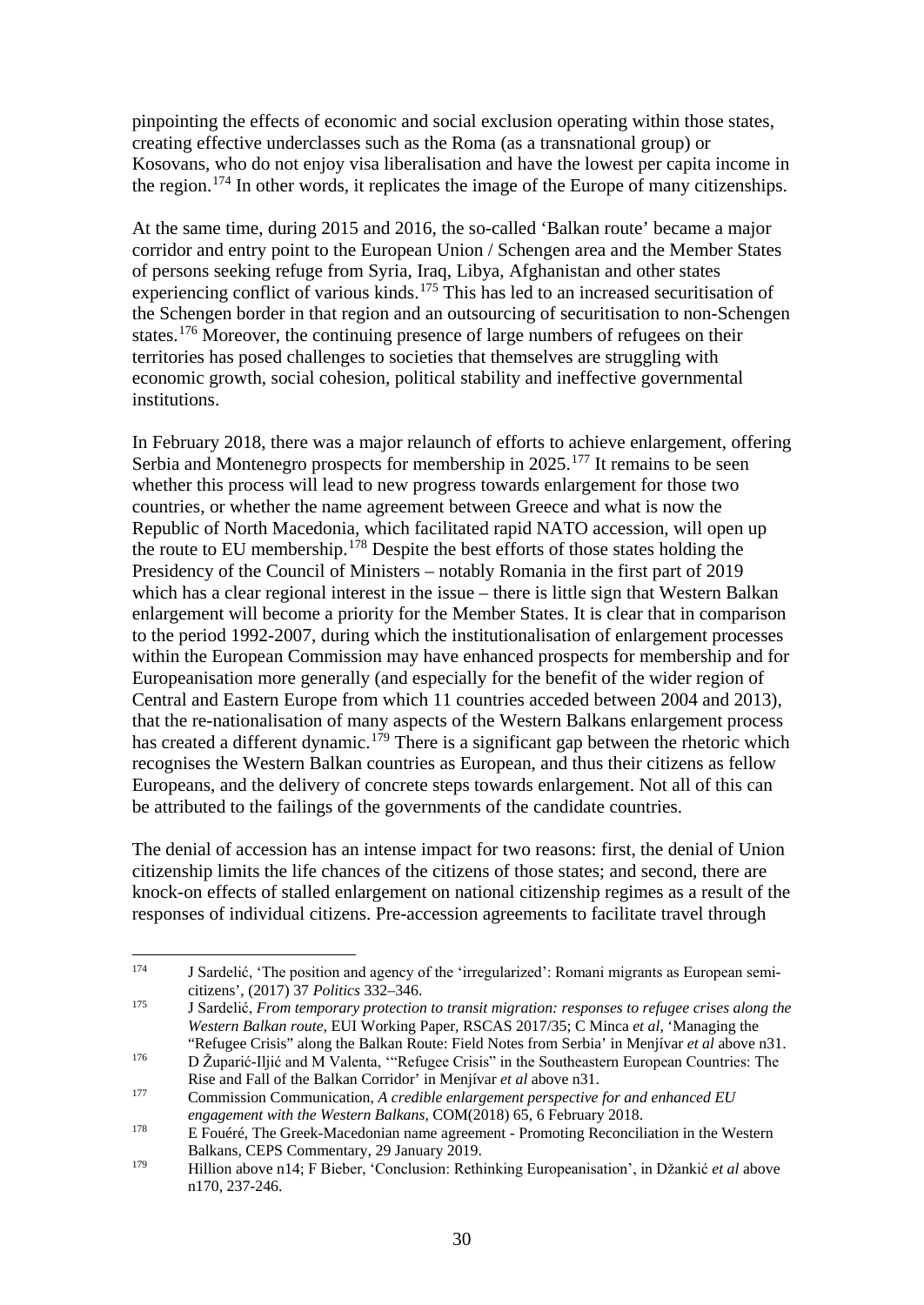visa liberalisation (or 'roadmaps' to visa liberalisation in the case of Kosovo) are not adequate substitutes for full free movement rights and the application of the nondiscrimination principle. Yet already, for any such advantages to be granted, accession states have to make substantial internal adjustments. Of course, Union citizenship does follow eventual accession, but extended transitional regimes and delayed access to labour markets and, especially, welfare regimes can render even this status contingent and partial, as Slovenians and Croatians in the region can attest.<sup>[180](#page-30-1)</sup> It is clear that denial of accession is at least partly about the denial of free movement and labour market access. Moreover, the legal texts governing accession and transition are often complex and require interpretation by the CJEU, rendering the law intransparent and inaccessible. Yet again, the image of the many citizenships of Europe comes to the fore. Elsewhere, the few incentives held out to the citizens of those prospective Member States to remain hopeful and optimistic are largely symbolic, such as the prospect of the abolition of roaming charges or the rollout of broadband across the region.<sup>[181](#page-30-2)</sup>

<span id="page-30-0"></span>Pushed into the periphery and into a relationship of continuing dependency by the EU,[182](#page-30-3) the situation in the Balkans contributes to complicating any common notions of 'Europe'. [183](#page-30-4) These countries retain their historic status as borderlands, a situation reinforced by the character and events of the so-called migrant crisis, when the western Balkans became one of the most important routes for entry into the EU.<sup>[184](#page-30-5)</sup> Reactions to that route, and the work done to close it, gave more meaning than ever to the idea of 'Fortress Europe', with much of the Balkans outside and subject to EU and national immigration laws. As a result, citizens in Western Balkan states have become increasingly disillusioned and disinterested, both in respect of their own state institutions, which are seen as ineffective<sup>[185](#page-30-6)</sup> and also in respect of the EU, its institutions and its Member States.<sup>[186](#page-30-7)</sup> Some have suggested that in Serbia, for example, Europeanisation has gone into reverse.<sup>[187](#page-30-8)</sup> Success stories such as the compromise reached between Greece and FYROM to rename the latter 'North Macedonia', with a view to freeing up NATO accession and eventual EU accession, are few and far between.<sup>[188](#page-30-9)</sup> Certainly Euroscepticism is on the rise, both in terms of the rise of parties trading in nationalist, Eurosceptic and 'anti-Western' ideas<sup>[189](#page-30-10)</sup> and in terms of a general weariness about the methods and approach of the EU and its Member States.<sup>[190](#page-30-11)</sup>

<span id="page-30-1"></span><sup>&</sup>lt;sup>180</sup> P Dwyer *et al*, 'The impact of conditionality on the welfare rights of EU migrants in the UK', (2019) 47 *Policy and Politics* 133–50.

<span id="page-30-2"></span><sup>&</sup>lt;sup>181</sup> 'EU-Western Balkans summit: improving connectivity and security in the region', European Commission Press Release, IP/18/3821, 17 May 2018.

<span id="page-30-3"></span><sup>&</sup>lt;sup>182</sup> Baker, above [n9.](#page-3-10)<br><sup>183</sup> S. Horvet and I.  $\check{S}$ .

<span id="page-30-4"></span>S Horvat and I Štiks (eds), Welcome to the desert of post-socialism radical politics after Yugoslavia (Verso Books, London, 2015).

<span id="page-30-5"></span><sup>184</sup> J Greenberg and I Spasić, 'Beyond East and West: Solidarity politics and the absent/present State in the Balkans', (2017) 76 *Slavic Review* 315-326.

<span id="page-30-6"></span><sup>&</sup>lt;sup>185</sup> Greenberg and Spasić, above n[184.](#page-30-0)

<span id="page-30-7"></span><sup>186</sup> On attitudes to EU membership and accession see the data collected on the Balkan Public Barometer: available at <https://www.rcc.int/seeds/results/2/balkan-opinion-barometer> and <https://www.rcc.int/seeds/results/2/balkan-opinion-barometer>.

<span id="page-30-8"></span><sup>&</sup>lt;sup>187</sup> A Castaldo and A Pinna, 'De-Europeanization in the Balkans. Media freedom in post-Milošević Serbia', (2018) 19 *European Politics and Society* 264-281.

<span id="page-30-9"></span><sup>&</sup>lt;sup>188</sup> See Fouéré above [n178.](#page-29-6)<br><sup>189</sup> M Stoijé *Party Respons* 

<span id="page-30-11"></span><span id="page-30-10"></span><sup>189</sup> M Stojić, *Party Responses to the EU in the Western Balkans* (Palgrave Macmillan, Cham, 2018).

Belloni, above [n22.](#page-5-3)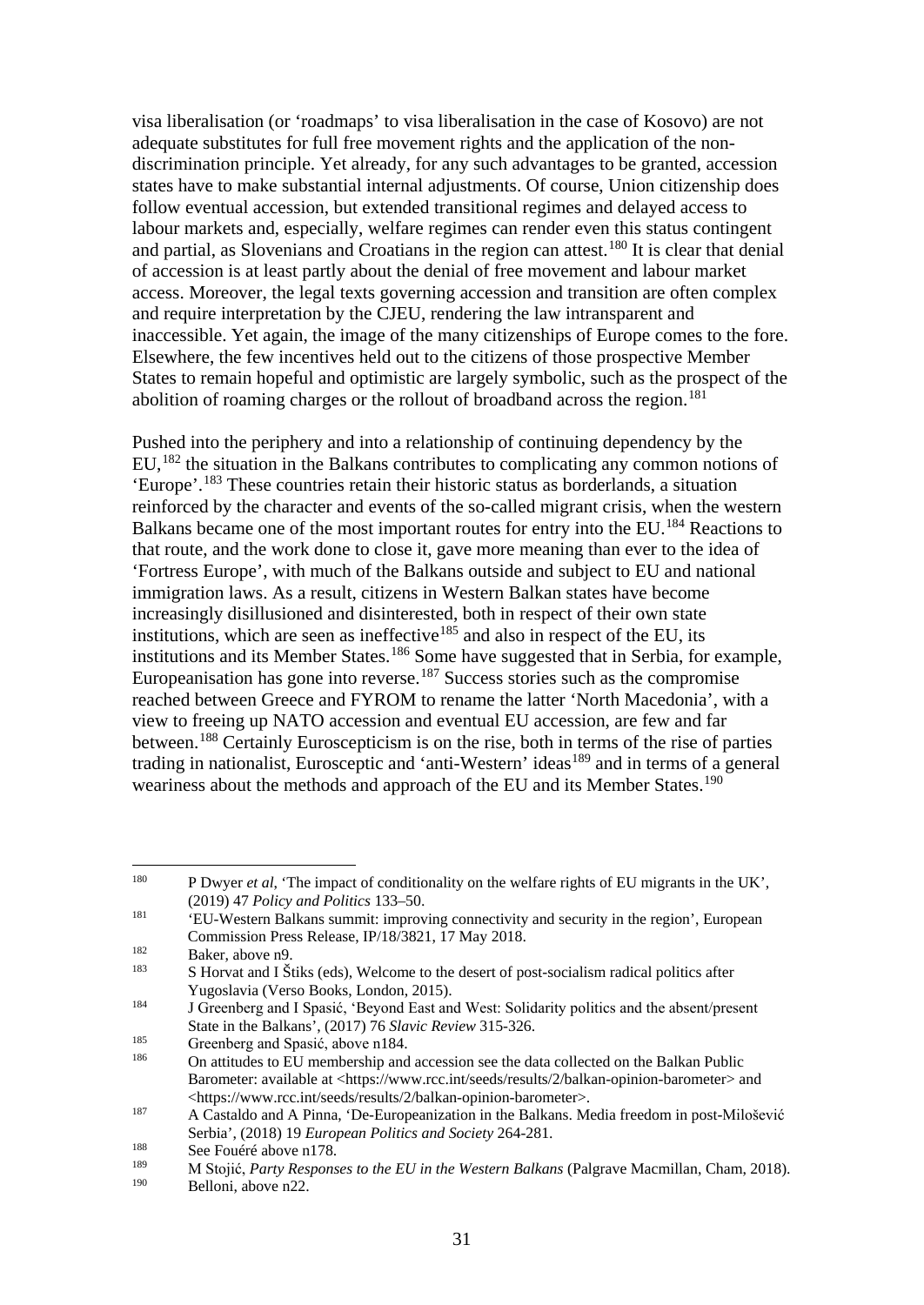One consequence of this situation has been an extensive deflection of those for whom this is possible into other citizenships, just as has been happening with the case of Brexit. Those with more than a single citizenship, or citizenship opportunity, have found ways to swerve some of the implications of stalled enlargement. As with Brexit, such a 'compensatory citizenship' can make up for the weakness, or perceived weakness, of the primary citizenship.<sup>[191](#page-31-0)</sup>

The routes followed are many and various, with opportunities often arising from the stance of the target state in relation to kin minorities in neighbouring states. Hungary has made it particularly easy for non-residents who can demonstrate Hungarian ethnicity to acquire citizenship, applying very few conditions. This has been attractive in the Serbian region of Vojvodina where there is a substantial Hungarian diaspora.<sup>[192](#page-31-1)</sup> These actions have shored up the status of the governing party. The situation is similar for Bosnian Croats, who can easily access Croatian citizenship, as well as the right to vote in Croatia and Croatian welfare benefits.<sup>[193](#page-31-2)</sup> Macedonians may be able to access Bulgarian citizenship.<sup>[194](#page-31-3)</sup> Albanian citizenship is relatively easy for Kosovan citizens to obtain, not least because of continuing Albanian visions of a 'greater Albania' incorporating Kosovo. Kosovans (ethnic Albanians as well as ethnic Serbs) may also seek to acquire Serbian citizenship, despite Kosovo's secession from Serbia and the obstacles that the EU has placed in the way of Kosovo domiciled Serbian citizens (including ethnic Serbs) from benefitting from visa liberalisation. Either way, for citizens of Europe's most excluded state, these options may sometimes offer improvements in terms of freedom to travel.

Finding a second citizenship within the region is often less about affinity or emotional attachment, and more about 'trading up'. Where these target states are themselves EU Member States giving access to Union citizenship, this raises the same questions that the European Commission has been raising about preferential access to citizenship for investors, although in this case it is preferential citizenship for ethnic kin.[195](#page-31-4) If Member States maintain citizenship regimes which are open – whether to investors or to ethnic kin – they could well also be exploiting the attractiveness of Union citizenship to benefit themselves in some way. Moreover, it may have effects on the citizenship regime out of which the trade is made, in terms of hollowing it out, if very substantial numbers of citizens become dual citizens. It casts doubt, for example, upon exclusivity of allegiance to the state. This is particularly clear in the case of Bosnia and Herzegovina, where it is only one ethnic group – the so-called Bosniaks – who cannot point to a co-ethnic 'parent' country. There may also be a distorting impact upon the

<span id="page-31-0"></span> $\frac{191}{192}$  Harpaz above [n117.](#page-18-7)

<span id="page-31-1"></span>J Tóth, 'The curious case of Hungary: why the naturalisation rate does not always show how inclusive a country is', GlobalCIT Blog, 3 January 2018, available at: <http://globalcit.eu/thecurious-case-of-hungary-why-the-naturalisation-rate-does-not-always-show-how-inclusive-acountry-is/>; S Pogonyi, 'The passport as means of identity management: making and unmaking ethnic boundaries through citizenship', (2018) *Journal of Ethnic and Migration Studies*, DOI: 10.1080/1369183X.2018.1440493.

<span id="page-31-2"></span><sup>&</sup>lt;sup>193</sup> A recent report about numbers of migrants to Croatia contains a reminder that those coming from Bosnia are often likely to have Croatian citizenship already so will not count in those figures: '43,000 People Moved to Croatia in 2018, Mostly from Bosnia and Serbia', *Total Croatia News*, 4 February 2019, available at: <https://www.total-croatianews.com/politics/33961-croatia-in-2018>

<span id="page-31-3"></span><sup>194</sup> V Neofotistos, 'Bulgarian Passports, Macedonian Identity', (2009) 25 *Anthropology Today* 19– 22.

<span id="page-31-4"></span><sup>&</sup>lt;sup>195</sup> See above the text at [n74](#page-13-8) and following.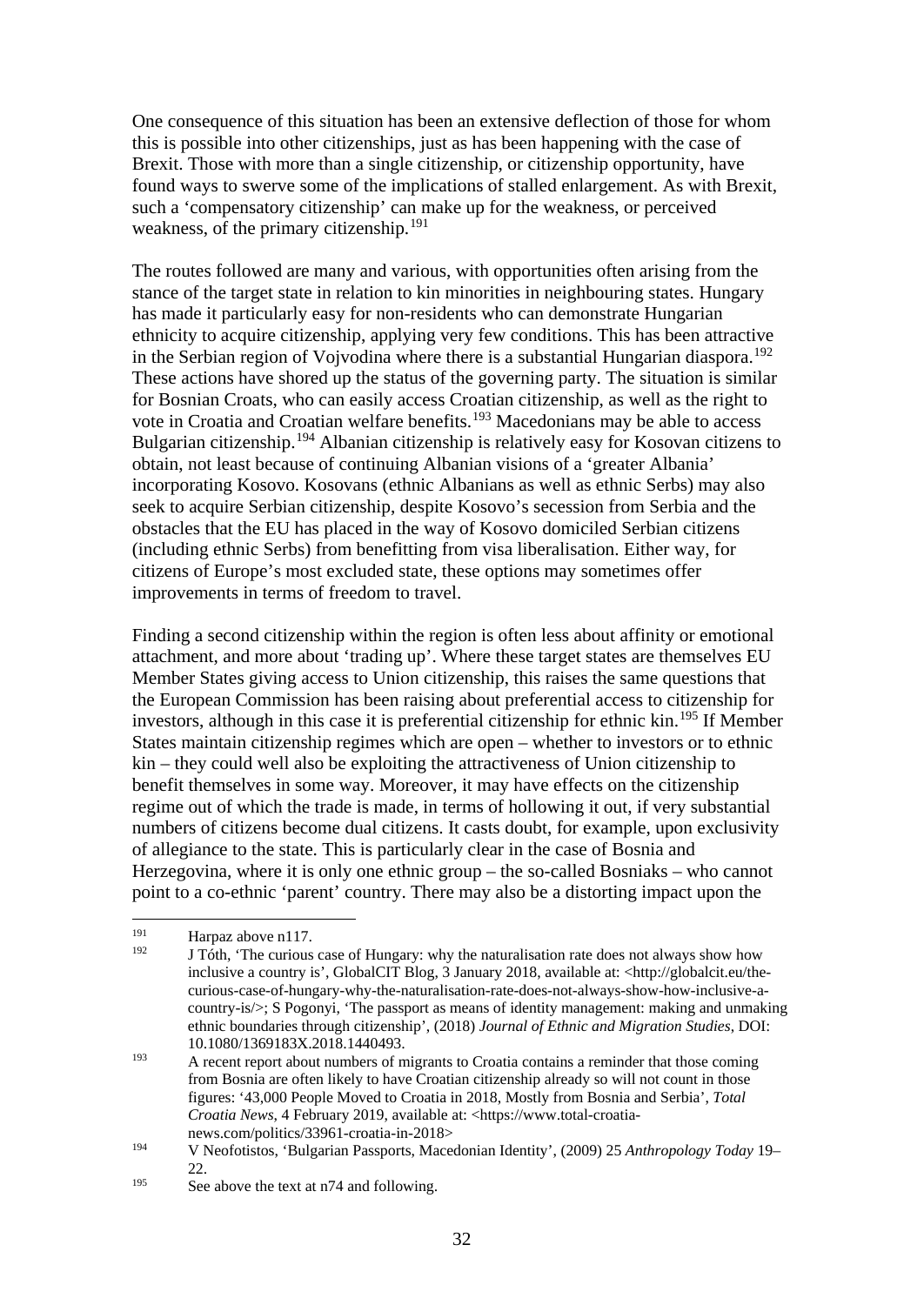citizenship regime of the target state, although in some cases – as with Hungary – these effects may be sought by the government, if it considers that allocating citizenship and voting rights (without prior residence) to the 'diaspora' is liable to profit one particular political party and to enable it to hold on to power.<sup>[196](#page-32-0)</sup> Similar reflections would apply in the case of the openness of Croatia's citizenship regime to ethnic Croats from Bosnia and Herzegovina.

In the Western Balkans it is rarely economic privilege alone that opens the doors to a second citizenship, but more often the happenstance of birth. The fact that these strategies are viewed as both acceptable and indeed desirable by many lends substance to Ayelet Shachar's longstanding argument that one of the most important dimensions of distributive justice on a global scale remains the birthright citizenship allocation rules of states, which give rise to substantial and enduring structural inequality.<sup>[197](#page-32-1)</sup> Market access flows from having a Union citizenship, rather than just one from the Western Balkans and from this will in turn flow economic advantage. Combined with internal structures of exclusion, such as those which often restrict the access of the Roma to formal identity documentation, the happenstance of where you are born, and who your ancestors were, will then reinforce old and new vulnerabilities and vectors of privilege and inequality. It gives substance to the image of a region of many citizenships, and of uneven citizenship opportunities for different groups.

For those who have already left the region for work or family reasons, or as refugees or displaced persons during the 1990s, there is unlikely to be much hesitation in seeking naturalisation once the conditions for this in the host state are satisfied. Figures show that Albanians were amongst the main recipients of Union citizenship in 2017, with Italy and Greece being the two countries where they are most likely to naturalise.<sup>[198](#page-32-2)</sup> Serbia and Kosovo are also in the top 30 'receiving' nationalities. Well-trodden routes also include those carrying Bosnian, Serbian and Kosovan migrants to Austrian citizenship, even though this will require the renunciation of their origin state citizenships because of Austria's continued resistance to dual citizenship.[199](#page-32-3) It should be noted that most states across the region are open to dual citizenship, with the exception of Montenegro and Bosnia and Herzegovina (to a lesser extent).<sup>[200](#page-32-4)</sup> In fact, the practice of compensatory citizenship generally depends upon the widespread liberalisation of dual citizenship since the second world war.

One important point that emerges from this story of stalled and perhaps failed enlargement is that the teleology of an ever wider and deeper Union with transformative effects – with consequential impacts upon citizens – is now in deep trouble.<sup>[201](#page-32-5)</sup> As a

<span id="page-32-4"></span>

<span id="page-32-0"></span> <sup>196</sup> B Majtényi *et al*, *'*"Only Fidesz" – Minority Electoral Law in Hungary', *Verfassungsblog,* <sup>31</sup> March 2018 available at: <https://verfassungsblog.de/only-fidesz-electoral-law-in-hungary/>.

<span id="page-32-1"></span><sup>197</sup> A Shachar, *The birthright lottery: Citizenship and global inequality* (Harvard University Press, Cambridge, 2009).

<span id="page-32-2"></span><sup>&</sup>lt;sup>198</sup> For further details see, 'Acquisition of Citizenship Statistics', Eurostat Statistics Explained, March 2019, available at: <https://ec.europa.eu/eurostat/statisticsexplained/index.php/Acquisition\_of\_citizenship\_statistics>.

<span id="page-32-3"></span><sup>199</sup> 'Austrian Citizenship Awarded to Nearly 10,000 Foreigners', Vindobona, 28 February 2019, %https://www.vindobona.org/article/austrian-citizenship-awarded-to-nearly-10-000-foreigners>.<br>
200 See Džankić above [n157.](#page-26-6)<br>
201 Meethe EU Leet Its

<span id="page-32-5"></span>J Woelk, 'From Enlargement Perspective to "Waiting for Godot"? Has the EU Lost Its Transformative Power in the Balkans?' in L Antoniolli *et al* (eds), *Highs and Lows of European Integration* (Springer International Publishing, Cham, 2019) 27-47.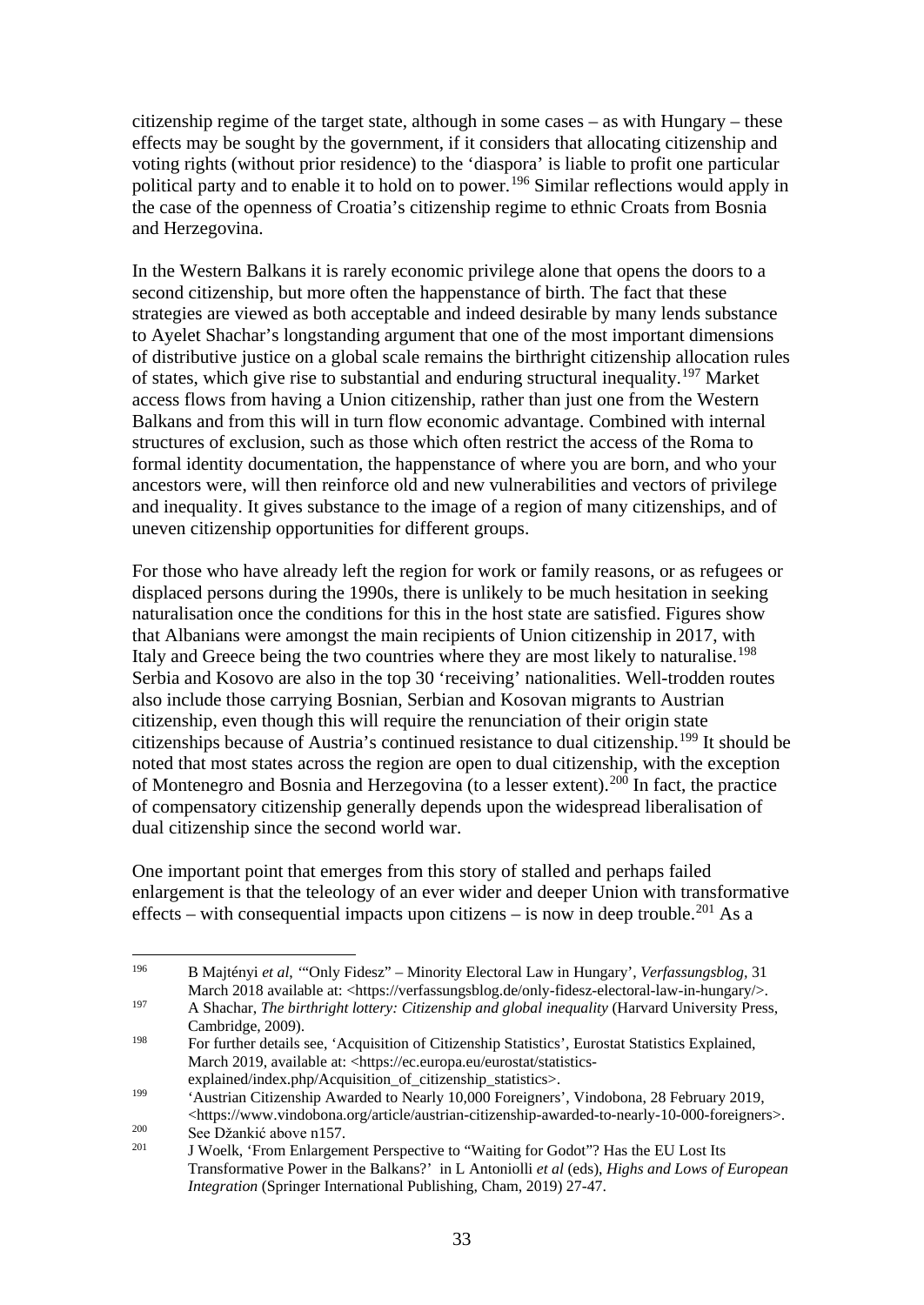process, Europeanisation in the Western Balkans has proved to be hesitant and ambiguous, and perhaps reversible. Holding out the possibility of EU membership has contributed to semi-Europeanised citizenship regimes in those states, but part of that Europeanisation process has been horizontal in character, as individual actions have contributed to a progressively closer entwining of different national citizenship regimes in constellations, both within the region and across its external boundaries. The 'dual citizens', of various kinds, find themselves often in a better position to access the benefits of EU free movement and Union citizenship. In that respect, we can see a Europe of many citizenships, and diverse types of (European) non-citizenship, as many of the 'left behind' citizens of the former Yugoslav states, and the formerly isolated Albania, struggle to overcome the heritage of their respective histories.

### **VII Conclusions: (semi-)Europeanised citizenship in a loose and messy Union**

In this article, the transformation of citizenship regimes in the European constitutional space has been used as a test case through which to explore the processes of integration and disintegration or 'troubled membership' which are occurring across the north western and south eastern borders of the European Union. In this brief conclusion, I want to sum up the main findings and link the case studies of citizenship governance back to the broader questions of constitutionalism and constitutionalisation in the europolity. There are pragmatic links between Brexit and stalled enlargement, as scholars have noted. Brexit risks diverting attention away from the issue of enlargement.<sup>[202](#page-33-1)</sup> But it is clear that the parallels go beyond such narrow points to reflect also the many faces of citizenship, as well a Europe of many citizenships. It is interesting to see the various dynamics between the EU institutions and the Member States in relation to the two cases. A striking degree of togetherness has been demonstrated by the EU27 in relation to Brexit. As Member States reassert control over enlargement, there has been a noticeable splintering of approaches, reflecting the divergent interests of the states. Yet in the area of Brexit it is clear that many of the citizenship-related dynamics are still inevitably controlled and dealt with by the Member States, and not by the EU institutions, because national citizenship is a creature of national law.

<span id="page-33-0"></span>If Brexit is a failure of the cosmopolitan vision,  $203$  then there are parallels in the 'failure of vision' which relates also to the refusal of enlargement on the grounds that the Western Balkans are just too, well, 'Balkan' to be 'proper' members of the EU. 'Europeanness' seems to be a very unstable concept.[204](#page-33-3) On both sides, there seem to be strongly racialised discourses in place.<sup>[205](#page-33-4)</sup> It might be tempting to point to 'EU intransigence' in both cases, and to claim that the citizenship consequences of Brexit and the denial of Union citizenship in the case of stalled enlargement are a result of the failure of the EU and its Member States to reform free movement and thus to make EU

<span id="page-33-1"></span> <sup>202</sup> R Belloni and M Brunazzo, 'After "Brexit": The Western Balkans in the European Waiting Room', (2017) *European Review of International Studies* 1, 21-38.

<span id="page-33-2"></span><sup>203</sup> C Calhoun, 'Populism, Nationalism and Brexit', W Outhwaite (ed), *Brexit: Sociological Responses* (Anthem Press, London, 2017) 57-76.

<span id="page-33-3"></span><sup>&</sup>lt;sup>204</sup> F Ammaturo, 'Europe and whiteness: Challenges to European identity and European citizenship in light of Brexit and the "refugees/migrants crisis"', (2018) *European Journal of Social Theory* DOI: 10.1177/1368431018783318.

<span id="page-33-4"></span><sup>&</sup>lt;sup>205</sup> G Bhambra, 'Locating Brexit in the Pragmatics of Race, Citizenship and Empire', in Outhwaite, above [n203,](#page-33-0) 91-99; K Burrell, 'Brexit, race and migration' (2019) 37 *Environment and Planning C: Politics and Space* 3-40; K Koram, 'Britain's Blindness', Dissent Magazine, 6 February 2019, available at <https://www.dissentmagazine.org/online\_articles/britains-brexit-blindness>.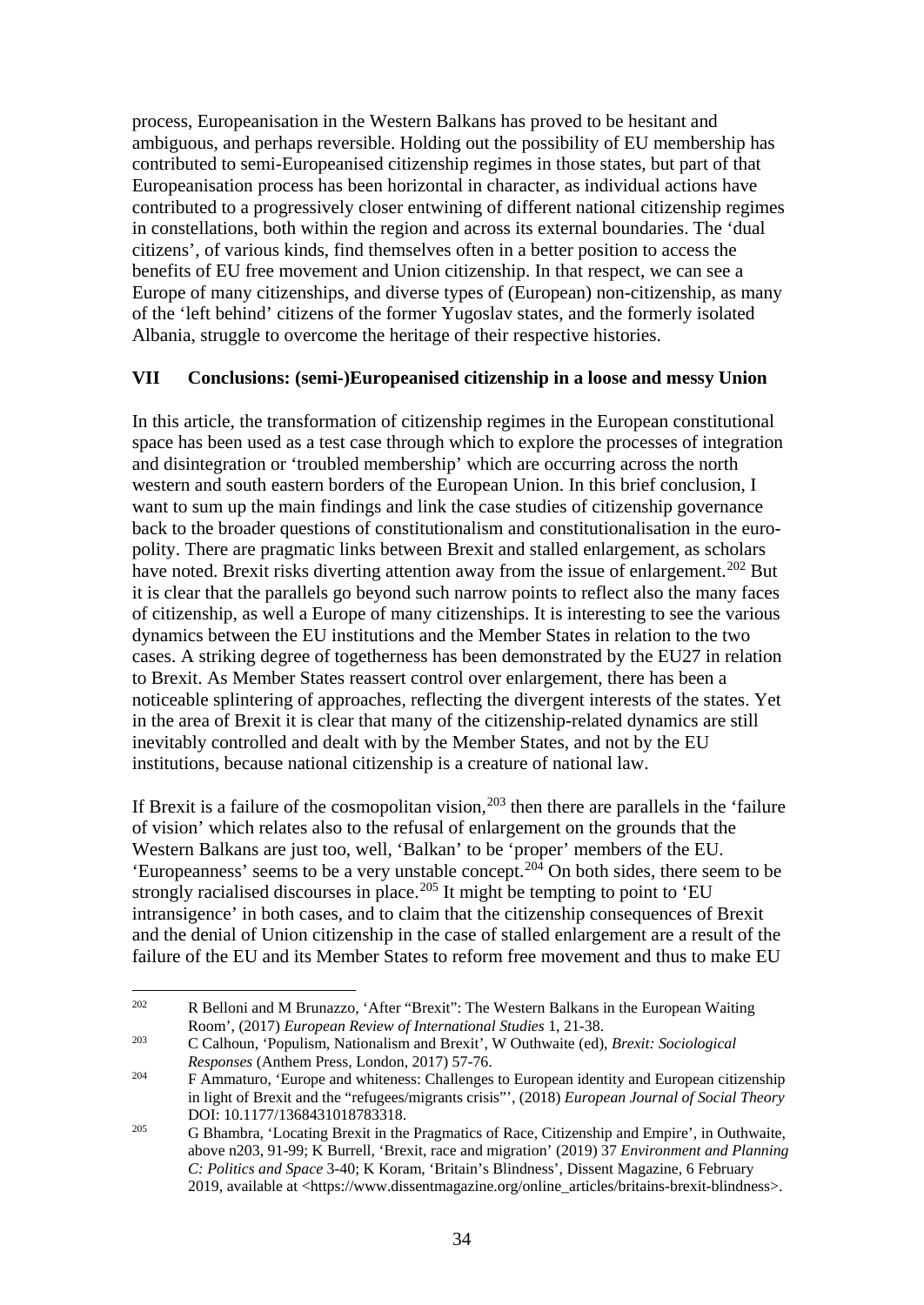membership more attractive for UK voters who fear immigration and more accessible to a set of countries from south east Europe, which are otherwise seen as triggers for excessive immigration if they are allowed into the club. There are fraught politics on both sides, although only in the case of Brexit has it become clear that there might be 'cliff edge' problems for citizens in the event of both the threat and the actuality of a no deal Brexit. With the Western Balkans as a whole, just as with many of the conflicts within the region, so the relations between those states and the EU seem frozen and incapable of being moved forward.

After Brexit, EU27 citizens now face the prospect of dealing with the UK's so-called hostile environment for illegal immigrants and UK citizens face uncertain futures under 27 different legal regimes. The movement of people across the boundaries of Union citizenship highlights the sharp distinction between the strong personal freedoms of 'free movement' and the restrictions and discretionary measures of 'immigration law'. 'Fortress Britain' comes with costs, as it may also make UK citizens the subjects of Fortress Europe. These are the challenges already faced by those from the Western Balkans who try to travel or settle in the UK, but Brexit will bring some of these costs much closer to 'home', shaking up the established 'citizenship constellations' formed around the core of the UK's EU membership over 40 years.

Brexit and stalled enlargement help to show how Union citizenship remains a partial, differentiated and conditional status and yet it is also a potential pathway to greater personal and social freedom and a status which retains some promise of equality for the future. It is clear that the deflection strategies of individuals 'escaping' Brexit and stalled enlargement present Union citizenship as an attractive destination or stopping point. But at the same time, those strategies place question marks over the character of Union citizenship, if it is to be understood as an instrumental rather than a constitutional status.

But beyond this, there may also be other paradoxical and complex effects which arise as a result of the collapse, neglect or denial, of Europeanisation in relation to the governance of citizenship across the fuzzy outer borders of the EU. These effects could see a set of common interests emerging across a range of actors, including citizens of excluded states, citizens of new Member States subject to transitional regimes, third country national family members of EU citizens and 'static' EU citizens, none of whom are feel fully valorised within the predominantly economistic conception of 'membership' under EU law. Members of all of these groups may contest, for example, the model of equality being used to justify the current conception of Union citizenship, favouring as it does multiple over singular forms of membership. Some may welcome the disruptive forces of troubled membership, whilst fearing a potential loss of rights if legal changes are effected in a disorderly manner, or without regard to their interests. But others reject any departure from the *status quo* as creating first and foremost new and unwarranted insecurities. From this we can see that troubled membership may not so much be an anomaly thrown up by the sorts of challenges that have arisen in the north west or south east of the European continent, but rather an embedded feature of a multi-level architecture for citizenship governance, such as that observed in this article.

At the outset of this article, we noted that membership of the European Union mandated the sharing of sovereignty in some areas amongst states, as well as the involvement of supranational institutions endowed with competences protected under the rule-based